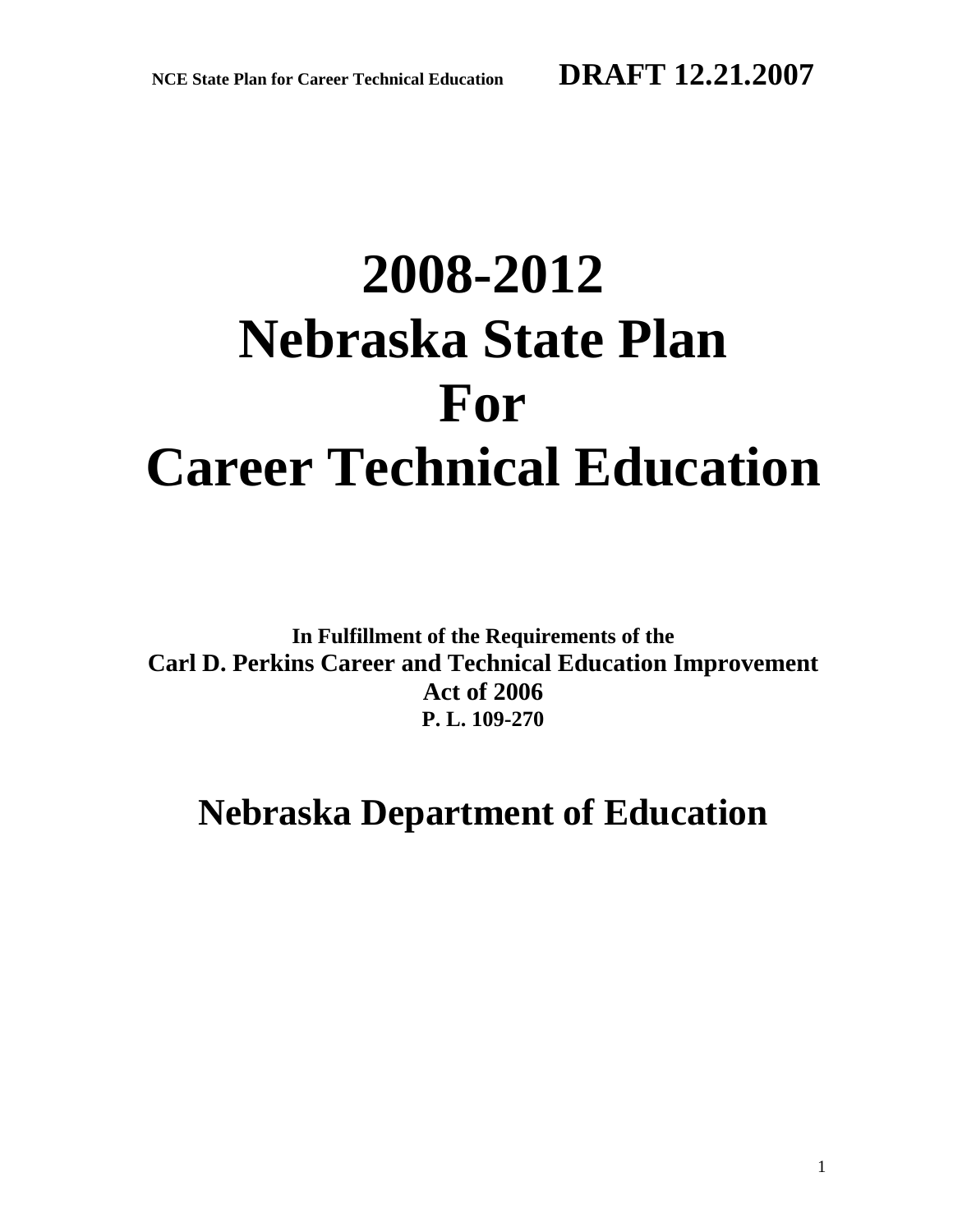### **DRAFT 12.21.2007**

### **Table of Contents**

| L. |  |
|----|--|
|    |  |
|    |  |
|    |  |
|    |  |
|    |  |
|    |  |
|    |  |
|    |  |
|    |  |
|    |  |
|    |  |
|    |  |
|    |  |
|    |  |
|    |  |
|    |  |
|    |  |
|    |  |
|    |  |
|    |  |
|    |  |
|    |  |
|    |  |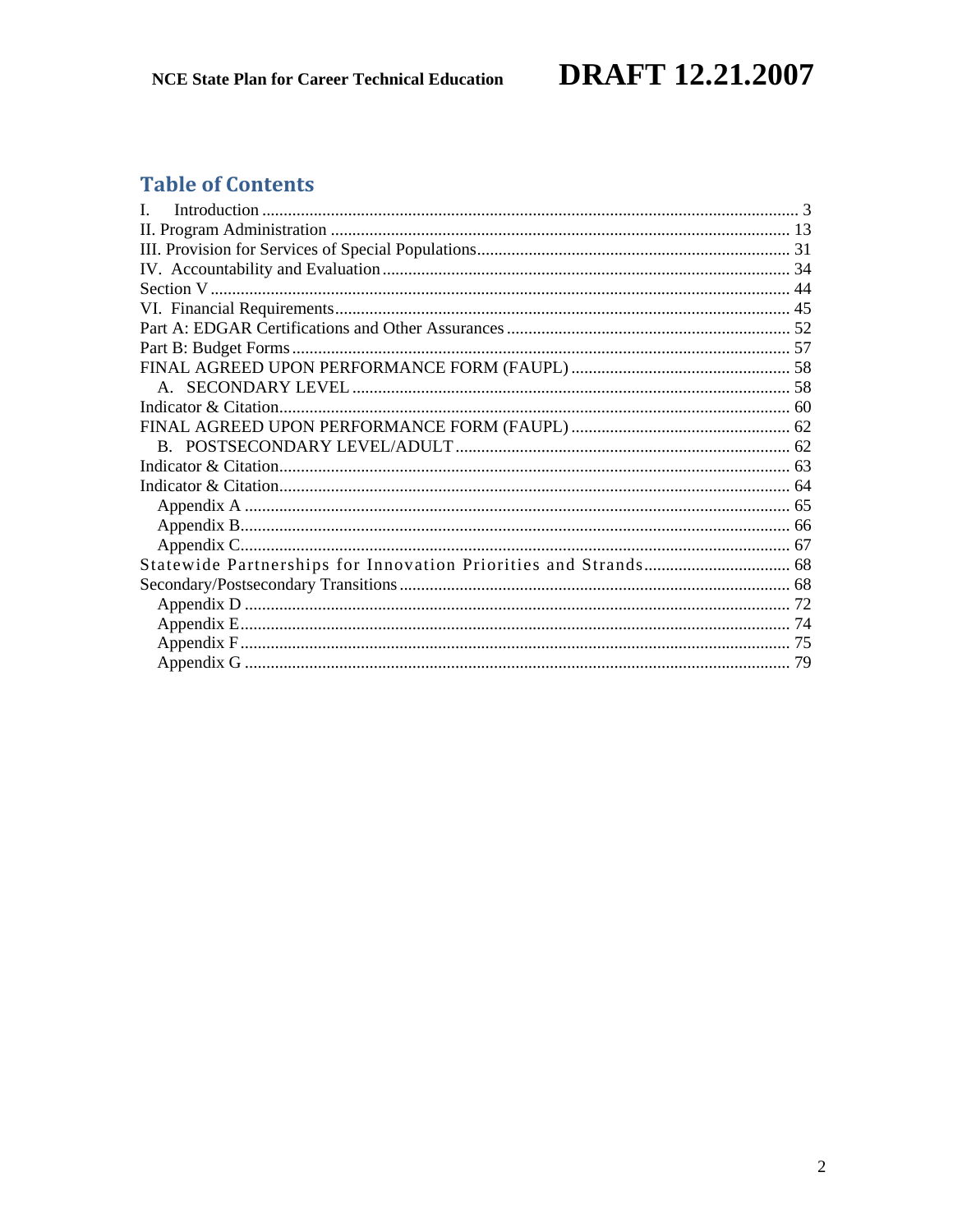### **I. Introduction**

### **Guiding Assumptions**

Perkins IV maintains much of the program improvement emphasis of Perkins III but requires Nebraska Career and Technical Education to focus on new areas. The following *guiding assumptions* are instrumental in moving Perkins IV forward.

- Federal Perkins IV funding for Nebraska Career and Technical Education (NCTE) is not an entitlement at either the state or local level.
- The use of Perkins IV funds must be focused on school improvement and increased student achievement outcomes.
- NCTE and academic education must be integrated in a comprehensive way emphasizing the academic content of CTE courses.
- NCTE must include comprehensive career guidance as an integral component at all levels of education.
- The skill set needed for success in postsecondary education and for work are one and the same.
- NCTE must be strategically placed within the broader vision, mission and goals for education within the state of Nebraska.

### **Perkins IV Areas of Emphasis**

Perkins IV requires Nebraska and local eligible recipients to put emphasis in areas designed to result in program improvement and increased student achievement. These areas are:

- Secondary/Postsecondary curricular alignment and improved student transition.
	- ° Both secondary and postsecondary are required to demonstrate alignment of courses for seamless transition between secondary and postsecondary NCTE programs of study.
	- ° A new system of statewide articulation of secondary and postsecondary NCTE courses will be developed to improve opportunities for student transition.
- Emphasis on quality data and accountability to drive funding decisions resulting in improved student achievement and program improvement.
	- Perkins funds must be used to improve performance in core indicators.
	- ° Data quality is improved through the development of statewide systems.
- Increased and documented academic and technical rigor in both secondary and postsecondary NCTE courses.
	- ° Academic competencies are strengthened in career and technical education courses
	- ° A system of technical skill attainment is developed and implemented to respond to Perkins core indicators and assist in successful transition between secondary and postsecondary education and/or work.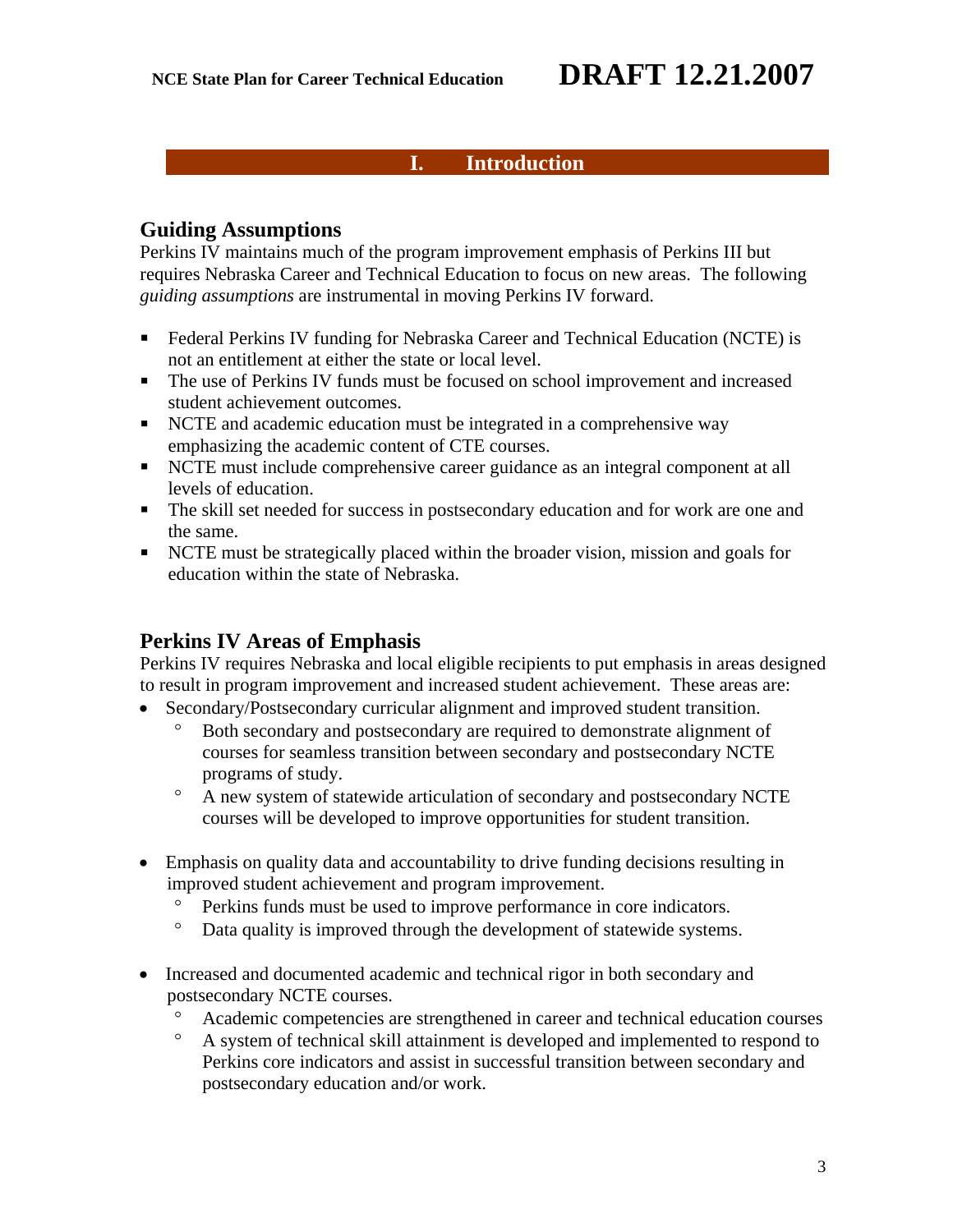- Sustained professional development for secondary and postsecondary instructors and administrators.
	- ° Professional development must be more than a one-day workshop experience; the emphasis is on a sustained professional development program.
	- ° Professional development opportunities will be balanced between secondary and postsecondary instructors and administrators.
- Programs of study must be implemented at both the secondary and postsecondary levels to meet labor market needs.
	- ° Programs of study must be implemented on both the secondary and postsecondary levels following the NCTE template
	- ° Approved programs of study must reflect labor market needs and economic development priorities as well as high skill, high wage, and/or high demand occupations.
- Changes in funding structure and use of funds to improve performance in these identified areas of emphasis.
	- ° Perkins IV requires the use of funds to improve performance measure data.
	- ° A new statewide consortium, Partners for Innovation, will be funded to address statewide issues and systems development.

### **Expanded NCTE Areas of Emphasis**

In addition to the Perkins Areas of Emphasis, Nebraska Career and Technical Education has established the following expanded areas. The goal of these areas is to build and support a world-class career and technical education system that responds to workforce needs, labor market information, and economic development priorities.

- Continue the development of a statewide NCTE system to prepare all Nebraskans for learning, earning, and living. Build this statewide system by planning from a broad P-20 perspective on how NCTE contributes to Nebraska's economic future rather than focusing on discrete secondary or postsecondary programs or specific funding streams.
- Ensure that all students have access to NCTE courses and programs of study; to highly qualified instructors; and to facilities and technologies that make quality NCTE available regardless of location and size of institution.
- Build on the work of rethinking high school focusing on rigor, relevance, and relationships and the emphasis on 21st Century Skills required of all students.
- Revise the current NCTE Essential Learnings (standards) to align with the knowledge and skill statements from the States Career Cluster Initiative. This revision will result in challenging academic and technical standards that guide instruction for high skill, high wage, and/or high demand occupations in current or emerging professions.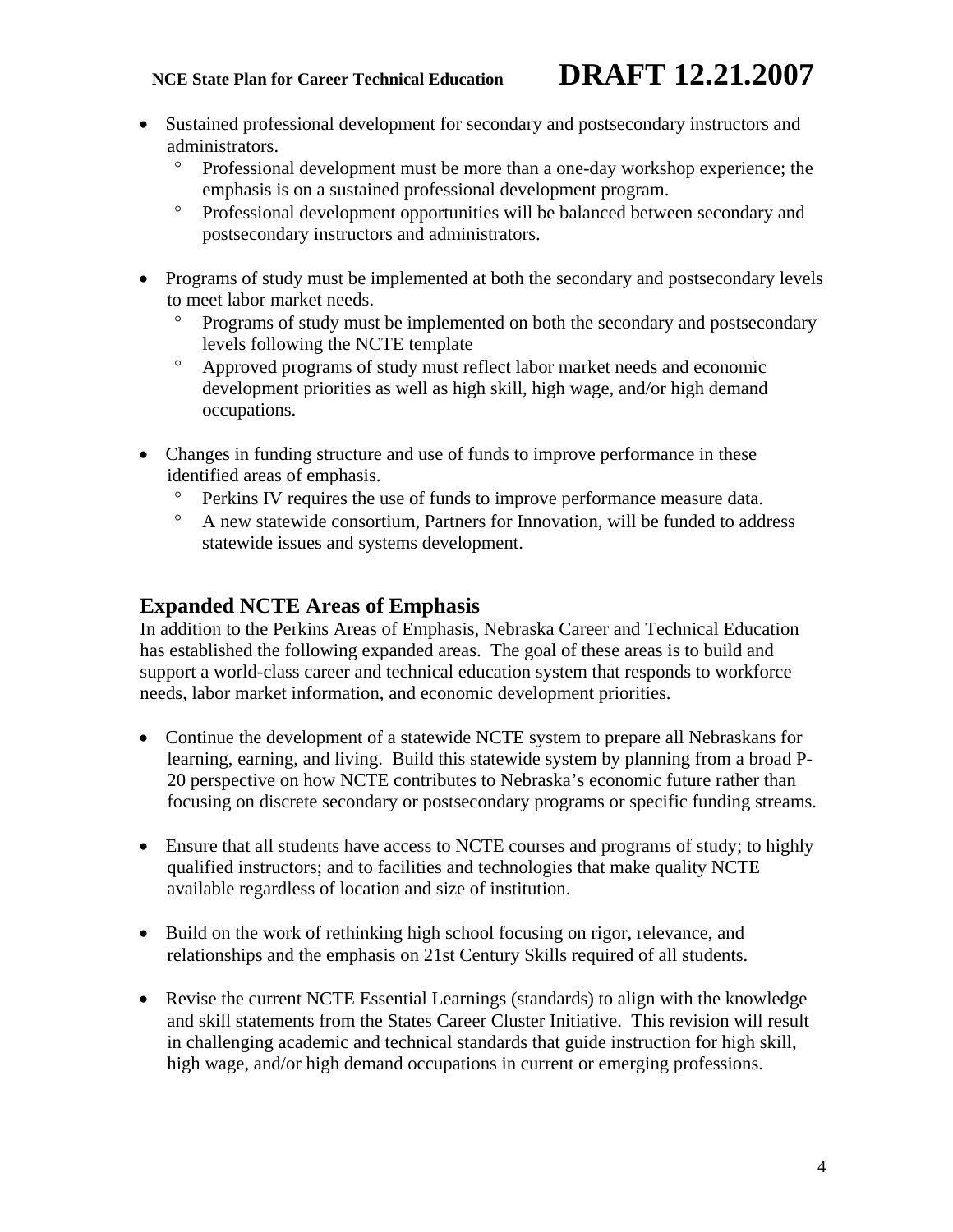- Conduct on-going review of requirements to allow local flexibility where possible in providing programs, services, and activities designed to develop, implement, and improve NCTE.
- Provide professional development and technical assistance that promotes leadership, disseminates current research and best practice, and enhances knowledge and skills of NCTE instructors, administrators, and counselors resulting in improved quality of NCTE.
- Continue to develop and strengthen partnerships among secondary schools, postsecondary institutions (both 2- and 4- year), Workforce Development, economic development, and Nebraska business and industry.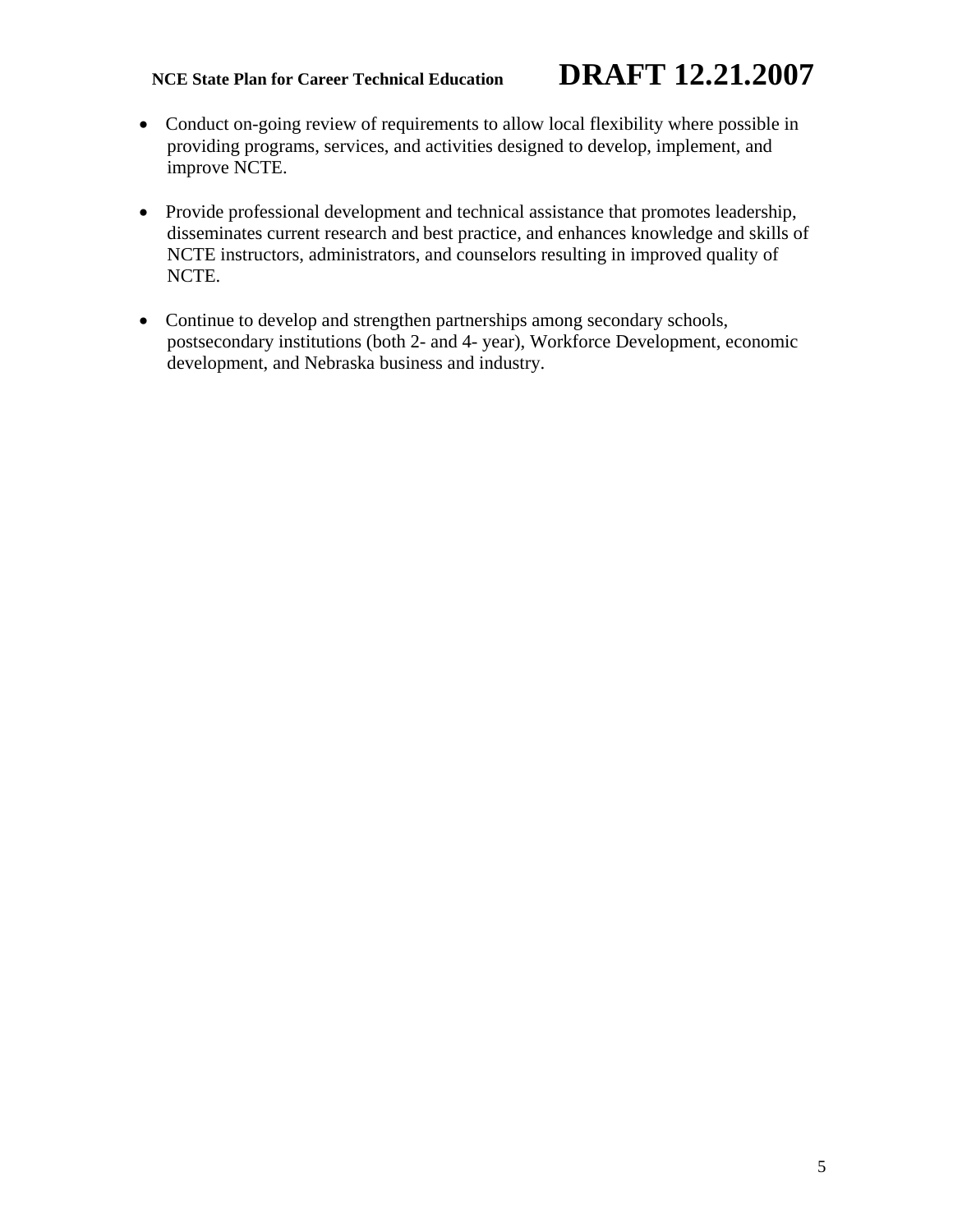### **Building a High-Quality CTE System: A Vision for the Future**

From a beginning in the early 1900's that focused on training young men to return to the farm, career education has been an important part of education in Nebraska. For over a century, as a part of comprehensive high schools and postsecondary institutions, career and technical education has provided students with necessary academic and technical skills for employment. But Nebraska and our world are changing. Moving from reliance on the steam engine to the everyday use of the search engine, rapid changes in technology, globalization, shifting demographics, and increased accountability pressure on education have provided the impetus for rethinking the design and delivery of career and technical education in Nebraska.

Over the past five years, NCTE staff at the Nebraska Department of Education has engaged numerous stakeholders from across the state representing K-12, postsecondary, business and industry, and workforce and economic development partners to develop a conceptual framework for creating Nebraska Career and Technical Education for the 21<sup>st</sup> Century. This framework, including a vision, mission statement, and guiding principles set the stage for the work being completed. The State Plan for the Carl D. Perkins Career and Technical Education Act of 2006 provides support to implement this new framework for Nebraska Career and Technical Education.

### **Vision**

Nebraska Career and Technical Education provides a world-class program that engages every student in high-quality, rigorous, and relevant education, enhanced with partnerships with business and industry, workforce and economic development that allows students to turn their passion, talent and ability into successful careers and fulfilling lives.

### **Mission**

The mission of Nebraska Career and Technical Education is to provide a career education system for all Nebraskans that develops the knowledge and skills needed for lifelong learning, earning, and living.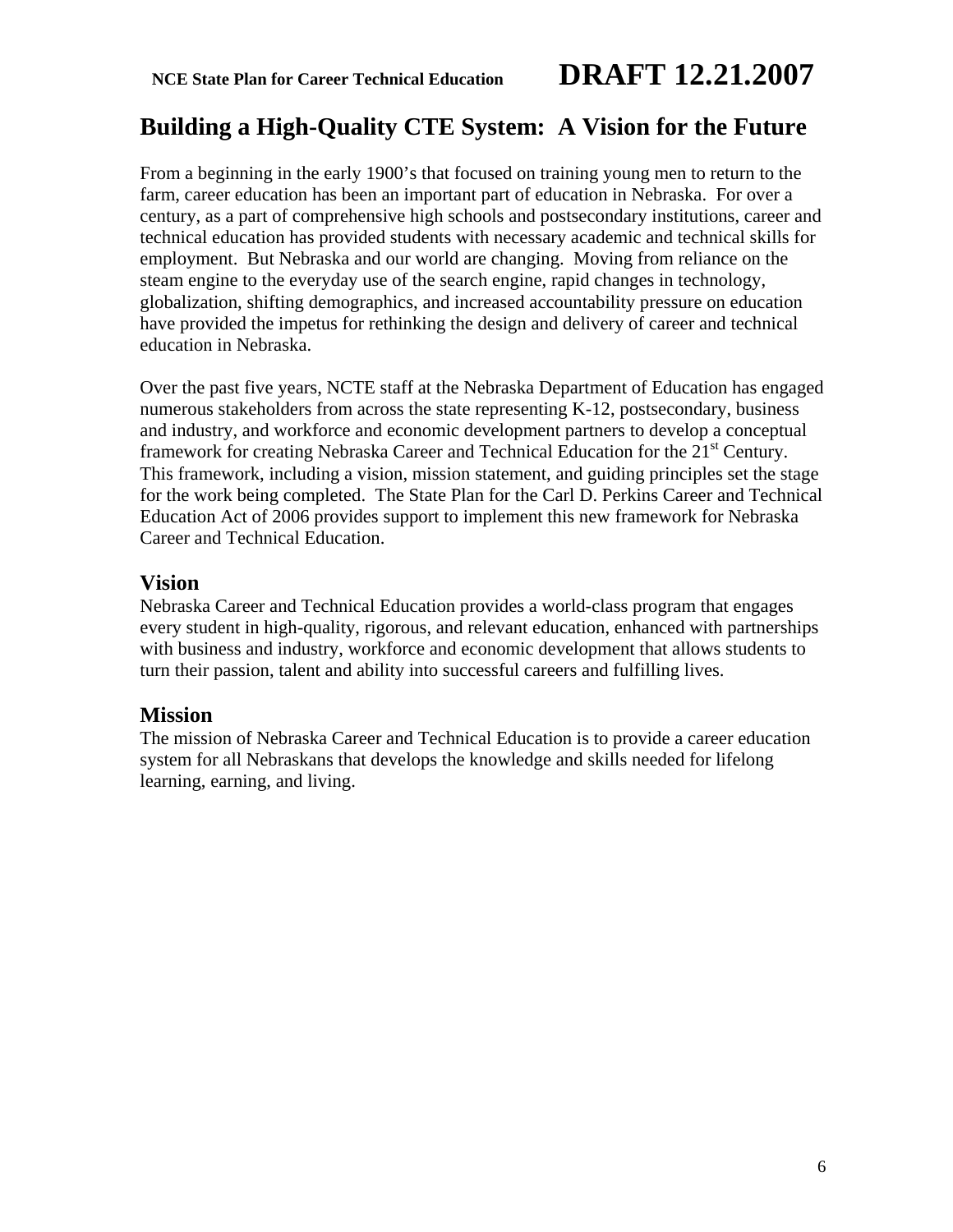### **Guiding Principles of Nebraska Career and Technical Education**

These guiding principles were developed to provide focus for the work of career and technical education intended to result in outcomes aligned to the mission and vision.

### *1. Student Achievement in Academic and Technical Excellence*

Nebraska Career and Technical Education (NCTE) provides secondary and postsecondary students, adults, and incumbent workers with educational programs designed to provide the academic and technical knowledge and skills needed in preparation for their career, as well as lifelong learning. NCTE provides a unique educational environment that integrates academic and technical preparation for contextual learning that increases engagement and supports improved achievement for all students.

Nebraska has approved state standards in the four core areas of Math, Science, Reading and Writing, and Social Studies. Other instructional programs are guided by Essential Learnings – a list of outcomes similar to the standards for the core areas. Aligned to Nebraska Standards and guided by Essential Learnings, career and technical education courses reinforce the academic excellence defined by Nebraska's state standards.

NCTE strives to meet the needs of all students, including special populations. The Perkins IV accountability measures provide a performance index for eligible recipients to analyze current practice and implement improvement strategies.

### *2. Rigorous and Relevant Learning*

Nebraska Career and Technical Education provides opportunities for learning that is grounded in real-world relevance and application, yet appropriately challenging and rigorous to develop the future-thinking and problem solving abilities desired by business and industry.

Secondary NCTE program content is based on the States Career Cluster Initiative knowledge and skill statements that provide the outcomes for measuring student achievement. These statements also provide the framework for aligning secondary and postsecondary curriculum as a part of a program of study. NCTE at the postsecondary level has always depended upon strong business and industry involvement to determine the knowledge and skills needed by program completers.

NCTE is responsive to labor market, workforce, and economic needs on a state, regional, and local level. This responsiveness provides relevance to the instruction and provides students with transferable skills necessary for success in their future career. NCTE is working as an active partner in rethinking high school efforts focused on improving the rigor, relevance, and relationships in high schools.

### *3. Career Development and Management*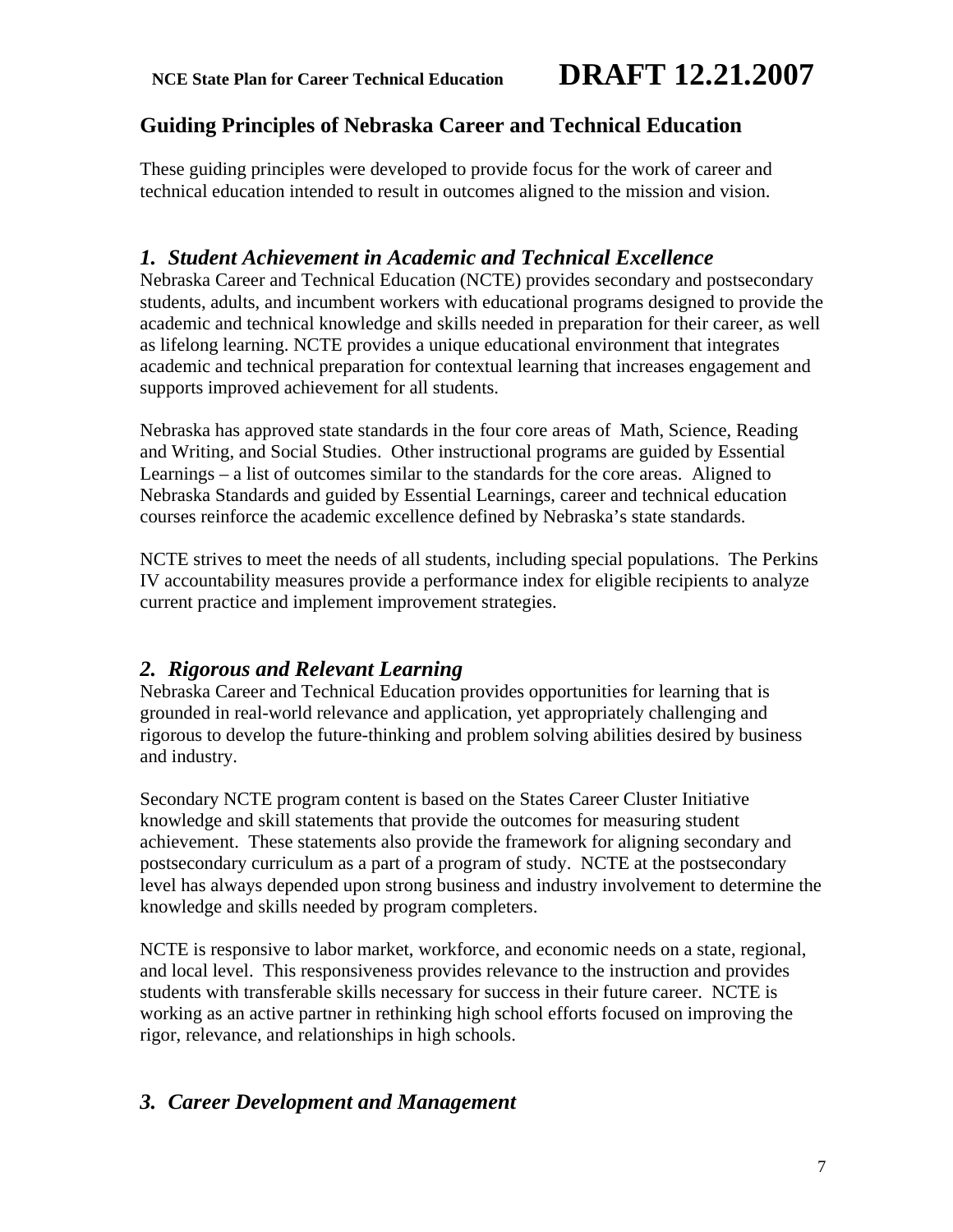Exploring the world of work using the16 career clusters broadens students' knowledge of career possibilities. The work of career development and management is a partnership between School Counseling and NCTE. School Counseling is considered an integral component of Nebraska Career and Technical Education. The continuum of guidance provided includes career awareness in elementary school, career exploration in middle school, and career preparation in secondary and postsecondary education.

Nebraska Career Connections provides a "K-grey" (birth to death) web-based tool allowing all Nebraskans access throughout their career. Promoting the concept of lifelong learning, Nebraska Career Connections promotes career management as appropriate throughout the career development continuum. It provides opportunities to develop a personal career and education plan, explore postsecondary education opportunities and create a personal portfolio that can be used throughout their life.

### *4. Extended Learning Opportunities*

On both the secondary and postsecondary levels, NCTE offers integrated curricula through programs of study in the career clusters and pathways. An essential component of the integrated curricula provides activities and experiences outside the normal classroom and laboratory setting. These are called extended learning opportunities and include, but are not limited to workbased learning, service learning, community problem solving and student leadership opportunities.

Student leadership is a vital component of Nebraska Career and Technical Education. These experiences are provided in a variety of ways, but most effectively through the career student organizations supported by NTCE. These include DECA, DEX, FBLA, FCCLA, FFA, HOSA, PBL, and SkillsUSA..

### *5. Professional Development*

An effective NCTE program requires highly prepared instructors, administrators, and staff who are supported by sustained, high-quality, and relevant professional development. NCTE professional development includes effective pre-service in both content and pedagogy, relevant and timely in-service, and pursuit of advanced degrees.

A new area of emphasis is the recruitment and retention of endorsed NCTE instructors to ensure there is an adequate supply of qualified faculty who are knowledgeable in their technical areas as well as in the academic competencies and workplace requirements essential to their NCTE program areas.

### *6. Evaluation and Continuous Improvement*

The quality and effectiveness of Nebraska Career and Technical Education is dependent on the ability to consistently evaluate and improve. Effective valuation of programs based on sound data and stakeholder input is essential. Based on this data-informed evaluation, the cycle of continuous improvement must be a constant area of emphasis.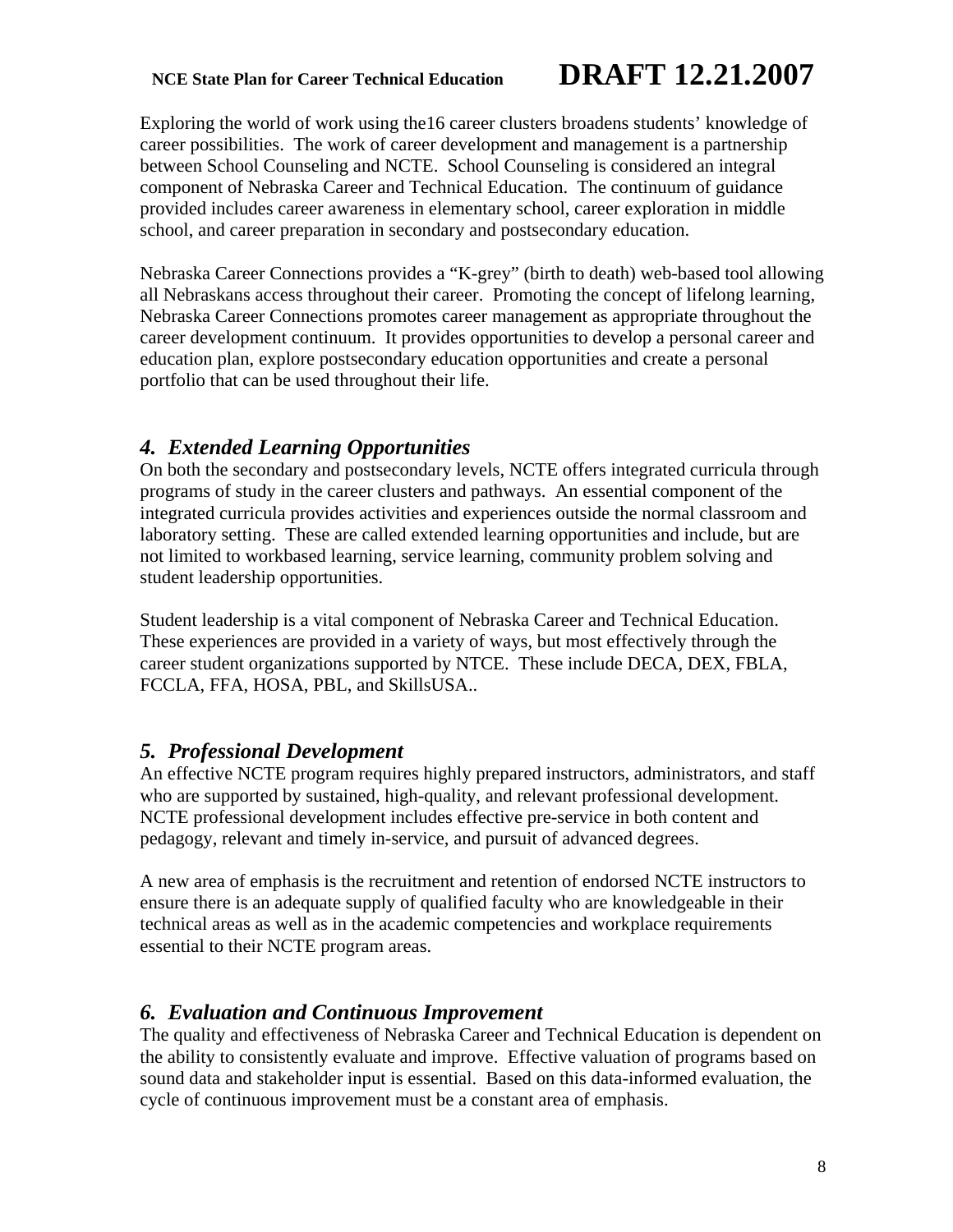Strong and effective NCTE leadership is critical at both the local and state level. Developing and sustaining this leadership will help to ensure the consistent evaluation and continuous improvement needed to keep NCTE responsive to changing workforce and economic demands. It is important to always view NCTE systemically by taking a broad perspective in evaluating NCTE's contribution to Nebraska's economic future rather than focusing on discrete secondary or postsecondary programs, or specific funding streams.

### *7. Effective Partnerships*

The potential scope and impact of NCTE is uniquely linked to the world of work and requires the direct participation of and partnership with business and industry, workforce and economic development to maximize program quality for all students. These partnerships must exist at the local, regional, and state level. Through effective partnerships, NCTE can maximize the use of limited resources and address the unique needs of our state's economy.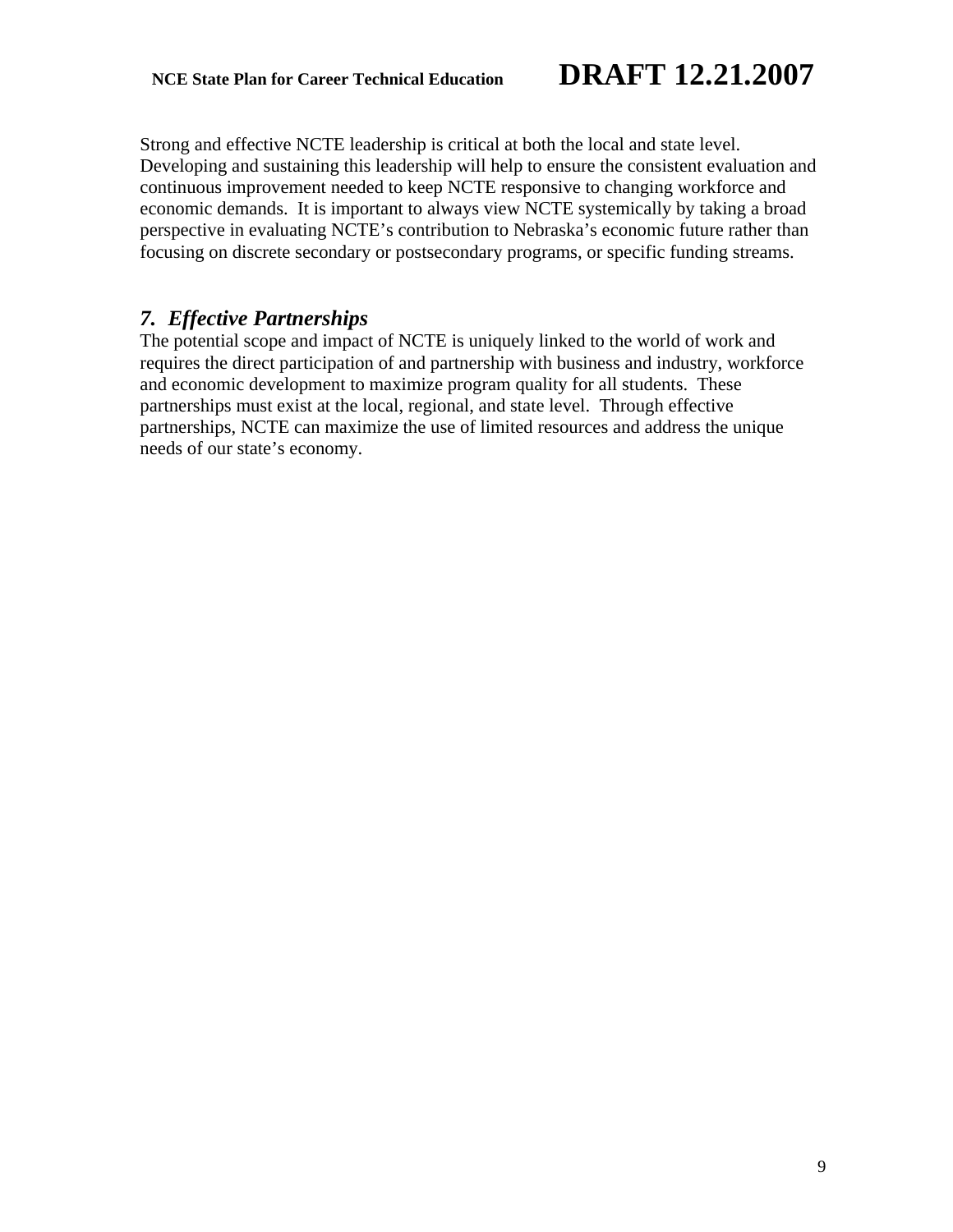### **Responses to the U. S. Department of Education Guide for the Submission of the 2008-2013 State Plan for the Perkins IV Funds**

### **I. Planning, Coordination, and Collaboration Prior to Plan Submission**

### **A. Statutory Requirements**

- **1. The State must conduct public hearings, after appropriate and sufficient notice, for the purpose of affording all segments of the public and interested organizations and groups (including charter school authorizers and organizers consistent with State law, employers, labor organizations, parents, students, and community organizations), an opportunity to present their views and make recommendations regarding the State Plan. [Section 122(a)(3)]**
- **2. State must include a summary of the above recommendations and the eligible agency's response to such recommendations in the State Plan. [Section 122(a)(3)]**
- **3. The State Plan must be developed in consultation with academic and CTE teachers, faculty, and administrators; career guidance and academic counselors; eligible recipients; charter school authorizers and organizers consistent with State law; parents and students; institutions of higher education; the State tech prep coordinator and representatives of tech prep consortia (if applicable); entities participating in activities described in section 111 of Public Law 105-220; interested community members (including parents and community organizations); representatives of special populations; representatives of business and industry (including representatives of small business); and representatives of labor organizations in the State. The State must consult the Governor of the State with respect to the development of the State Plan. [Section 122(b)(1)(A)-((B)]**
- **4. The State must develop effective activities and procedures, including access to information needed to use such procedures, to allow the individuals and entities listed in item 3 to participate in State and local decisions that relate to development of the State Plan. [Section 122(b)(2)]**
- **5. The State must develop the portion of the State Plan relating to the amount and uses of any funds proposed to be reserved for adult career and technical education, postsecondary career and technical education, tech prep education, and secondary career and technical education after consultation with the State agency responsible for supervision of community colleges, technical institutes, or other 2-year postsecondary institutions primarily engaged in providing postsecondary career and technical education, and the State agency responsible for secondary education. If a State agency finds that a portion of the final State Plan is objectionable, the State agency must file its objection with the Eligible State Agency. The State must respond to any objections it receives in the State Plan submitted to the Secretary. [Section 122(e)(3)]**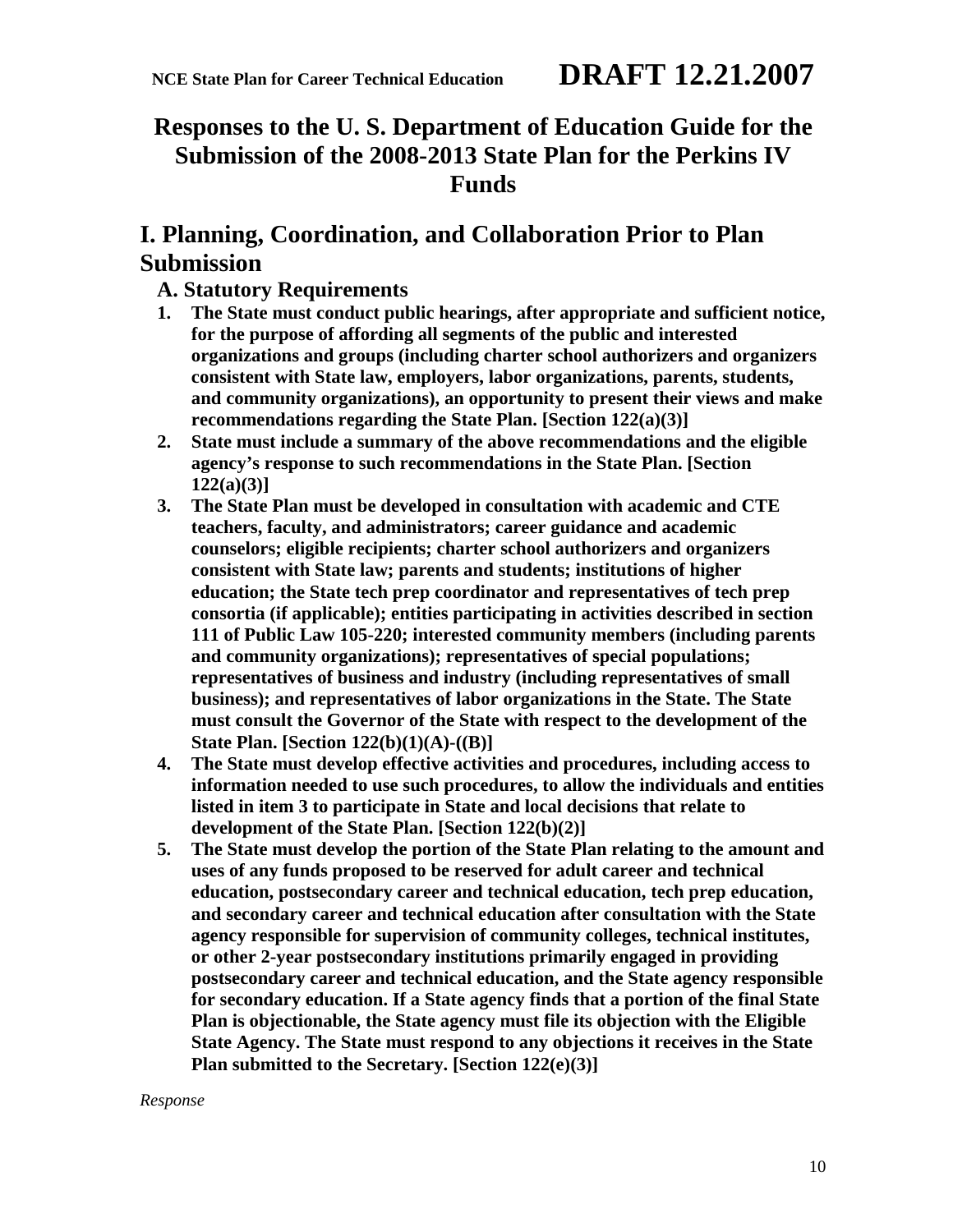In accordance with Section  $122(a)(3)$  of the Carl D. Perkins Career and Technical Education Act of 2006 and the "Guide for the Submission of State Plans," the Nebraska Department of Education (NDE) conducted a comprehensive and thorough process to elicit public input on the State Plan. Public hearings were conducted, after appropriate and sufficient notice, for the purpose of affording all segments of the public and interested organizations and groups (including employers, labor organizations, parents, students, and community organizations) an opportunity to present their views and make recommendations regarding the State Plan.

The following State Plan development activities were conducted in accordance with the framework of consultations required by section  $122(b)(1)(A-B)$  and section  $122(b)(2)$  of the Act:

- ° Several sessions of structured input from groups that included representation from all the required stakeholders
- ° Web-based input to draft plan
- ° Public hearings

Appropriate records for these mandated consultations will be maintained.

### **Structured Input**

A series of meetings designed to seek input from diverse stakeholders were conducted throughout 2006-2007.

| February 23, 2006    | Perkins Update for LEA Perkins Administrators   |
|----------------------|-------------------------------------------------|
| March 2, 2006        | Perkins Reauthorization Retreat                 |
| <b>June 2006</b>     | NCE Conference, Perkins Administrator Update    |
| December 13-14, 2006 | Perkins State Plan Development Input Conference |
| April 17, 2007       | Perkins Update for LEA Perkins Administrators   |
| June 2007            | NCE Conference, Perkins Administrator Update    |
| September 28, 2007   | <b>CTE Teacher Education Forum</b>              |
| October 15, 2007     | <b>PFI</b> Meeting                              |
| December 12-13, 2007 | <b>FutureForce Strategy Session</b>             |

The special two-day summit held on December 13-14, 2006 and December 12-13, 2007 provided primary input. Attendees of the summits included the required representatives. A listing of the participants and work accomplished is found in Appendix A.

The Governor's Office was also consulted with respect to State Plan development.

### **Web-based Input**

A public Web site was developed to allow individuals to submit comments to the ideas and proposals of the State Plan.

**Public Hearings**. Public hearings were held on February 13, 2008 and February 15, 2008 to provide an opportunity for input from all interested parties. Notices of the review period and the public hearings were posted per the Nebraska Open Meeting Act requirements on the NCTE website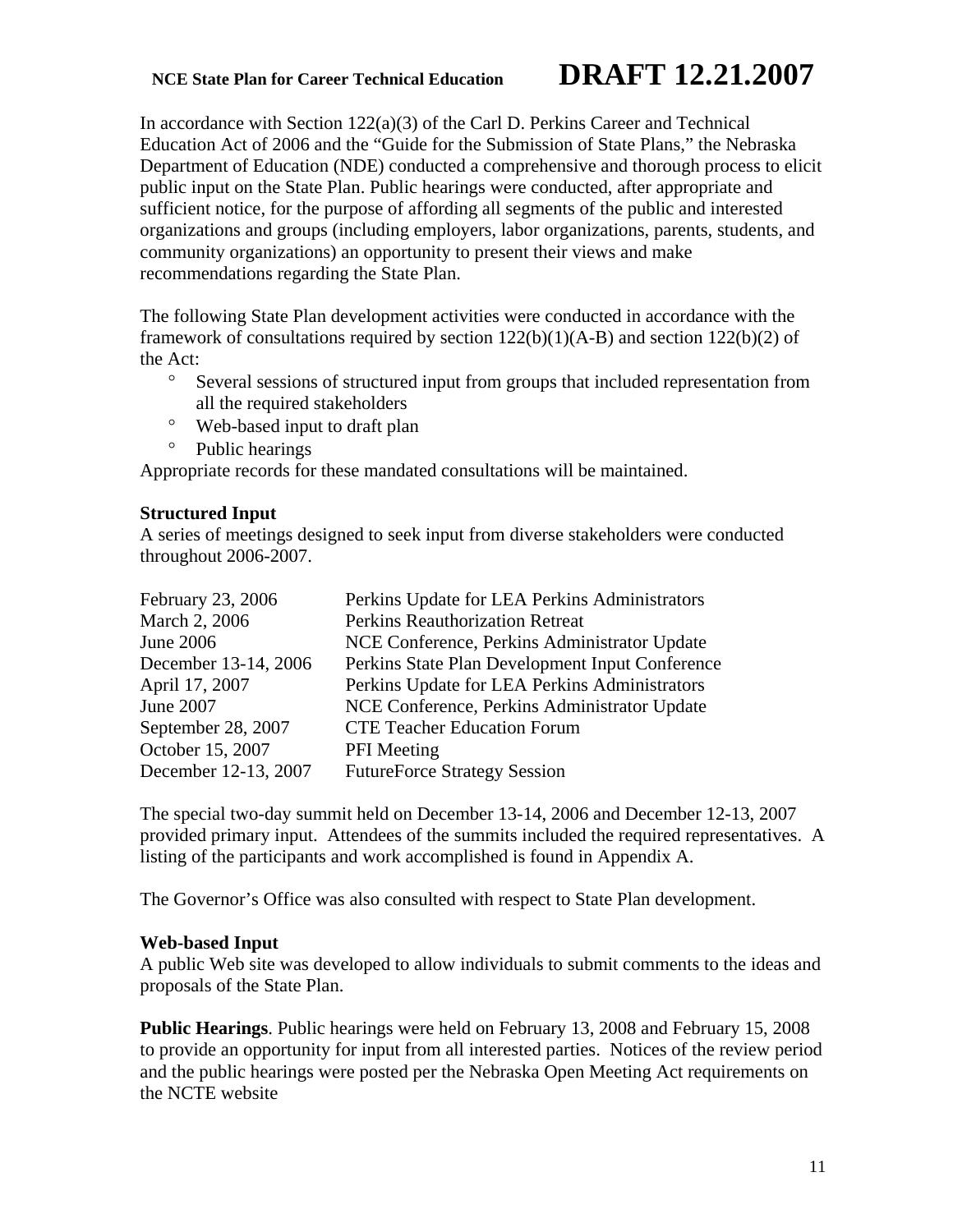A summary of the Agendas and Recommendations is included in Appendix B. Following the input from meetings, web input and the public hearings, the recommendations were either integrated into the draft plan and approved by the State Board of Education or rejected because they did not relate to Perkins IV.

The Nebraska Department of Education has consulted with the Coordinating Commission for Postsecondary Education on the development of this plan.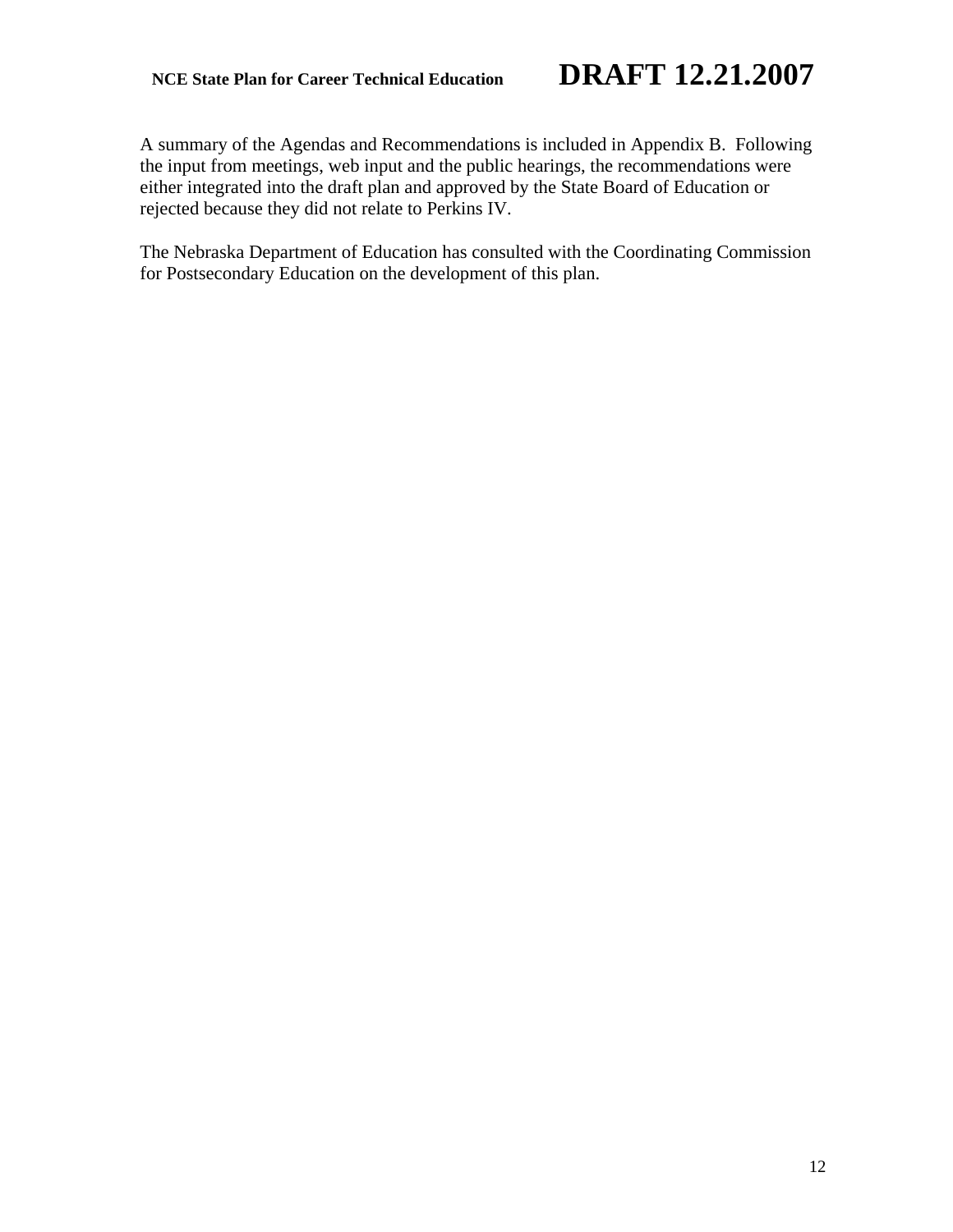### **II. Program Administration**

### **A. Statutory Requirements**

**1. The State must prepare and submit to the Secretary a State Plan for a 6-year period; or a transition plan for the first year of operation of programs under the Act. [Section 122(a)(1)]** 

#### *Response*

The Nebraska Department of Education forwarded and received approval for the one-year transition plan. This five-year State Plan for the operation of programs under the Carl D. Perkins Career and Technical Education Act of 2006 during fiscal years 2009-2013 is being submitted for the State of Nebraska.

**2. The State must describe the career and technical education activities to be assisted that are designed to meet or exceed the State adjusted levels of performance, including a description of:** 

- **(a) The career and technical education programs of study, that may be adopted by local educational agencies and postsecondary institutions to be offered as an option to students (and their parents as appropriate) when planning for and completing future coursework, for career and technical content areas that:** 
	- **i. Incorporate secondary education and postsecondary education elements;**
	- **ii. Include coherent and rigorous content, aligned with challenging academic standards, and relevant career and technical content in a coordinated, nonduplicative progression of courses that align secondary education with postsecondary education to adequately prepare students to succeed in postsecondary education;**
	- **iii. May include the opportunity for secondary education students to participate in dual or concurrent enrollment programs or other ways to acquire postsecondary education credits; and**
	- **iv. Lead to an industry-recognized credential or certificate at the postsecondary level, or an associate or baccalaureate degree.**

#### *Response*

Nebraska is working on the development and implementation of Nebraska Career and Technical Education (NCTE) programs of study. NCTE adopted the States Career Cluster Initiative model in 2002 (Appendix G). Since that time, extensive work has been done at the secondary and postsecondary level to use the career clusters as a framework for curriculum and for career guidance. The clusters framework provided a starting point for the development of the programs of study.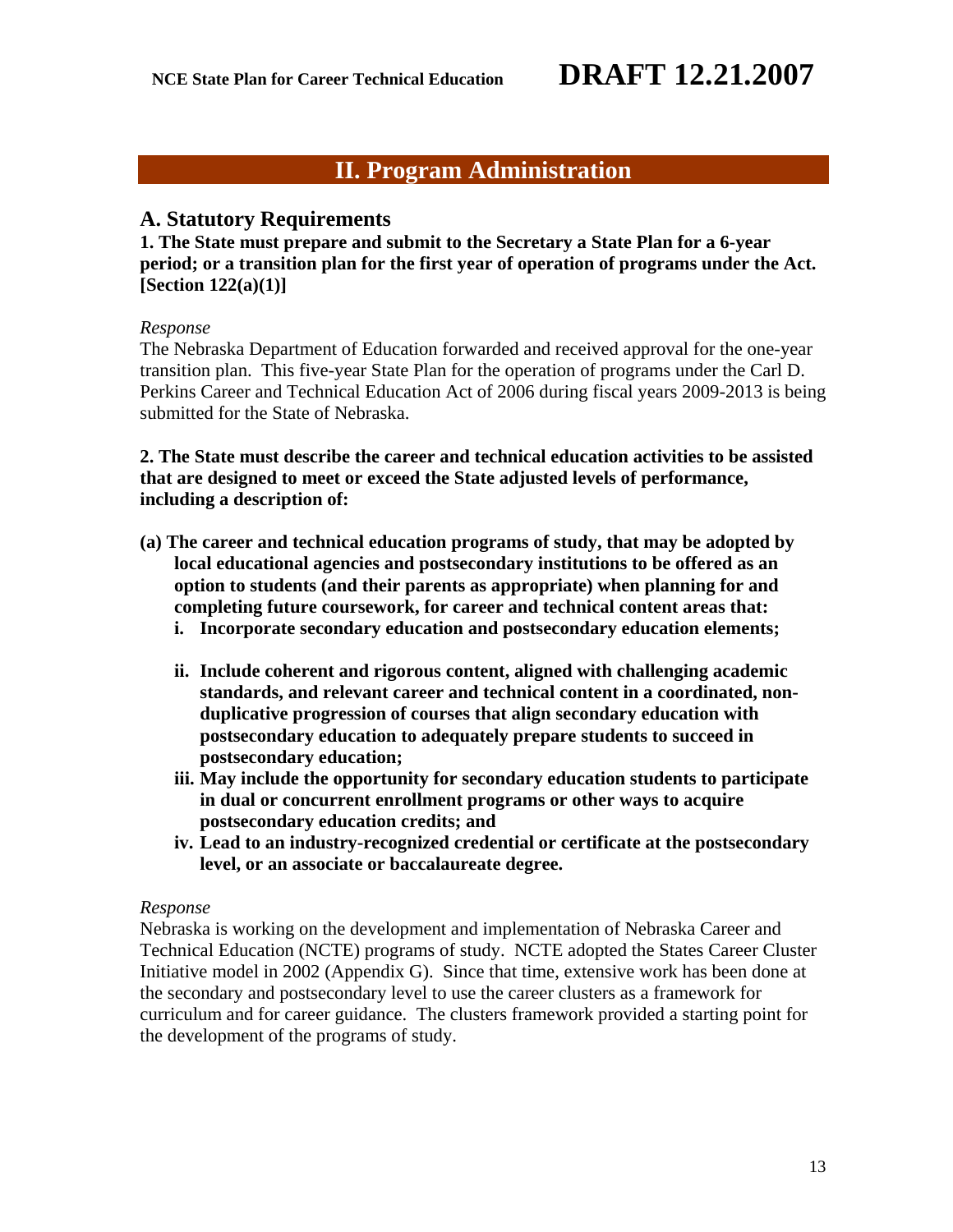Nebraska has defined the purpose for the programs of study as follows:

- Assist secondary schools in creating meaningful sequences of courses that adequately prepare individuals for postsecondary education and/or careers.
- ° Promote postsecondary education options for NCTE students to further prepare them for successful transition to their career.
- ° Promote collaboration between secondary and postsecondary education through curriculum alignment for seamless transition for all students without remediation that eliminates duplication of coursework.
- ° Promote the advancement of articulated and/or dual credit courses for all students.
- ° Provide rigorous and relevant curriculum at the secondary and postsecondary level, aligned with industry standards that leads to the attainment of a diploma, degree, and /or industry certification.
- ° Assist students in identifying appropriate courses for high school and postsecondary education that lead to their chosen career.

Each local eligible recipient must offer at least one state-approved program of study to qualify for Perkins IV funds.

Criteria for approving a program of study will include:

- ° A sequence of at least three secondary NCTE courses appropriate for the cluster or pathway.
- ° Recommended academic and technical courses aligned to the program of study.
- ° Alignment between secondary and postsecondary course offerings identified in the program of study including articulation or dual credit where possible.
- ° Identification of industry credentials where appropriate, certificate or diploma from postsecondary.

NCTE will provide three options for eligible recipients to submit their programs of study for approval.

- 1) Recommended state models are being adapted from the work of the national plan of study models developed by the States Career Cluster Initiative. These model programs of study are developed by cluster and by pathway within the cluster. Locals may choose to adopt these recommended programs of study.
- 2) Local eligible recipients will be able to design their own program of study and submit them to the Nebraska Department of Education for approval. The application must include a description of the courses included.
- 3) Local eligible recipients may choose to use a nationally validated program of study such as Project Lead the Way, Cisco Oracle Academies, or ProStart. The application must document the use of these national programs as designed to be implemented.

The model programs of study will be made available in early spring of 2008 for eligible recipients to use in applying for approval of their programs of study. Eligible recipients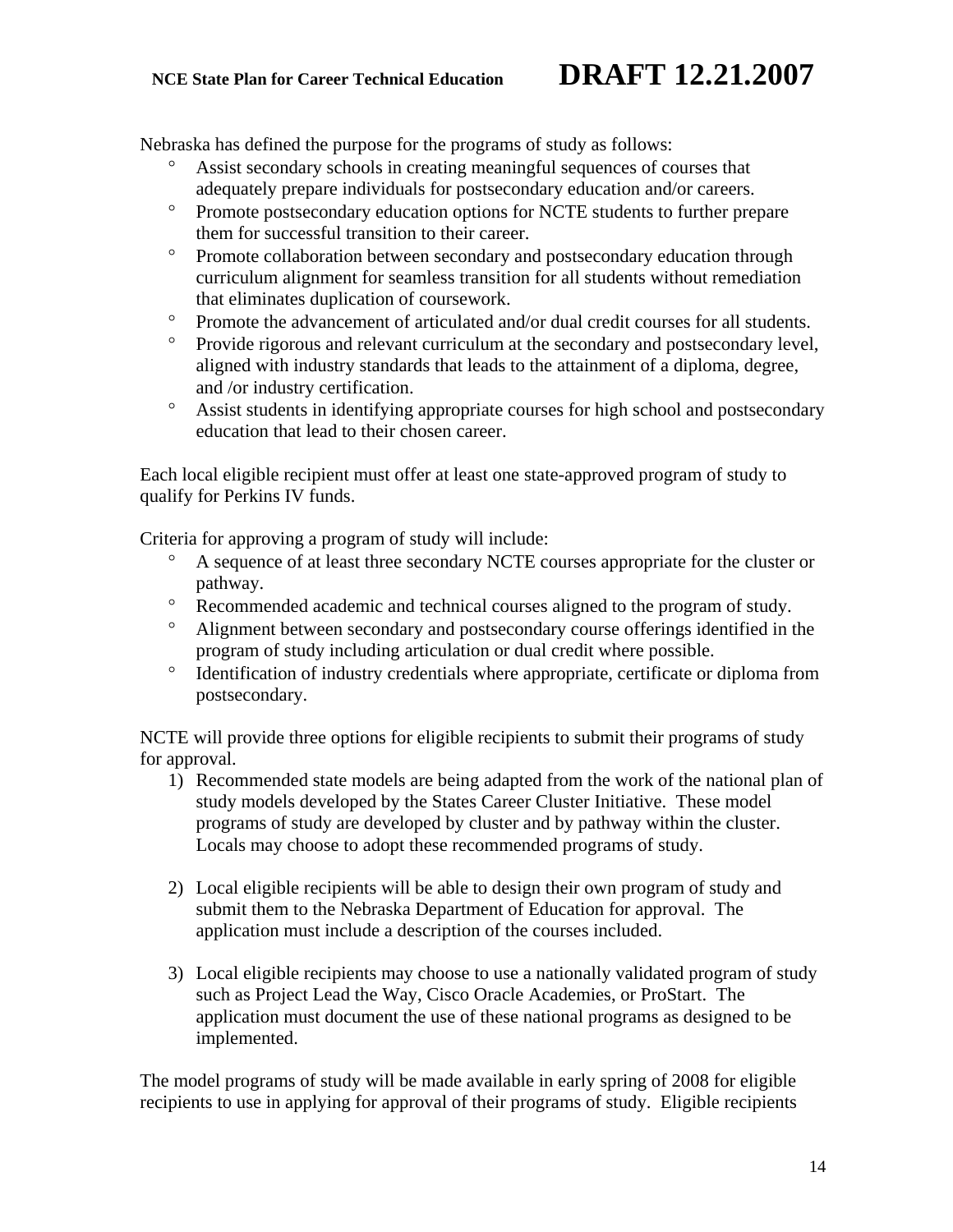will submit their programs of study for approval prior to approval for use of Perkins IV funds beginning July 1, 2008.

### **(b) How the State, in consultation with eligible recipients, will develop and implement the career and technical programs of study described in (a) above;**

### *Response*

Beginning with FY09, each LEA receiving Perkins IV funds must provide at least one NCTE program of study that meets the requirements set forth in Perkins IV.

The Nebraska Department of Education Career Education staff, in consultation with eligible recipients, has developed model secondary programs of study for each cluster and pathway. These models were developed starting with the National Plans of Study developed by the CCTI and the States Career Cluster Initiative and were modified to match Nebraska's curriculum structure. Through regional professional development opportunities, the NDE career education staff shared these models seeking input from eligible recipients.

Work is being completed on alignment of secondary and postsecondary content in the programs of study, alignment with appropriate academic courses, and identification of the industry-recognized credential or certificate at the postsecondary level or an associate or baccalaureate degree. This work is being completed in cooperation with Nebraska Department of Education academic content specialists and representatives from postsecondary education.

Another aspect of work being completed on the programs of study is the validation of the knowledge and skill statement outcomes of each program of study by appropriate business and industry representatives. The knowledge and skill statements will be taken from the States Career Cluster Initiative. These statements will also assist in the alignment of the secondary and postsecondary courses in the program of study.

Implementation of the programs of study at the local level will be monitored through the on-going monitoring program required by Perkins IV.

### **(c) How the State will support eligible recipients in developing and implementing articulation agreements between secondary education and postsecondary education institutions;**

### *Response*

The Transition Plan approved for Nebraska Career and Technical Education merged the Title I and Title II funding streams to move secondary/postsecondary transition to the next level of effectiveness. This State Plan continues that merger for the 5-year life of this plan.

The development and implementation of the programs of study will provide alignment of curriculum between secondary and postsecondary career and technical education. A new statewide Perkins consortium, Partnerships for Innovation, has been created to provide the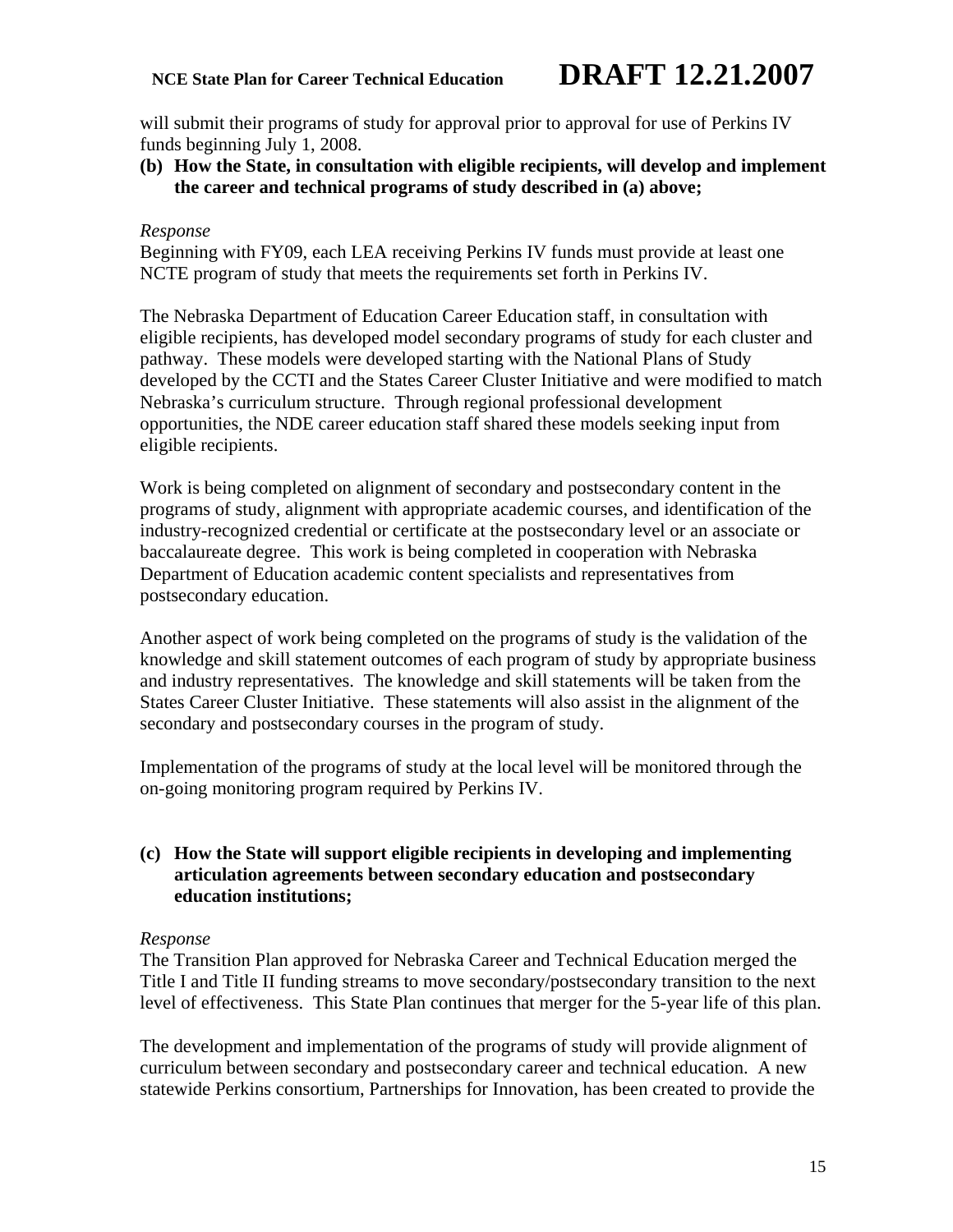leadership and direction for the alignment of secondary/postsecondary curriculum, development of statewide articulation agreements, and expansion of dual credit opportunities in career and technical education. The Partnerships for Innovation (PFI) is a required expenditure of funds for local eligible recipients. The consortium is directed by a Leadership Council make up of six leaders from postsecondary and six leaders from secondary education. The consortium is funded with a maximum of a 10% contribution from all eligible recipients on both the secondary and postsecondary level. The scope of work, supervision of work and evaluation of accomplishments, level of contribution and appointment to the Leadership Council are part of the annual work of the PFI Leadership Council.

The plan of work of the Partnership for Innovation consortium is defined in Appendix C. PFI will be the primary vehicle for implementing statewide articulation agreements between secondary and postsecondary education institutions.

### **(d) How programs at the secondary level will make available information about career and technical education programs of study offered by eligible recipients;**

### *Response*

The Nebraska Department of Education will assist secondary schools in making information about programs of study available through the following strategies:

- ° The annual Nebraska Career Education Conference where presentations will be conducted on the Programs of Study and implementation.
- ° Nebraska Career Education School Counseling staff will provide professional development through the Nebraska School Counselor Academies and other on-going professional development activities.
- ° A special section featuring the model programs of study will be placed on the newly developed Nebraska CareerConncections.org website. The website is available free to all Nebraskans.
- ° Nebraska Career Education staff will work with career education teacher educators to infuse instruction on the sample programs of study into their pre-service education programs for future career education teachers.
- ° Schools will be encouraged to include their locally implemented programs of study into their course catalogs and school counseling/teacher advisement systems.
- ° Nebraska Career Education staff will develop sample materials locals can use to educate students and parents on the programs of study.
- ° The Nebraska Department of Education will list all approved programs of study on the statewide State of the Schools Report. This report is distributed statewide each year. It is a primary source of information on school performance for parents and stakeholders.
- ° All approved programs of study will be placed on the Nebraska Career Education website, a part of the Nebraska Department of Education website. It will be updated as needed to accurately reflect the programs of study offered by eligible recipients.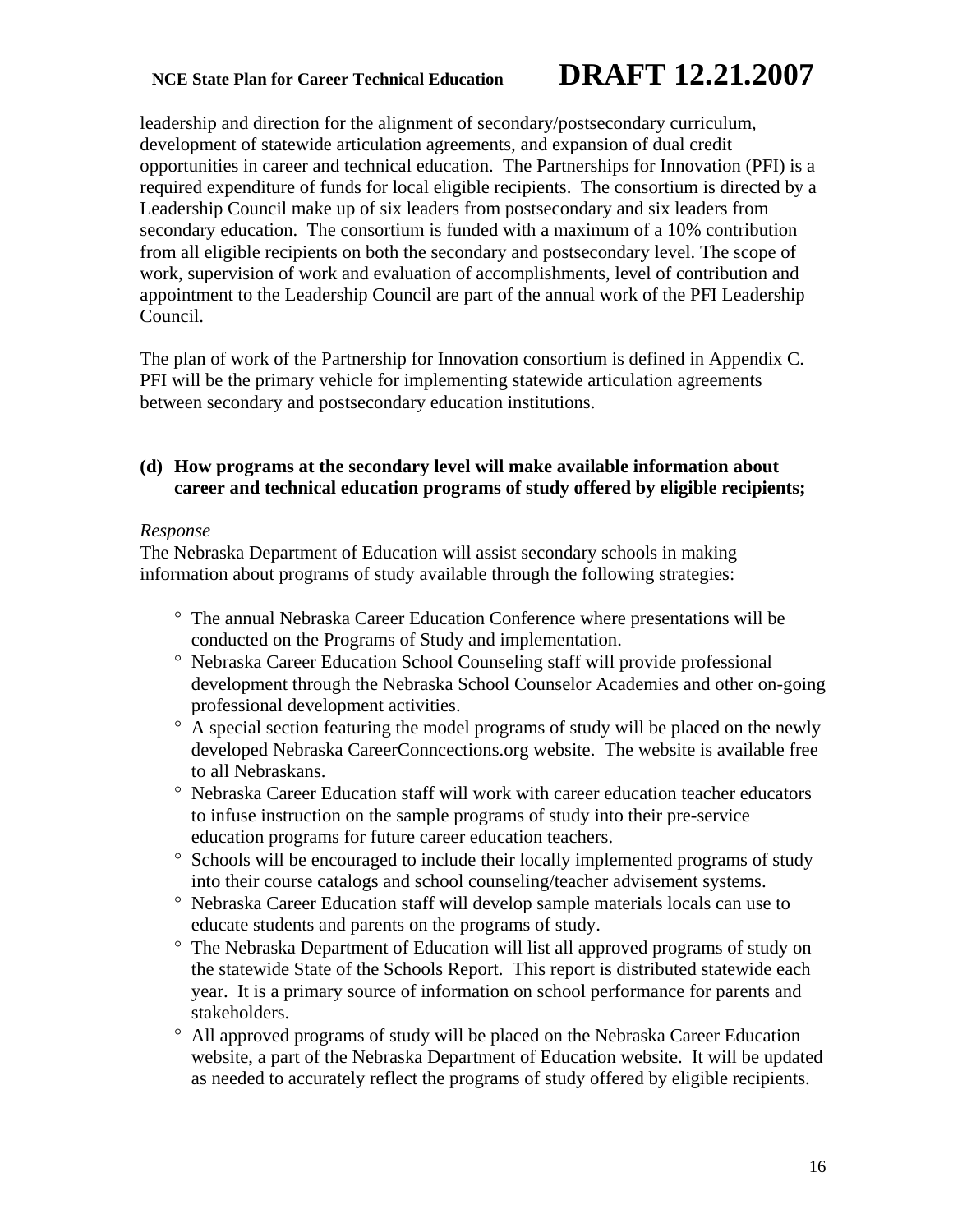° Professional development efforts conducted by the Nebraska Department of Education for school counselors and NCTE instructors will focus on the importance of the programs of study and strategies for sharing them locally.

### **(e) The secondary and postsecondary career and technical education programs to be carried out, including programs that will be carried out by the State, to develop, improve, and expand access to appropriate technology in career and technical education programs;**

### *Response*

The new Essential Components for Nebraska Career and Technical Education developed under Perkins IV, require programs to have access to technology consistent with industry standards to be available and utilized. All new technology purchased with Perkins IV funds requires eligible recipients to justify the technology based on the curriculum offered and the professional development required for the use and implementation of the technology into the instructional program.

Nebraska Department of Education staff will conduct technical assistance workshops on avoiding supplanting of local resources and will address this during monitoring visits.

### **(f) The criteria the State will use to approve eligible recipients for funds under the Act, including criteria to assess the extent to which the local plan will:**

- **i. promote continuous improvement in academic achievement;**
- **ii. promote continuous improvement of technical skill attainment; and**
- **iii. identify and address current or emerging occupational opportunities;**

### *Response*

Eligible recipients will be required to submit a local 5-year plan for approval to qualify for Perkins IV funds. The local plans will include a review of essential components designed to determine the size, scope, and quality of local offerings.

The listing of Nebraska Career and Technical Education, Perkins IV Essential Components is found in Appendix D.

The following criteria will be used to approve eligible recipients for Perkins IV funding:

- ° A five-year career education strategic plan must be submitted and approved. This five-year plan must ensure the Perkins IV funds are used to promote continuous improvement in academic and technical skill achievement, and identify and address current or emerging occupational opportunities.
- ° An annual application must be submitted detailing proposed strategies, activities, and expenditure of funds that support the strategic plan based on the annual review of local data.
- ° Strategies and actions must address any deficiencies in performance measures as outlined in the accountability performance report.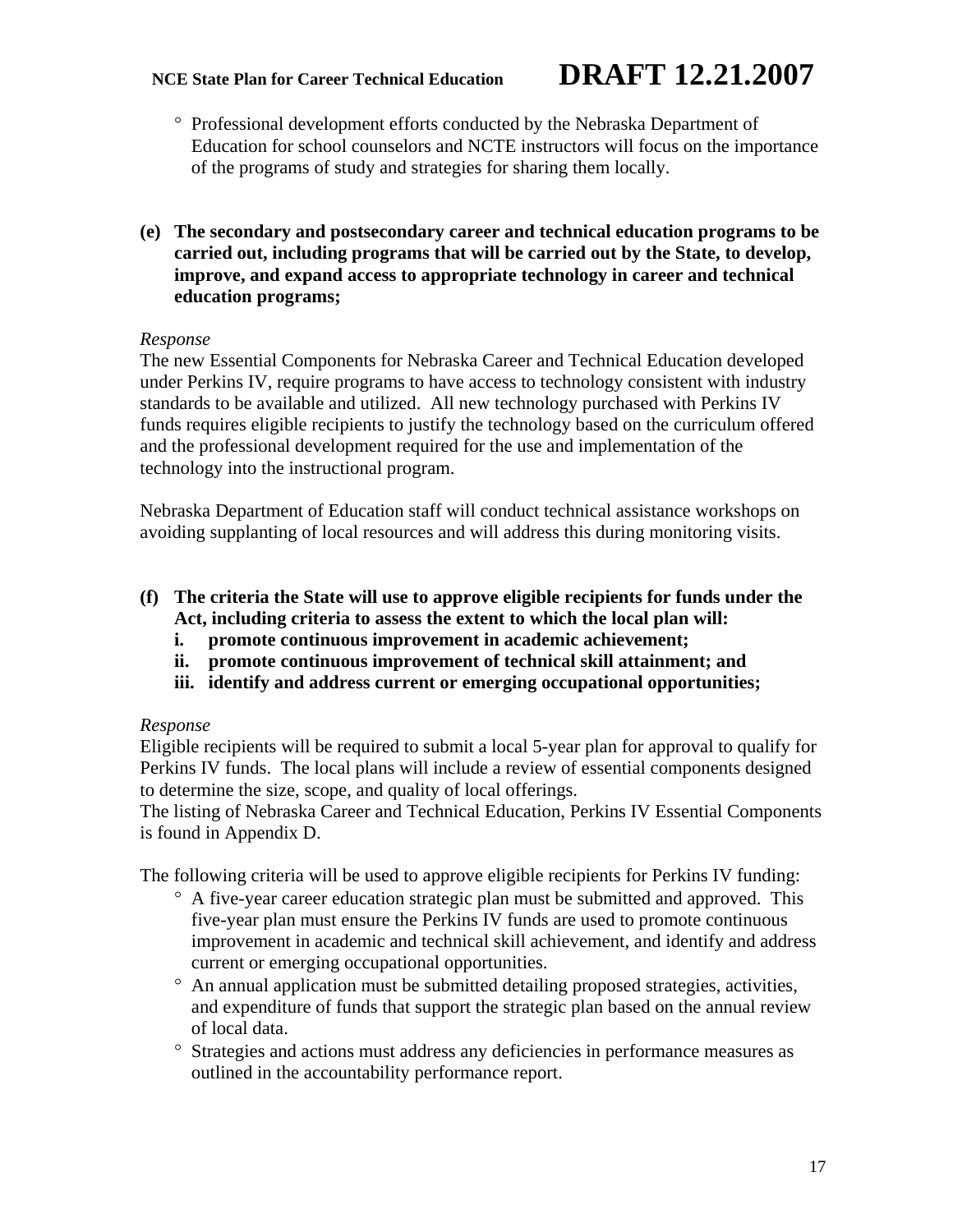- ° All uses of Perkins IV funds must reflect the requirements for uses of funds or allowable uses of funds per Section 135 of the Perkins Act.
- ° Not more than 5% of any Perkins grant can be allocated to administrative purposes as defined in Perkins IV.

The local plans will require eligible recipients to identify strategies and activities to support improvement on core indicators 1S1, 1S2, and 2S1 for secondary and 1P1 and 2P1 for postsecondary programs. The criteria used to assess the potential effectiveness of the proposed actions will be based on the degree to which the activities are expected to result in improvements in the three core indicator performance levels.

The local plans will also require eligible recipients to review their current program offerings based on current labor market information, workforce, and economic development initiatives to provide current or emerging occupational opportunities for students.

The state will develop Career Education Models for each career cluster/pathway program that will define the components of a quality program. Local eligible recipients will be able to utilize these Models for program planning and improvement.

### **(g) How programs at the secondary level will prepare career and technical education students, including special populations, to graduate from secondary school with a diploma;**

### *Response*

The development and implementation of programs of study will provide necessary information for secondary students, including special populations, to understand the requirements for completion. The programs of study in conjunction with the required Personal Learning Plan will provide the road map needed for students to reach their goal of graduation.

Nebraska's Personal Learning Plan (PLP) is created by the student, parent, and counselor or faculty advisor by the end of their eighth grade year. The PLP lists the courses the student plans to complete in high school and postsecondary education to reach his/her career goal. The PLPs are to be reviewed and updated annually to match the student's career interests and future plans. The PLP is a tool to monitor student progress toward his/her goal of graduation and postsecondary education.

The NCTE partnership with school counseling will identify and provide appropriate intervention for student supports of academic development such as study skills, time management, and test prep. The use of the programs of study and personal learning plans will assist school counselors in helping students "stay on track" for graduation during their high school years.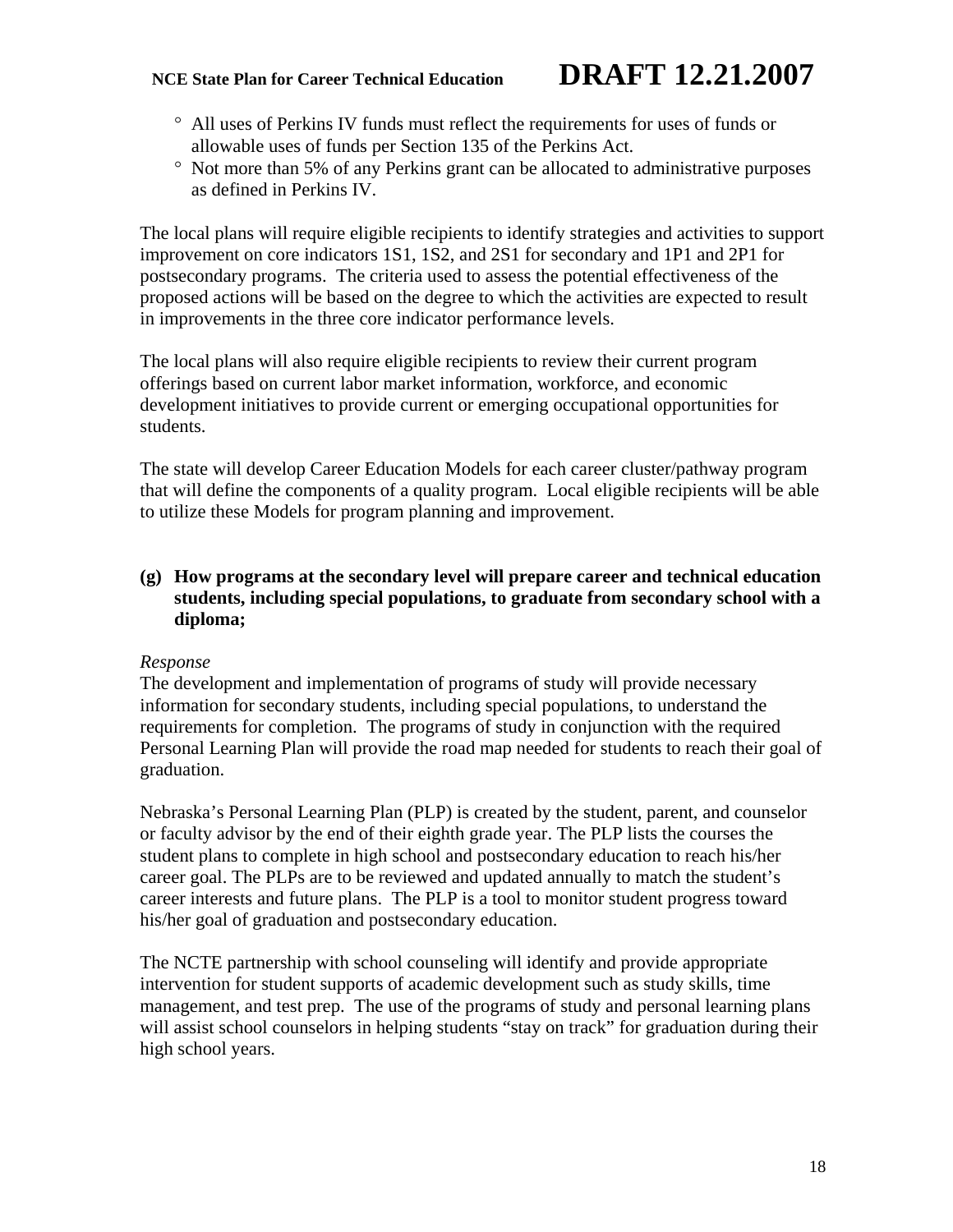The local application for Perkins IV funds requires eligible recipients to identify the goals for supporting students, especially special populations, in achieving their goal of high school graduation and postsecondary education.

**(h) How such programs will prepare career and technical education students, including special populations, academically and technically for opportunities in postsecondary education or entry into high-skill, high-wage, or high-demand occupations in current or emerging occupations, and how participating students will be made aware of such opportunities;** 

### *Response*

Local eligible recipients in the five-year strategic plan and their annual application will outline how Nebraska Career and Technical Education programs will:

- ° serve all students, including special populations
- ° be aligned with the required academic and technical skills
- ° prepare students for high skill, high wage, and/or high demand occupations in current or emerging occupations
- ° include secondary and postsecondary program alignment
- ° partner with school counseling to ensure that all students receive systematic career development and career counseling to help them establish plans for entry into postsecondary education and/or work
- ° use career student organizations as a vehicle for communication about the opportunities available in career and technical education
- **(i) How funds will be used to improve or develop new career and technical education courses:** 
	- **i. At the secondary level that are aligned with rigorous and challenging academic content standards and student academic achievement standards adopted by the State under section 1111(b)(1) of the Elementary and Secondary Education Act (ESEA) of 1965, as amended;**
	- **ii. At the postsecondary level that are relevant and challenging; and**
	- **iii. That lead to employment in high-skill, high-wage, or high-demand occupations;**

### *Response*

The adoption of the Nebraska Career Education model has helped to expand the awareness of the need for improving or developing new NCTE courses. The implementation of programs of study combined with the use of labor market information and workforce/economic development efforts provide the impetus for the development and implementation of new courses. The programs of study will require alignment with rigorous and challenging academic content.

NCTE postsecondary courses are implemented based on labor market needs. These courses are aligned with business and industry expectations to provide the relevance and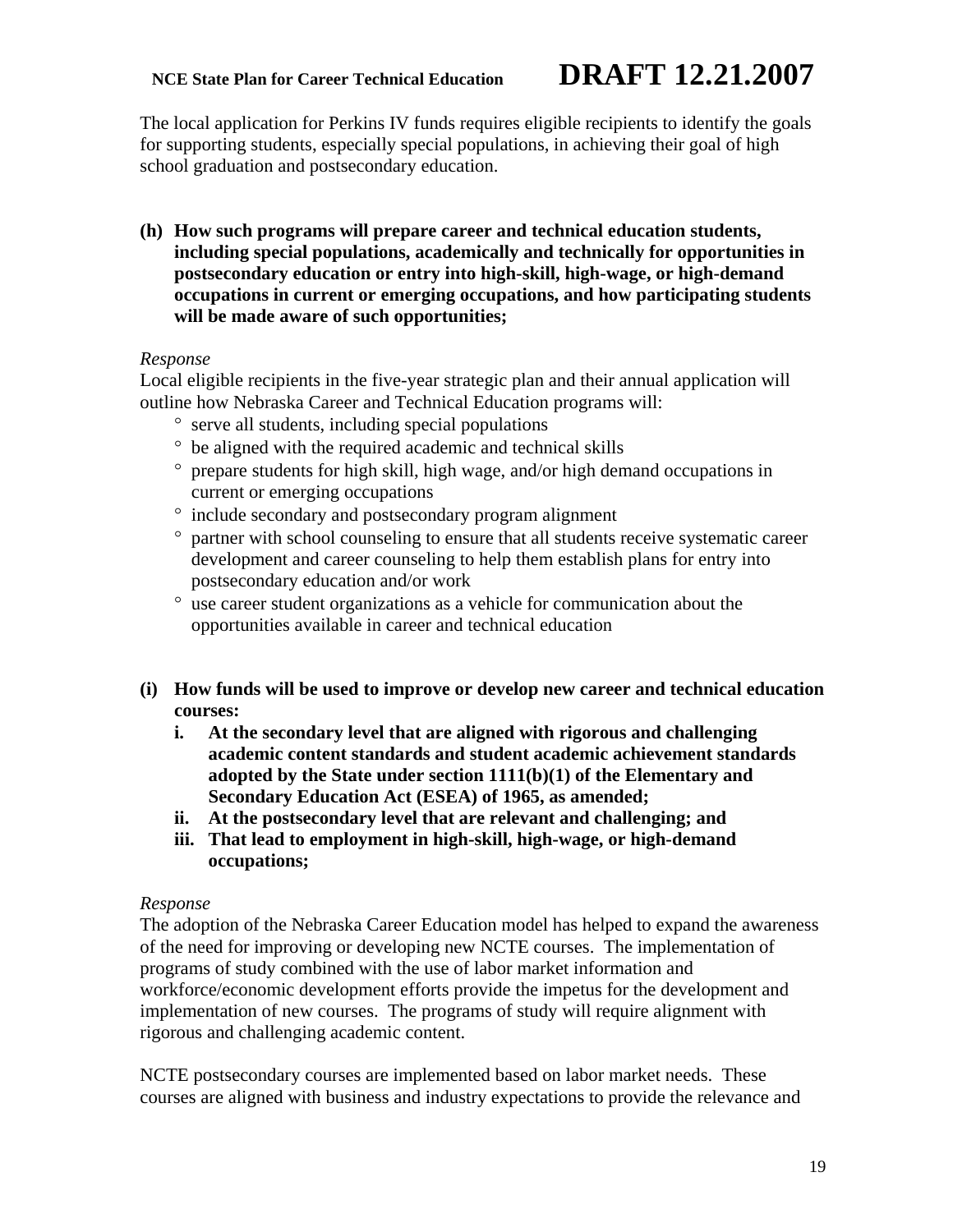academic/technical content needed for successful employment. All secondary and postsecondary programs approved for assistance with Perkins IV funds must prepare students for high-skill, high-wage, or high demand occupations.

Perkins funds will be used to support the initial implementation of new courses that meet the above-mentioned criteria. This support may be for the development of the technical and academic curriculum content, needed technology for course implementation, professional development, and alignment to secondary/postsecondary education.

### **(j) How the State will facilitate and coordinate communications on best practices among successful recipients of tech prep program grants under Title II and other eligible recipients to improve program quality and student achievement;**

### *Response*

The Nebraska Department of Education shares best practice through the following:

- ° Sessions on best practice conducted at the annual Nebraska Career Education Conference;
- ° Best practice recognition programs sponsored by the Nebraska Department of Education and conducted in partnership with the Association for Career and Technical Education of Nebraska;
- ° Information on best practice and innovative ideas shared on NDE listserv/web pages;
- ° Evaluate the potential of a new NCTE Web site to provide on-going support for NCTE teachers and administrators to improve the achievement of students through blogs, web-based discussions, creating, and archiving of best practice, and maintaining an NCTE calendar of events; and
- ° Conducting professional development and technical assistance workshops to provide training and share information.
- **(k) How funds will be used effectively to link academic and career and technical education at the secondary level and at the postsecondary level in a manner that increases student academic and career and technical achievement; and**

### *Response*

The Partnership for Innovation (PFI) statewide consortium will provide leadership on the alignment of secondary and postsecondary levels by focusing on the following:

- ° establish a process to strengthen the alignment and eliminate transition barriers between secondary and postsecondary career education programs, including both two- and four-year postsecondary institutions
- ° develop statewide articulation agreements
- ° improve academic integration in career education
- ° work with data and technical skill attainment
- ° implement new, innovative curriculum that allows students to excel in both academic and technical achievement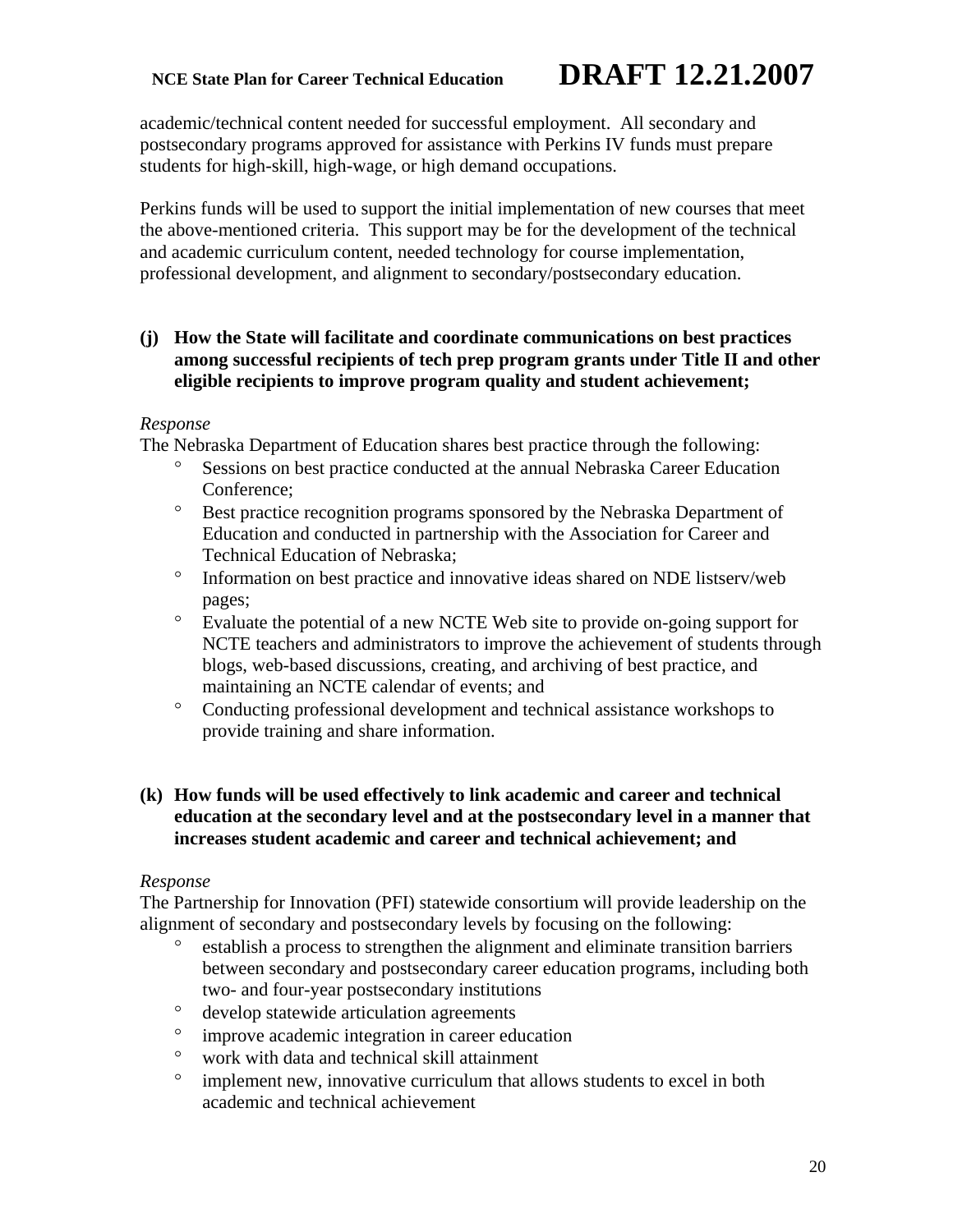Nebraska has maintained a Links to Standards website that demonstrates the alignment between the Essential Learnings of NCTE and the Standards of the academic core. This Links to Standards website will be updated using the new Essential Learnings developed from the knowledge and skill statements of the States Career Cluster Initiative.

Eligible recipients are required to analyze their achievement on Perkins performance measures and report their analysis on their annual report submitted at the end of each fiscal year. Funding decision for the subsequent years must be based on the data analysis of the previous years with respect to academic and technical achievement.

The state will develop Career Education Models for each career cluster/pathway program that establishes the components of a quality program. These criteria can be used by locals for program planning and improvement.

**(l) How the State will report on the integration of coherent and rigorous content aligned with challenging academic standards in career and technical education programs in order to adequately evaluate the extent of such integration.**   $[Sec.122(c)(1)(A)-L)]$ 

### *Response*

Nebraska currently annually reports results of the Perkins performance measures on the Nebraska Department of Education State of the Schools Report. Other measurements will include the success of programs of study based on the number of programs of study implemented and the number of secondary and postsecondary students completing the program of study and receiving diplomas, certificates, or advanced degrees. The results will be published in both the CAR report and on the State of the Schools Report.

Nebraska will continue to gather data on the implementation of programs of study through the Perkins monitoring process

- **3. The State must describe how comprehensive professional development (including initial teacher preparation and activities that support recruitment) for career and technical teachers, faculty, administrators, and career guidance and academic counselors will be provided, especially professional development that:**
- **(a) promotes the integration of coherent and rigorous academic content standards and career and technical education curricula, including through opportunities for academic and career and technical teachers to jointly develop and implement curricula and pedagogical strategies;**
- **(b) increases the percentage of teachers that meet teacher certification or licensing requirements;**
- **(c) is high quality, sustained, intensive, and focused on instruction, and Increases the academic knowledge and understanding of industry standards, as appropriate, of career and technical education teachers;**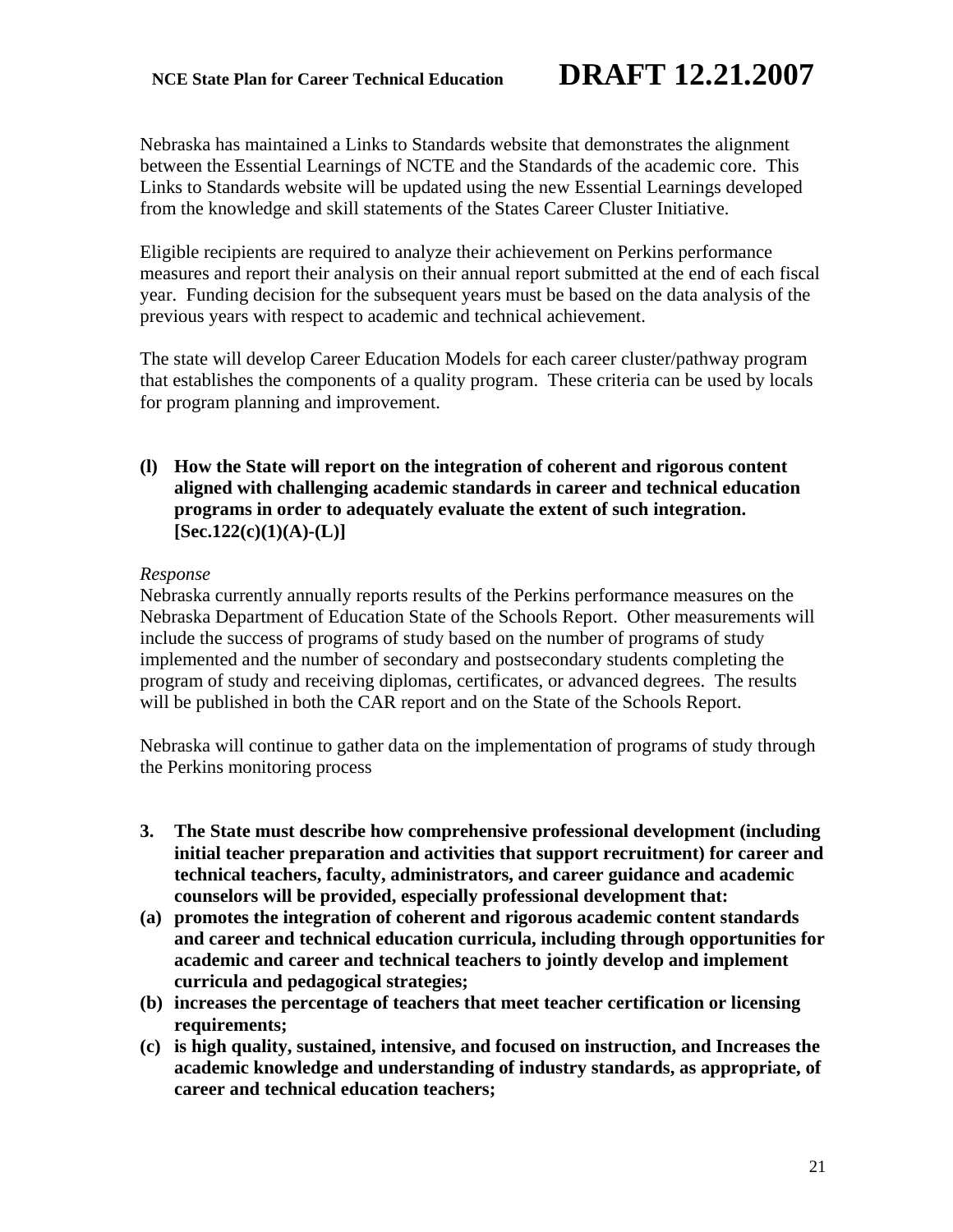- **(d) encourages applied learning that contributes to the academic and career and technical knowledge of the student;**
- **(e) provides the knowledge and skills needed to work with and improve instruction for special populations; and**
- **(f) promotes integration with professional development activities that the State carries out under Title II of the Elementary and Secondary Education Act of 1965, as amended, and Title II of the Higher Education Act of 1965, as amended. [Section 122(c)(2)(A)-(G)]**

### *Response*

Comprehensive professional development, while a required state leadership activity, is a cornerstone of Nebraska's State Plan. As the Nebraska Career Education Model continues to be implemented statewide, the need for professional development has increased exponentially. The Nebraska Department of Education will provide professional development that will address the following:

- Implementation of the NCTE model, programs of study, and the use of the knowledge and skill statements
- y Integration and reinforcement of academic competencies into NCTE courses
- Instructional design and delivery, integration of technology, formative and summative assessment, and intervention strategies
- Current business and industry information and trends to keep instruction relevant
- Dissemination of best practices for NCTE
- Components that are unique to NCTE, such as laboratory management, extended learning opportunities, workbased learning, career student organizations
- Strategies for successful participation of special populations in NCTE courses
- y Use of career student organizations to support student achievement of academic and technical content and development workplace readiness skills
- The Career Education Models for each career cluster/pathway program and how to use the criteria for program improvement

Nebraska is fortunate to have over 95% of our career and technical education instructors appropriately endorsed in their area of instruction. This has been maintained because of the strong partnership between Nebraska Department of Education career and technical education staff, and the teacher education institutions and faculty. A provisional certificate is available for those instructors who need to seek additional endorsements. This certificate is renewable for up to three years providing the instructor in progressing toward completing the endorsement requirements.

Nebraska will begin the process of reviewing all of the teacher certification requirements for endorsement in the NCTE program areas during the 2008-2009 year. This will include restructuring endorsements as needed to meet the requirement of the new Nebraska Career Education Model. This revision process is completed in cooperation with the Nebraska Council on Teacher Education. The goal of this revision process is to maintain our high percentage of appropriately endorsed instructors while assuring the quality of their preparation program.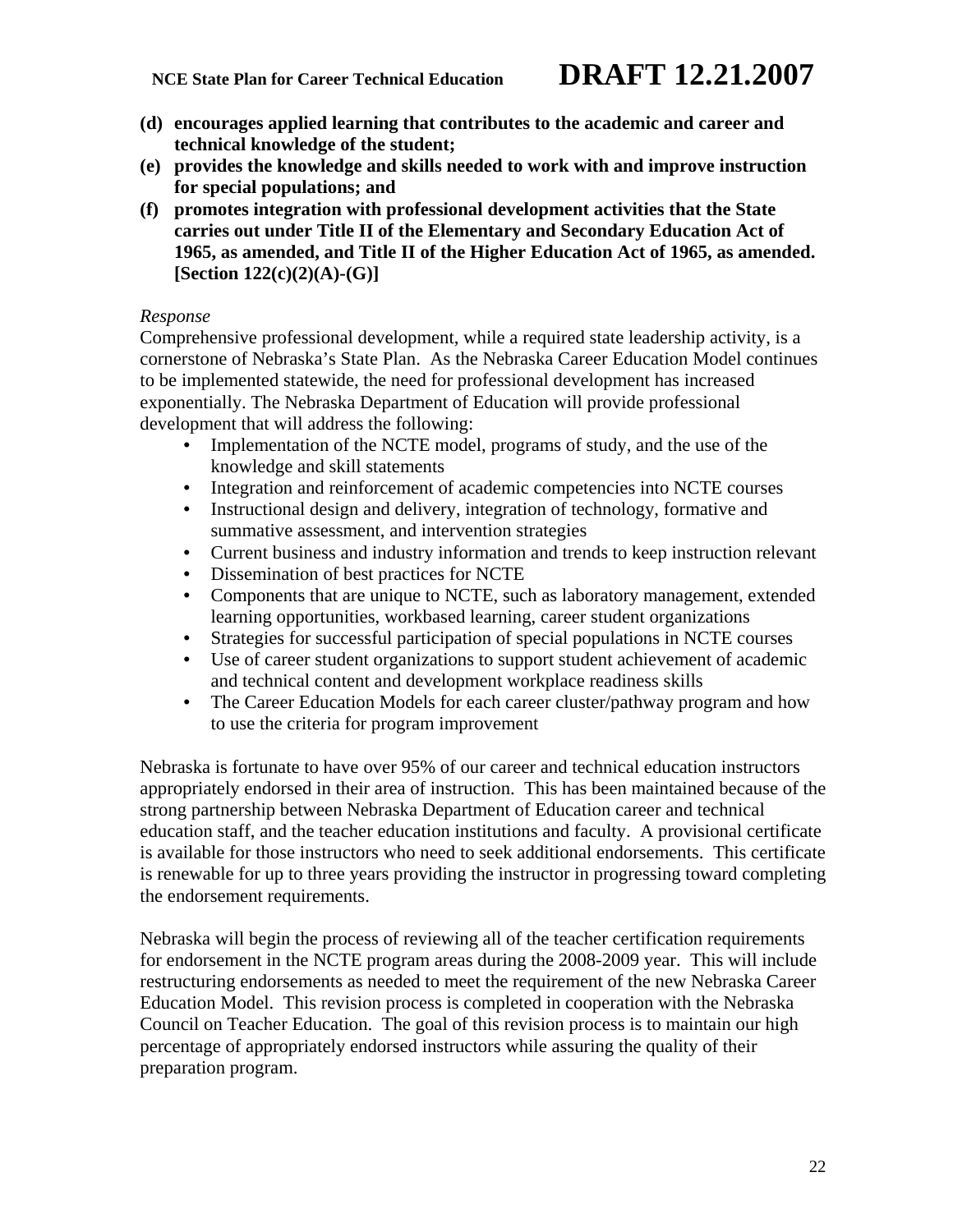The Nebraska Department of Education will continue the annual Teacher Educator Forum designed to promote meaningful conversation about the preservice and inservice needs of Nebraska Career and Technical Education.

- **4. The State must describe efforts that it and eligible recipients will make to improve:**
- **(a) the recruitment and retention of career and technical education teachers, faculty, and career guidance and academic counselors, including individuals in groups underrepresented in the teaching profession; and**

### *Response*

Nebraska is committed to recruiting and retaining quality NCTE instructors, administrators and school counselors. Strategies to be implemented include:

- ° Support for growth in the implementation of the education and training career cluster
- ° Support retention efforts through new teacher inservice programs including mentoring opportunities
- ° Focus on non-traditional and underrepresented audiences for recruitment into NCTE teaching
- ° Use Career Student Organizations as a tool for recruitment
- ° Develop and provide existing teachers tools that support recruitment and retention of teachers
- ° Support and expand where appropriate alternative means to entry into the teaching profession for business and industry representatives. (Transition to Teaching, Trade Certificate, etc.)

### **(b) the transition to teaching from business and industry, including small business. [Sec. 122(c)(3)(A)-(B)]**

### *Response*

Nebraska currently supports a Transition to Teaching program that creates a fast track approach to completing a teaching endorsement for those individuals with a baccalaureate degree. Several candidates have successfully completed endorsements in NCTE through this program. NCTE continues to actively promote the use of the Transition to Teaching program.

Nebraska also currently has a Trade certificate option that allows individuals from business and industry to teach NCTE in the area of their expertise. Nebraska will use Perkins State Leadership funds to provide inservice and professional development for these individuals to help provide a successful experience teaching.

**5. The State must describe efforts that it and eligible recipients will make to improve the transition of sub baccalaureate career and technical education**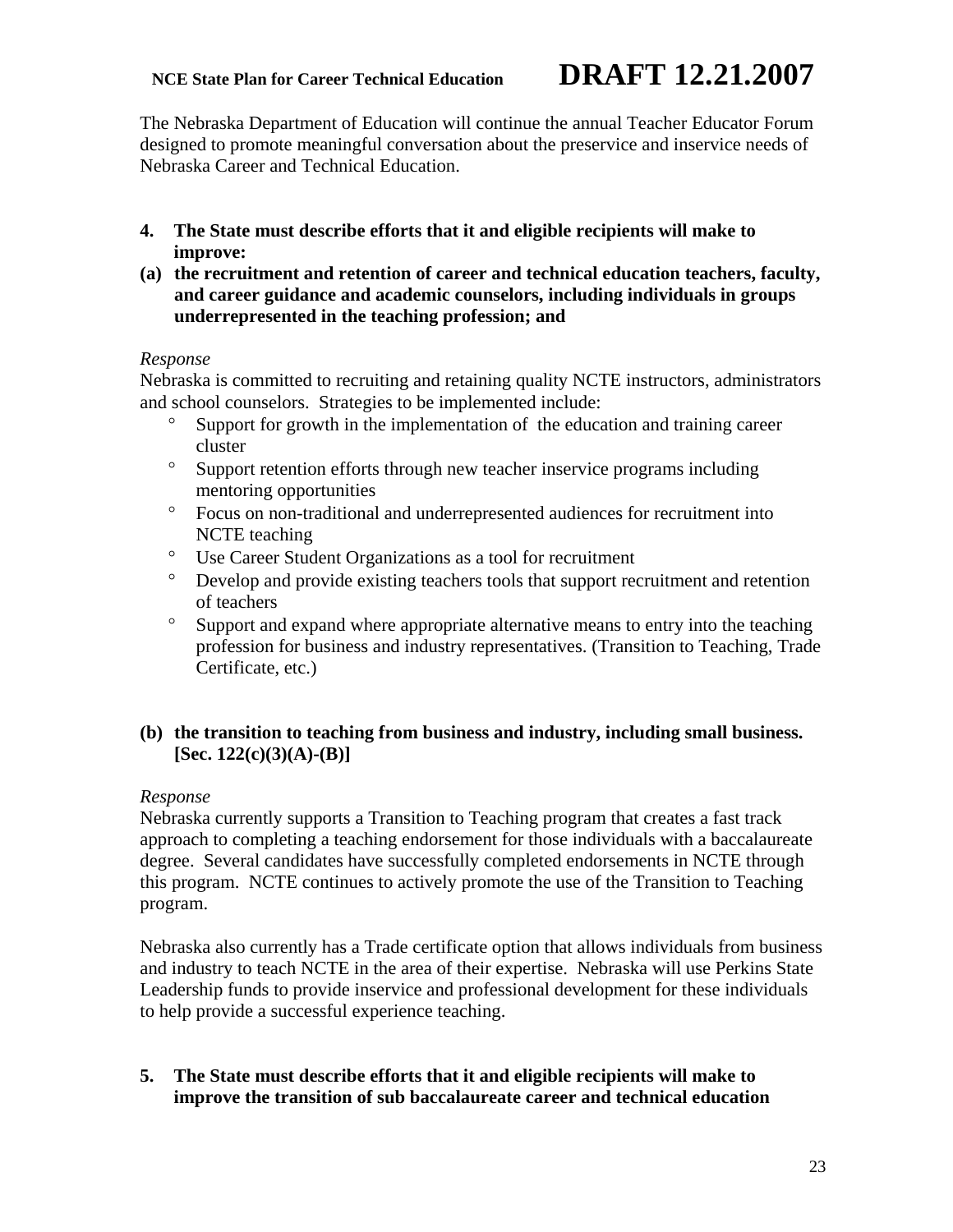### **students into baccalaureate degree programs at institutions of higher education. [Sec. 122(c)(4)]**

### *Response*

Nebraska will support transition through the following:

- ° The Partnership for Innovation statewide consortium will provide the leadership for the development of statewide articulation agreements and focus on the alignment of curriculum to allow transition from secondary to 2- and 4-year postsecondary and from 2-year to 4-year postsecondary education.
- ° Partner with P-16 to create policies that support seamless transition.
- ° Cooperate with the newly funded Nebraska Transcript Project to support transition using electronic transcripts between educational delivery systems.
- ° Design and implement a Web-based information system to communicate the transferability of coursework.
- **6. The State must describe how it will actively involve parents, academic and career and technical education teachers, administrators, faculty, career guidance and academic counselors, local business (including small businesses), and labor organizations in the planning, development, implementation, and evaluation of career and technical education programs in your State. [Sec. 122(c)(5)]**

### *Response*

In implementing systems that support partnerships in the planning, development, implementation, and evaluation of NCTE programs, Nebraska will complete the following:

- Implement state-level advisory committees for each of the 16 career clusters. The committees will be comprised of business and industry, secondary and postsecondary NCTE instructors, academic educators, and school counselors. These advisory committees will also have representation from the State Workforce Investment Board when possible.
- ° Nebraska Career and Technical Education Essential Learnings (content standards) will be updated using the knowledge and skill statements from the States Career Cluster initiative. These knowledge and skill statements were developed and validated by national advisory committees of business and industry and education representatives.
- ° Support for regional advisory councils representing both secondary and postsecondary education with activities that focus on the career field areas to support the implementation and evaluation of NCTE programs.
- ° Programs of study implementation will require the collaboration of business and industry, secondary, and postsecondary educators
- ° A self-evaluation template will be developed for local use that will include input from all stakeholders and can be used for planning, development, implementation, and evaluation of NCTE programs.
- ° The state will develop Career Education Models for each career cluster program that establishes involvement of all stakeholders as one of the components of a quality program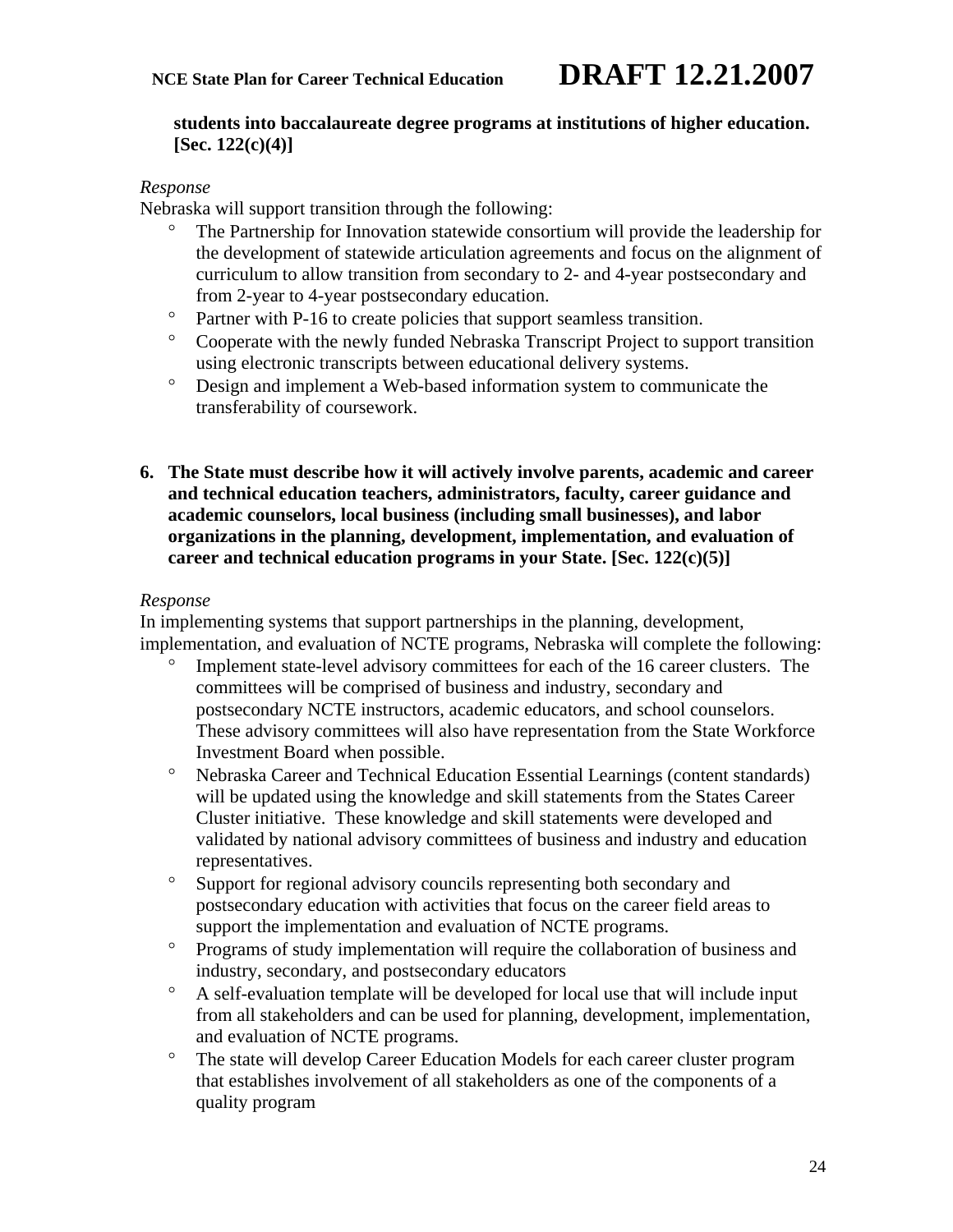- **7. The State must describe efforts that it and eligible recipients will make to:**
- **(a) Improve the academic and technical skills of students participating in career and technical education programs, including by strengthening the academic and career and technical components of career and technical education programs through the integration of academics with career and technical education to ensure learning in-** 
	- **i. The core academic subjects (as defined in section 9101 of the Elementary and Secondary Education Act of 1965, as amended); and**
	- **ii. Career and technical education subjects;**

### *Response*

Nebraska will utilize the following strategies for improving the academic and technical skills of students participating in NCTE programs:

- ° NCTE courses will integrate and reinforce academic content that is appropriate for the technical content of the course. Instructors will incorporate strategies that allow students to apply knowledge and skill in order to strengthen their understanding of the needs of the workplace and will be made aware of the academic standards being integrated.
- ° The Nebraska Department of Education career education staff will work with their academic counterparts to integrate workplace applications into academic classes.
- ° Integration of academic and CTE knowledge and skills will be accomplished through strategies such as project-based learning, problem-based learning, service learning, integrated courses, CTE courses that meet university requirements, team teaching, and other similar approaches.
- ° Conduct professional development programs designed to assist instructors in improving the academic and technical skills of students of NCTE programs.
- ° Continue support for the Career Student Organizations to encourage development of academic and technical skills.
- ° The state will develop Career Education Models for each career cluster/pathway program that establishes academic and technical integration as one of the components of a quality program

### **(b) Provide students with strong experience in, and understanding of, all aspects of an industry; and**

### *Response*

Nebraska will address all aspects of an industry through the following:

° The Nebraska Career Education Model provides the framework for giving students the experience and understanding of all aspects of an industry. The continued implementation of this model will provide the breadth of instruction needed.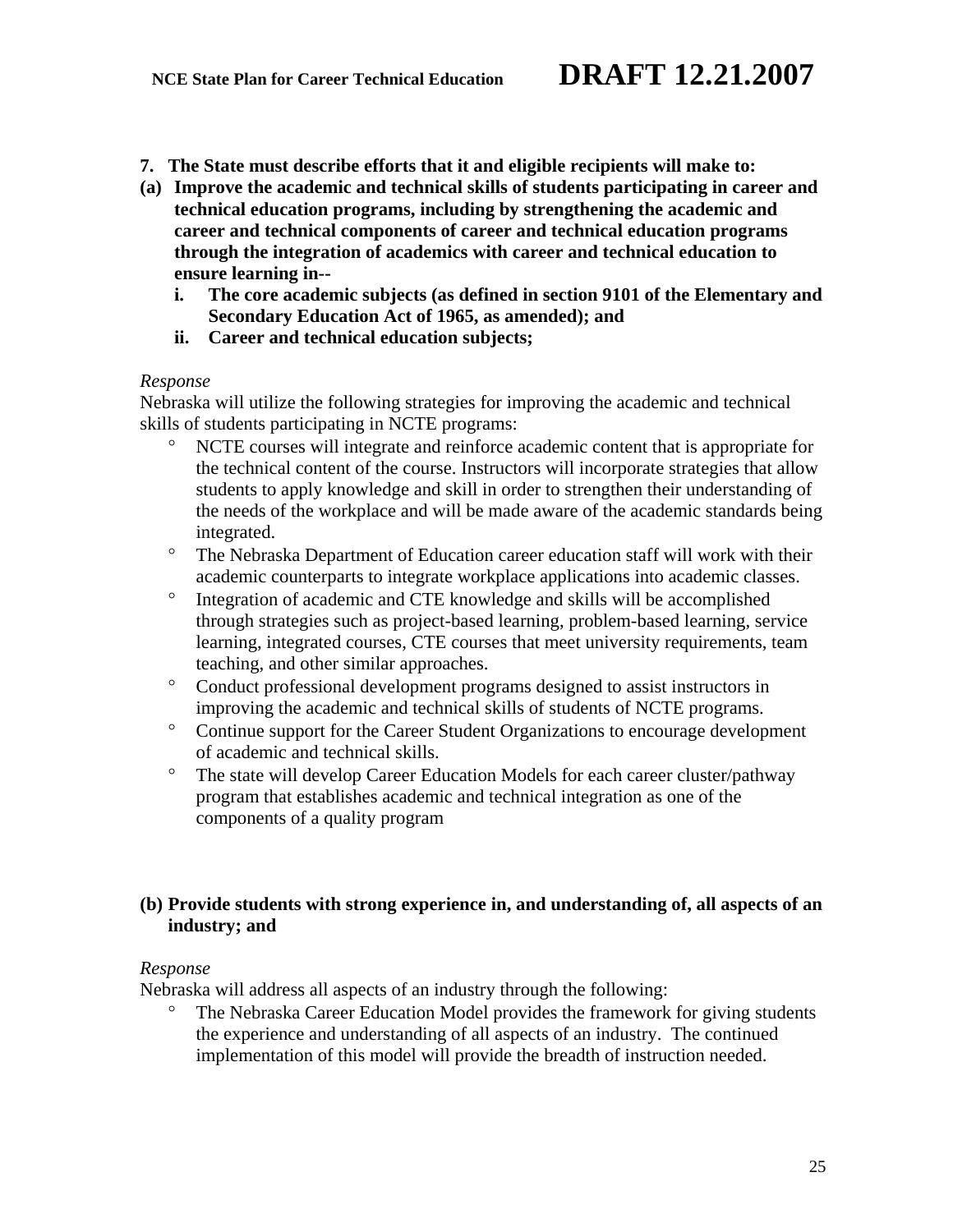- ° The implementation of the national knowledge and skill statements into NCTE Essential Learnings. This will provide the breadth of instruction needed for students to have a strong experience in all aspects of an industry.
- ° The state will develop Career Education Models for each career cluster program that establishes experience in and understanding of all aspect of an industry as one of the components of a quality program.
- ° Nebraska will continue to use the Career Student Organization as a strong bridge between the classroom and real-world industry experiences that help them understand all aspects of the industry.
- ° Nebraska continues to support workbased learning to provide meaningful experiences for all students.

### **(c) Ensure that students who participate in career and technical education programs are taught to the same challenging academic proficiencies as taught to all other students. [Sec. 122(c)(7)(A)-(C)]**

### *Response*

Career and technical education in Nebraska is offered through comprehensive secondary schools and community colleges. Having secondary NCTE offered in a comprehensive school allows NCTE students to participate in the same academic preparation program as other students. Nebraska does not offer a differentiated diploma – all students receive the same diploma based on completion of local graduation requirements.

Nebraska will continue to provide professional development on strengthening the academic content of NCTE courses to help all students achieve academic proficiency.

### **8. The State must describe how it will provide local educational agencies, area career and technical education schools, and eligible institutions in the State with technical assistance. [Sec. 122(c)(15)]**

### *Response*

Nebraska will provide technical assistance through the following:

- ° NDE career education specialists work to effectively and efficiently respond to requests for assistance from both secondary and postsecondary instructors and administrators.
- ° Perkins monitoring assignments are assigned geographically, allowing NDE career education staff to build a relationship with a specific section of Nebraska.
- ° Technical assistance workshops are held across the state to provide updates on technical skills, implementation of the NCE model, and respond to requests for technical assistance from locals.
- ° NDE is working to strengthen our Web delivery of technical assistance as well as through email, newsletters, and the sharing of best practice.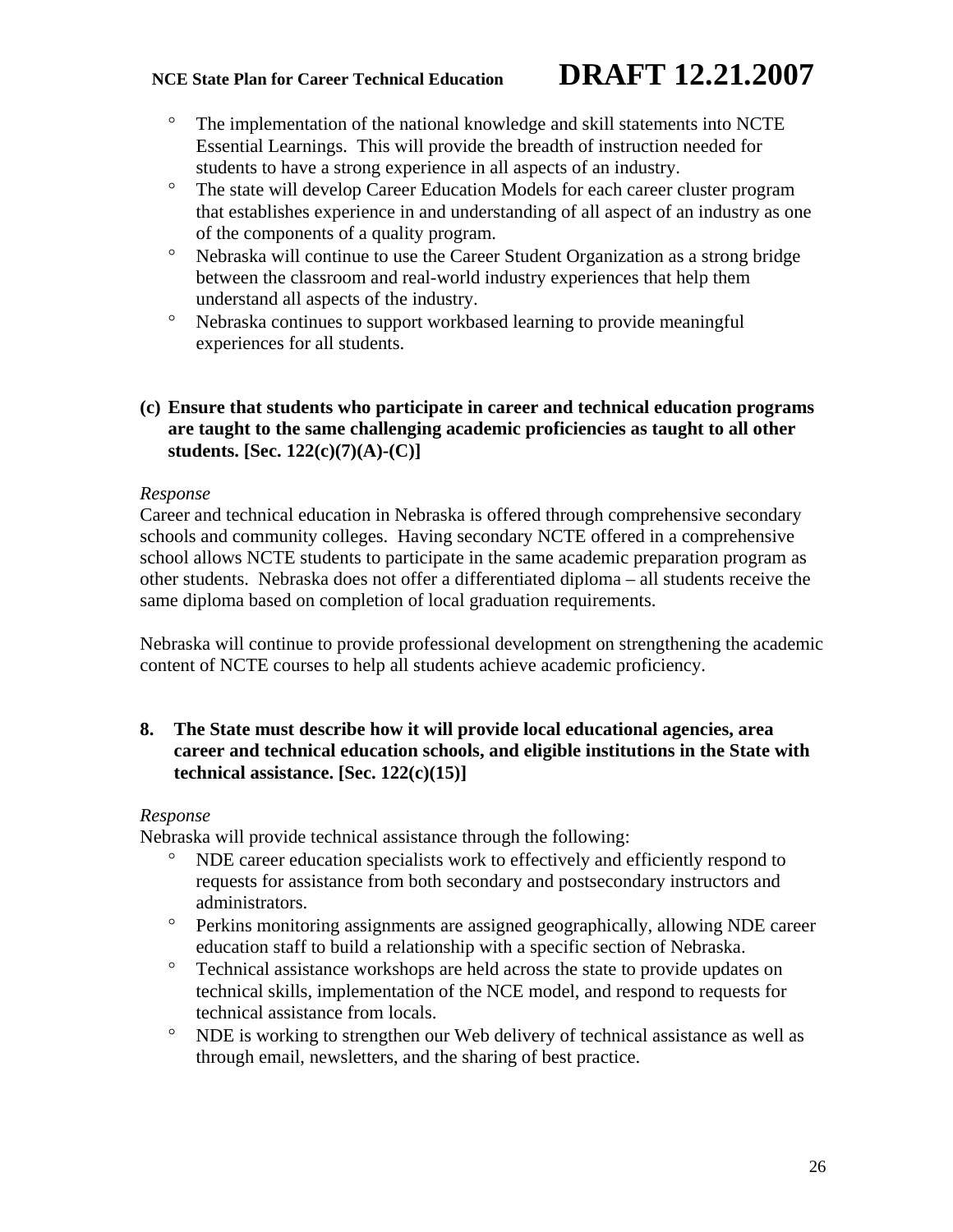### **9. The State must describe how its career and technical education program relates to occupational opportunities in the State and region. [Section 122(c)(16)]**

### *Response*

Eligible recipients must address the labor market demand and workforce/economic development priorities of their locale in their local plan and annual application. This justification is required as a component of being eligible for Perkins IV funding.

The Nebraska Department of Education maintains a strong relationship with the Department of Labor and Department of Economic Development to coordinate programs and share information. This partnership has resulted in increasing the awareness of data locals can use in planning for their career and technical education programs.

The NDE career education staff has formed a strong partnership with FutureForce Nebraska. FutureForce Nebraska (FFN) is a unique collaboration of state agencies, K-12, 2- and 4- year public and private education, State Workforce Investment Board, and Nebraska business and industry. FFN is actively working to develop talent pipelines in Nebraska's economic development targeted industries.

### **10. The state must describe the methods proposed for the joint planning and coordination of programs carried out under this legislation with other Federal education programs. [Section 122(c)(17)]**

### *Response*

The Nebraska Department of Education has been working to integrate the planning for Federal programs within local eligible recipients. A common electronic Grants Management System is used for submitting applications and processing claims. A system of integrated monitoring visits is now under development. All Federal programs will be monitored during one session by a team from NDE. This is being piloted to minimize the interruptions caused by several monitoring visits during the school year.

Regular meetings are held with the Nebraska Department of Labor to create opportunities for coordination between Perkins and the Workforce Investment Act.

**11. The State must describe the procedures to be developed to ensure coordination and non-duplication among programs listed in sections 112(b)(8) and 121(c) of the Workforce Investment Act (Public Law 105-220) concerning the provision of services for postsecondary students and school dropouts. [Section 122(c)(20)]** 

### *Response*

Regular coordination meetings are held between Department of Labor staff responsible for WIA and career education staff at the Nebraska Department of Education. These meetings are focused on partnership building as well as ensuring non-duplication among programs.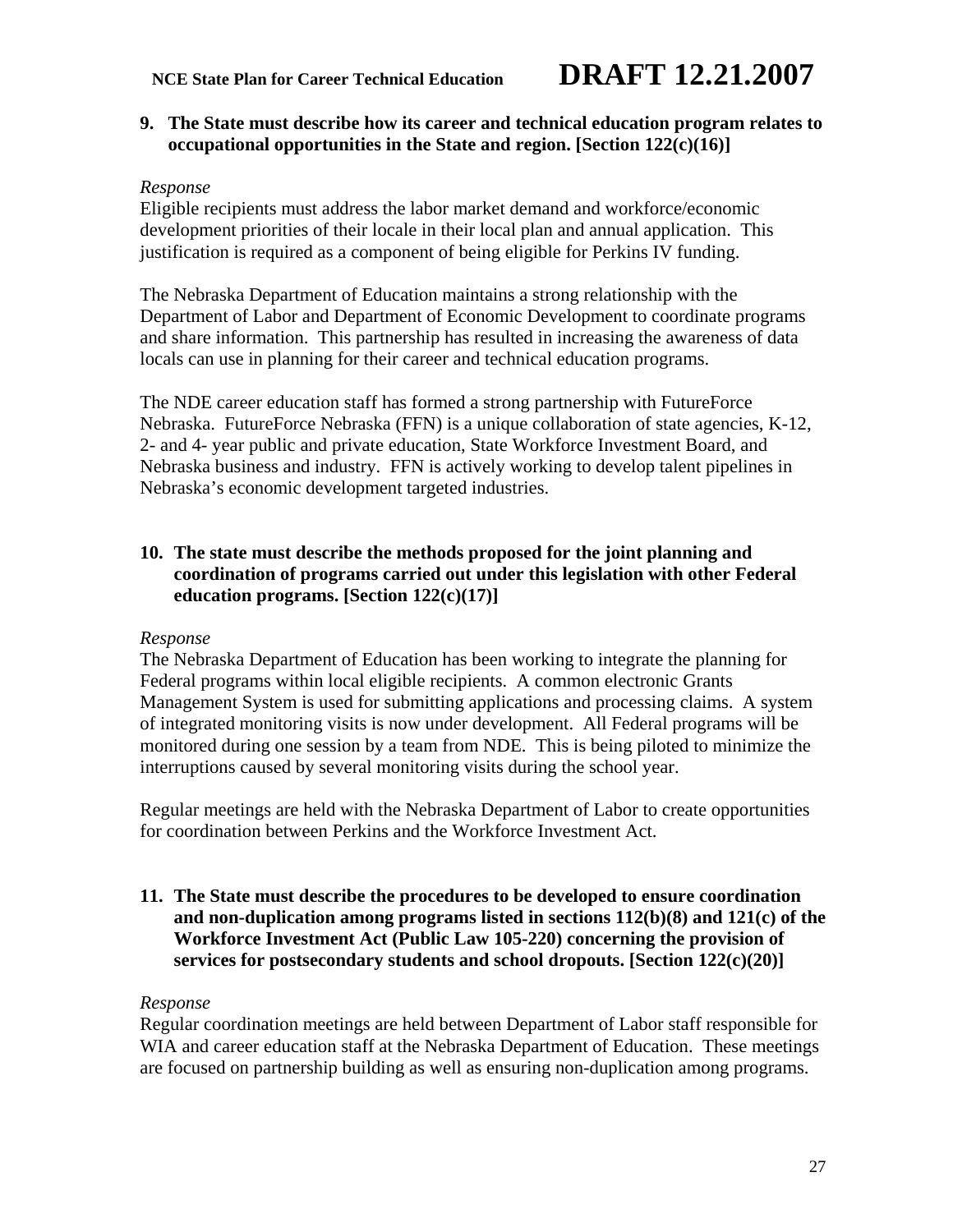Annual reports are submitted to the Nebraska Workforce Investment Board on Perkins activities as a means of communicating to eliminate duplication of services.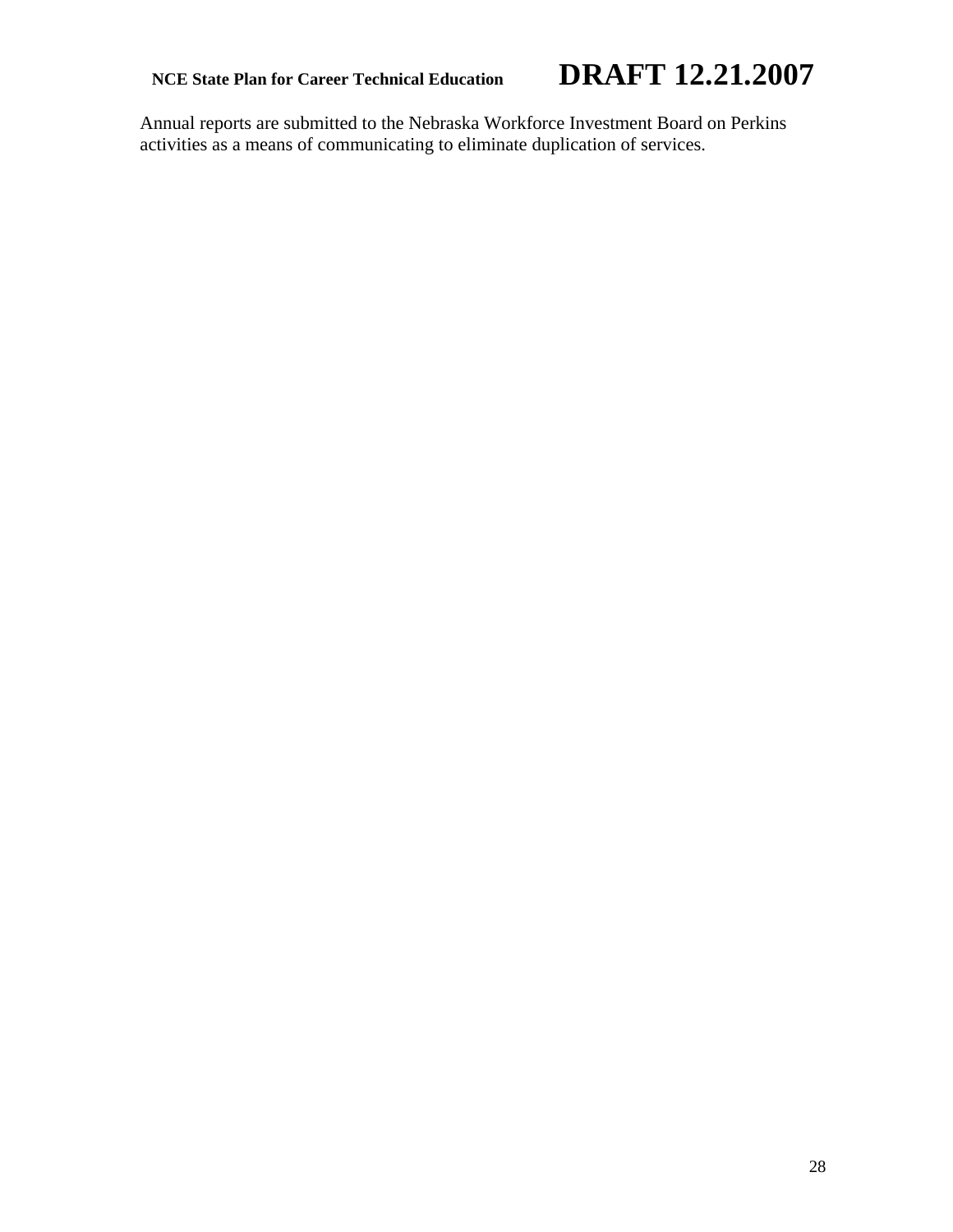### **B. Other Department Requirements**

**1. The State must submit a copy of its local applications or plans for secondary and postsecondary eligible recipients, which will meet the requirements in section 134(b) of the Act.** 

#### *Response*

See Appendix E for the 2008-12 Local Plan and Local Plan Instructions.

**2. The State must provide a description of its governance structure for career and technical education, including the approximate number of eligible recipients at both secondary and postsecondary levels.** 

#### *Response*

The Nebraska Department of Education is designated as the state agency responsible for the administration of the Carl D. Perkins Career and Technical Education Act of 2006. The Nebraska Department of Education is established by the Constitution of the State of Nebraska and is governed by an elected State Board of Education. The Nebraska State Board of Education also serves as the State Board for Career and Technical Education.

The State Board through the Commissioner of Education appoints an administrator (State Director for Career and Technical Education) for career education to serve as a part of the Department's Curriculum and Instruction Team. The career education administrator and assigned staff provide leadership for career education and for the administration of the Carl D. Perkins Career and Technical Education Act of 2006. The Nebraska Department of Education does not delegate any of its responsibilities to any other state agency.

The NDE Career Education staff provide leadership for career education by:

- **providing professional development and technical assistance;**
- securing industry input for program planning and evaluation;
- managing programs and special initiatives; and
- **Peroviding leadership for career and technical student organizations.**

There are 254 school districts that are potential eligible recipients at the secondary level. There are six area community colleges with seventeen campuses that are eligible recipients at the postsecondary level. Nebraska Career and Technical Education serves approximately 85,000 participants at the secondary level and approximately 48,550 participants at the postsecondary level.

**3. The State must provide a description of the role of postsecondary career and technical education in the one-stop career center delivery system established by Title I of WIA.** 

#### *Response*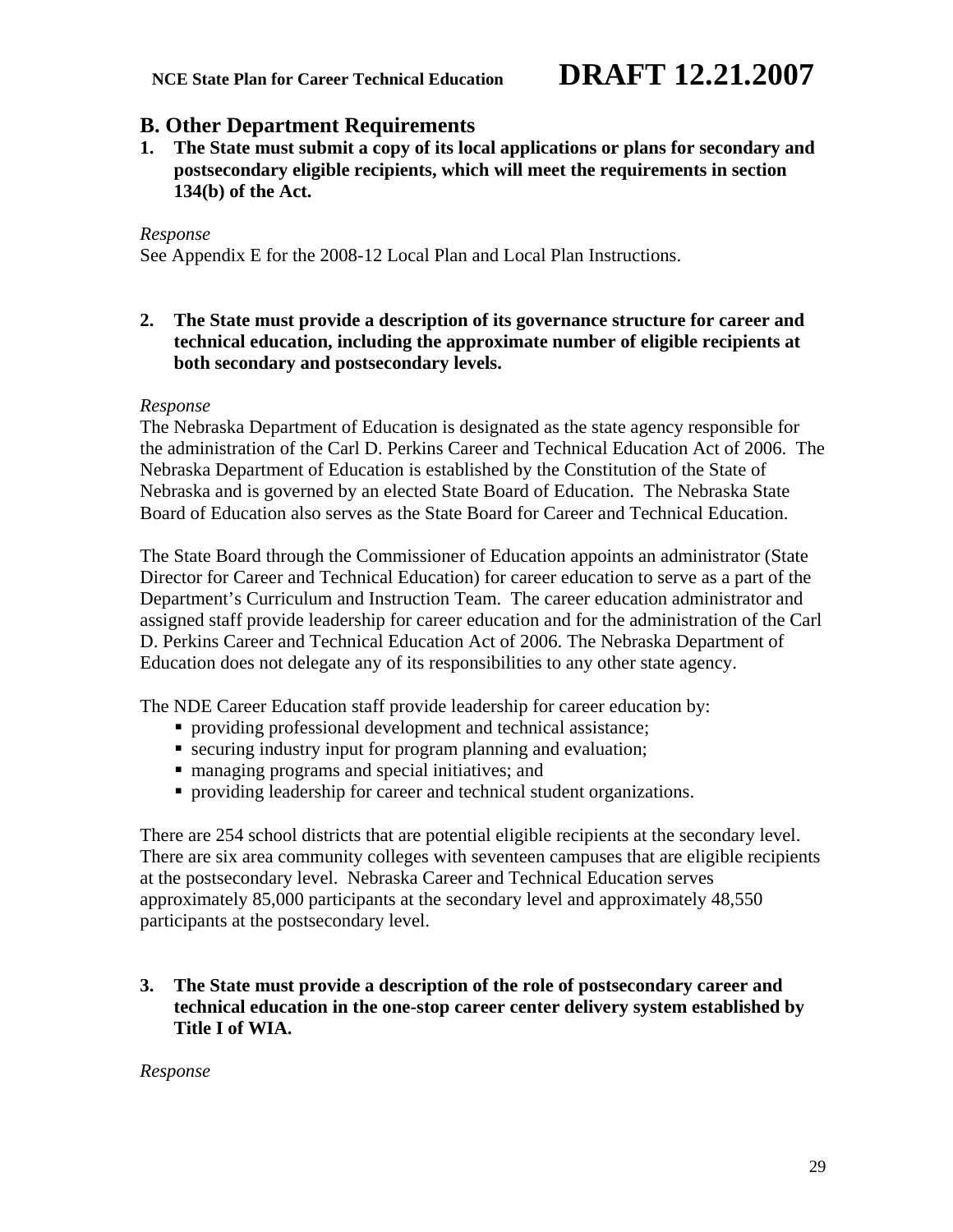The partnership between Perkins IV and the Workforce Investment Act (WIA) is a significant part of the effort to build a comprehensive workforce preparation system in Nebraska. Perkins IV programs and activities are part of the referral system for core services and training provided at the One-Stop career centers.

One-Stop Centers are co-located on some community college campuses while others operate them at separate locations near the school campus. All postsecondary schools are involved with their local One-Stop operators providing a variety of services depending on the service needs of the area served by the One-Stop center. Many of the postsecondary and secondary schools are represented on their local WIBs.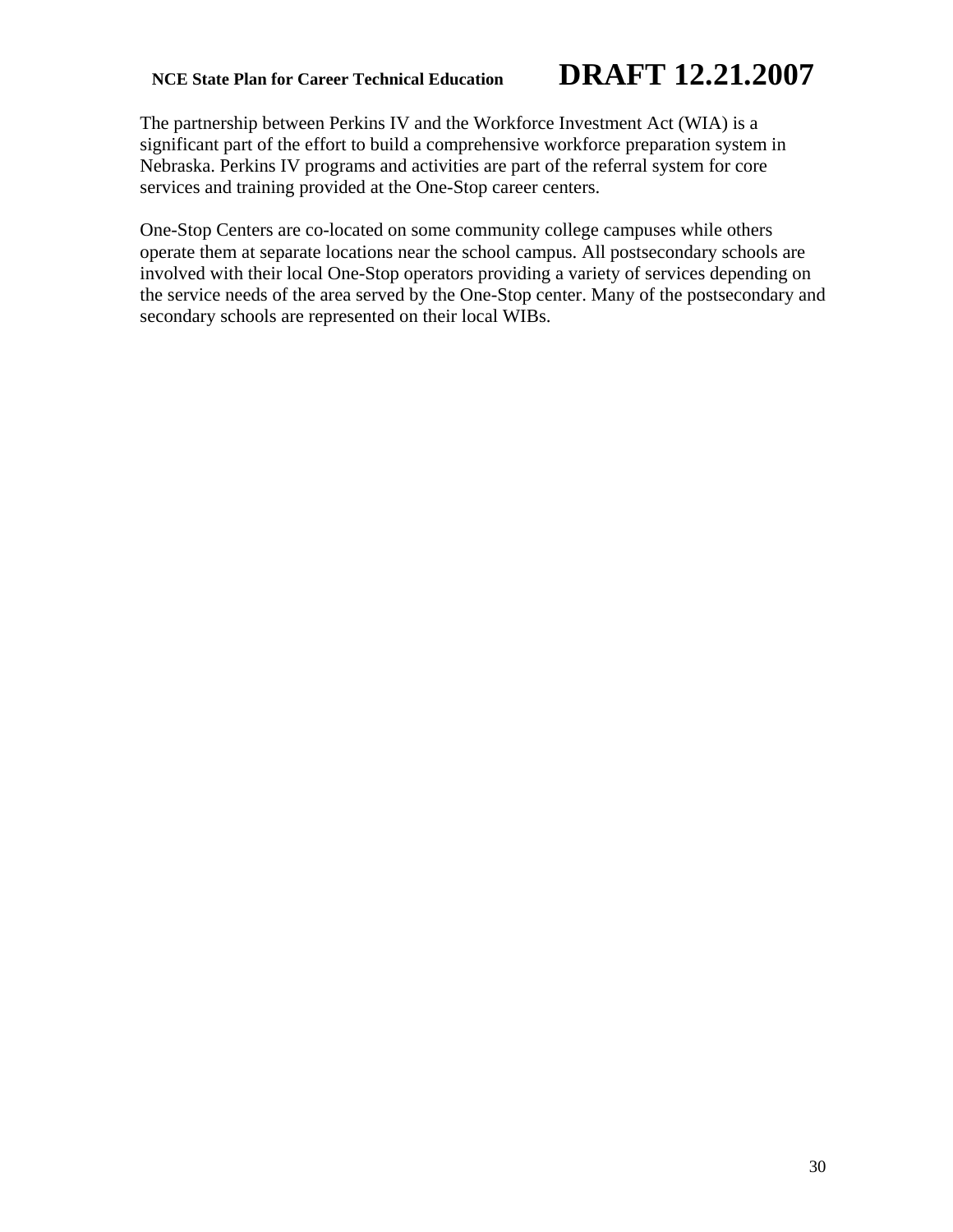### **III. Provision for Services of Special Populations**

### **A. Statutory Requirements**

- **1. The State must describe its program strategies for special populations listed in Section 3(29) of the Act, including a description of how individuals who are members of the special populations:**
- **(a) Will be provided with equal access to activities assisted under the Act.**

### *Response*

Nebraska will use the following strategies and activities to be conducted at both the state and local levels to provide equal access:

- ° Provide a set-aside of leadership dollars focused on increasing participation in and completion of gender non-traditional students in career education.
- ° Provide consultant services dedicated to monitoring civil rights compliance and making ongoing technical assistance and professional development available to eligible recipients.
- ° Provide a set-aside grant to support career education through corrections.
- ° Work with teacher education institutions to provide meaningful preparation for all teaching candidates on working with special populations and helping them achieve success in career and technical education.
- ° Provide an on-going program of professional development for NCTE instructors on strategies for helping special populations achieve success in career education.
- ° Analyze the performance data of special populations to determine appropriate strategies and activities at the State level.
- ° Support the alignment of the data collection systems that serve the secondary and postsecondary career and technical education systems to improve data-informed decision making, including the analysis of participation and completion of special populations in both secondary and postsecondary education.
- ° Require eligible recipients as part of their local plan, to describe:
	- The analysis of data completed that supports the activities planed to assess the effectiveness of programs and services that serve special populations.
	- How they will encourage increased participation of special populations' students in Career-Technical Student Organizations (CTSOs).
	- How the needs of special populations will be accommodated within their Stateapproved Programs of Study.
	- How their allocation funds will be used to promote preparation for special populations in non-traditional fields.
	- How secondary and postsecondary programs will prepare members of special populations to earn diplomas, degrees, or credentials.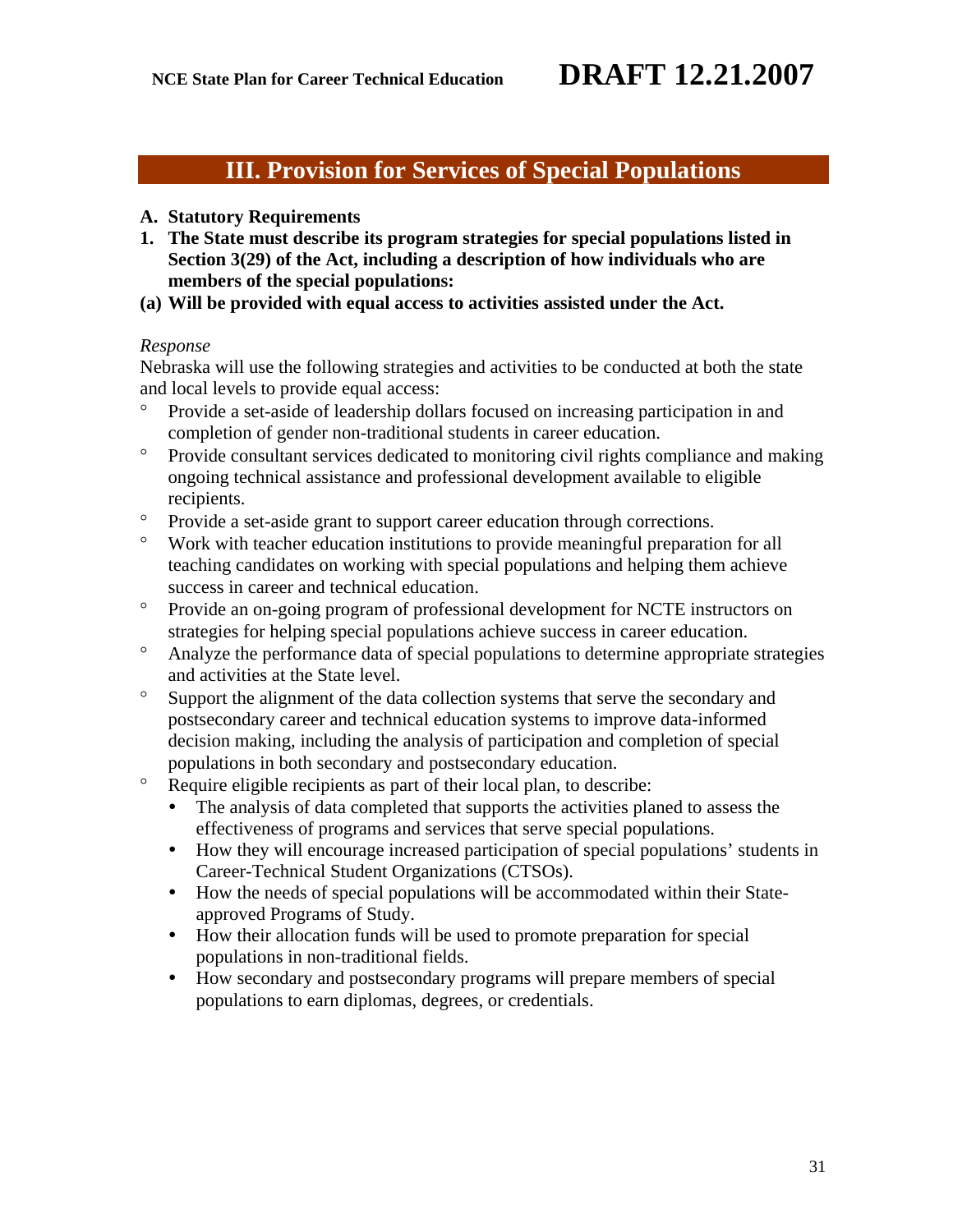### **(b) Will not be discriminated against on the basis of their status as members of special populations; and**

### *Response*

Nebraska will continue to provide on-site monitoring of civil rights compliance in both secondary and postsecondary institutions offering NCTE per the Methods of Administration (MOA) document. Nebraska will also continue to provide technical assistance and consultant services for civil rights compliance.

**(c) Will be provided with programs designed to enable the special populations to meet or exceed State adjusted levels of performance, and how you will prepare special populations for further learning and for high-skill, high-wage, or high-demand occupations. [Sec. 122(c)(9)(A)-(C)]** 

### *Response*

Nebraska will require all eligible recipients to describe in their local plan how they will enable special population students to meet or exceed State adjusted levels of performance and prepare for further learning and high-skill, high-wage or high-demand occupations. Eligible recipients will be required to identify barriers to participation and to take appropriate steps to eliminate them. Services will be provided to enable special population students to meet or exceed State adjusted levels of performance. These services may include, but are not limited to:

- Support services as required by an Individualized Education Program (IEP)
- Career information and assessment
- Limited English proficiency support services
- Services designed to facilitate the effective transition from secondary to postsecondary programs
- Professional development activities for NCTE instructors
- Other support services (e.g. tutoring) as appropriate

Nebraska will also conduct a special research study to identify any barriers and determine the most effective strategies for non-traditional and special populations to ensure success.

### **2. The State must describe how it will adequately address the needs of students in alternative education programs, if it has such programs. [Sec. 122(c)(14)]**

### *Response*

Nebraska will continue to encourage eligible recipients to include alternative education programs in their planned use of Perkins IV funds. Nebraska will also continue to provide professional development for instructors providing services to alternative education students.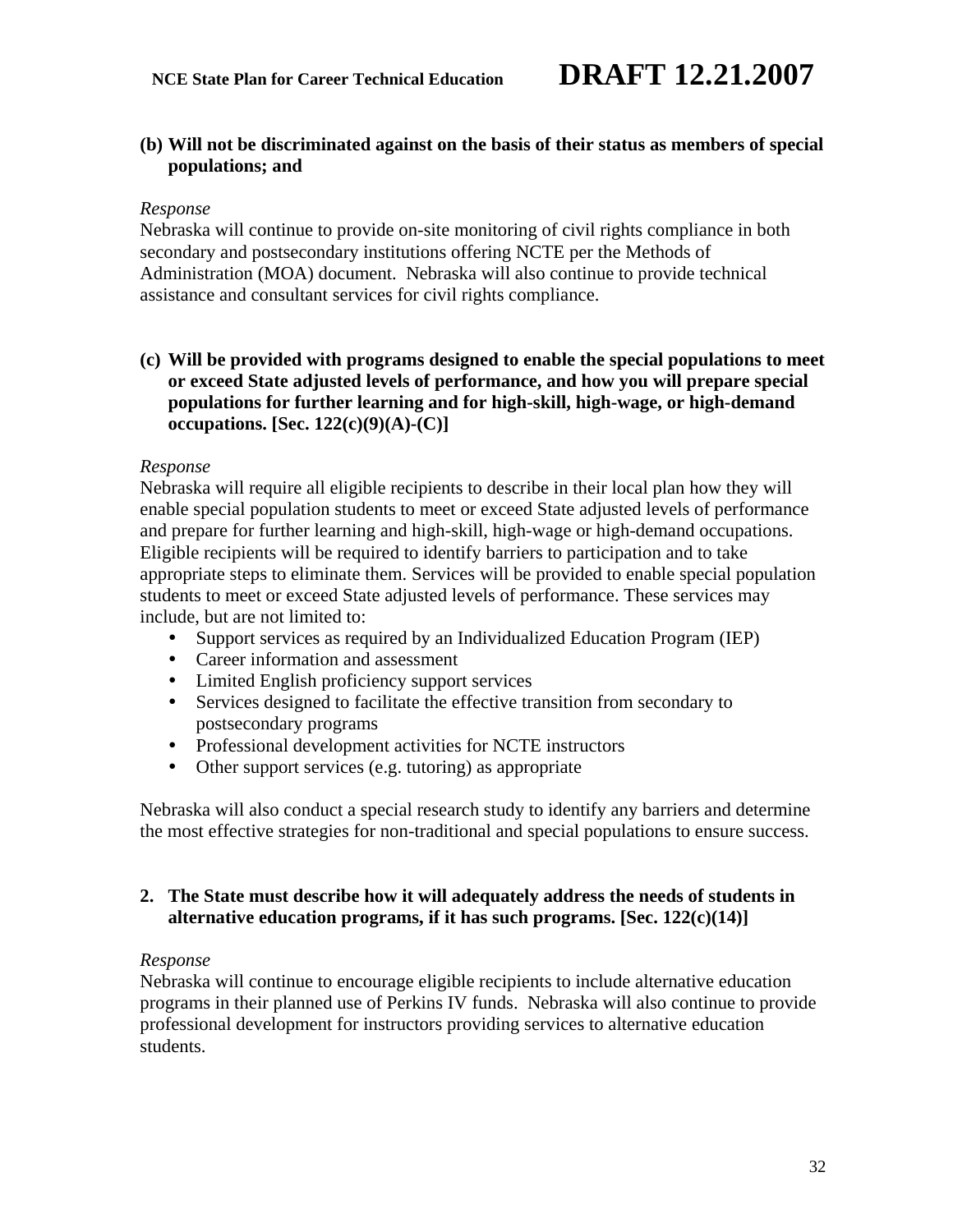**3. The State must describe how funds will be used to promote preparation for highskill, high-wage, or high-demand occupations and non-traditional fields. [Sec. 122(c)(18)].** 

### *Response*

Nebraska will require eligible recipients to describe how they will use Perkins IV funds to promote preparation for high-skill, high-wage, or high-demand occupations and nontraditional fields. Nebraska will conduct a special reach study to identify any barriers and determine the most effective strategies for non-traditional and special populations to ensure success. The results of this study will provide direction for the use of Perkins IV funds to support Sec. 122 (c)(18).

### **4. The State must describe how funds will be used to serve individuals in state correctional institutions. [Sec. 122(c)(19)]**

### *Response*

Nebraska will issue a Request for Proposal to partner with an institution to serve individuals in state correctional institutions. This competitive grant will be awarded to the best qualified applicant to provide career and technical education services for individuals in state correctional institutions.

Nebraska is also piloting with Adult Basic Education to provide a combination of GED and career preparation services for incarcerated individuals.

**5. The State must describe how it will require each applicant for funds to include in its application a description of the steps the applicant proposes to take to ensure equitable access to, and participation in, its Federally-assisted program for students, teachers, and other program beneficiaries with special needs as contained in section 427(b) of the General Education Provisions Act (GEPA) as amended. For further guidance and examples, see the Notice to All Applicants at: http://www.ed.gov/fund/grant/apply/appforms/gepa427.pdf** 

### *Response*

Nebraska's annual Perkins IV Section 131 and 132 applications for funds will inform eligible recipients of the GEPA Section 427 statute and requirement, and will require them to annually review all of the local NCTE programs planned for assistance with Perkins IV funds to:

- y determine if any of these programs, based on local circumstances, has a gender, race, national origin, color, disability, or age barrier which could prevent or impede the access or participation of any students, teachers, and/or other program beneficiaries with special needs;
- $\bullet$  identify any program(s) that has such a barrier; and
- y provide a clear and succinct description of the actions that will be taken to ensure that the barrier is effectively removed.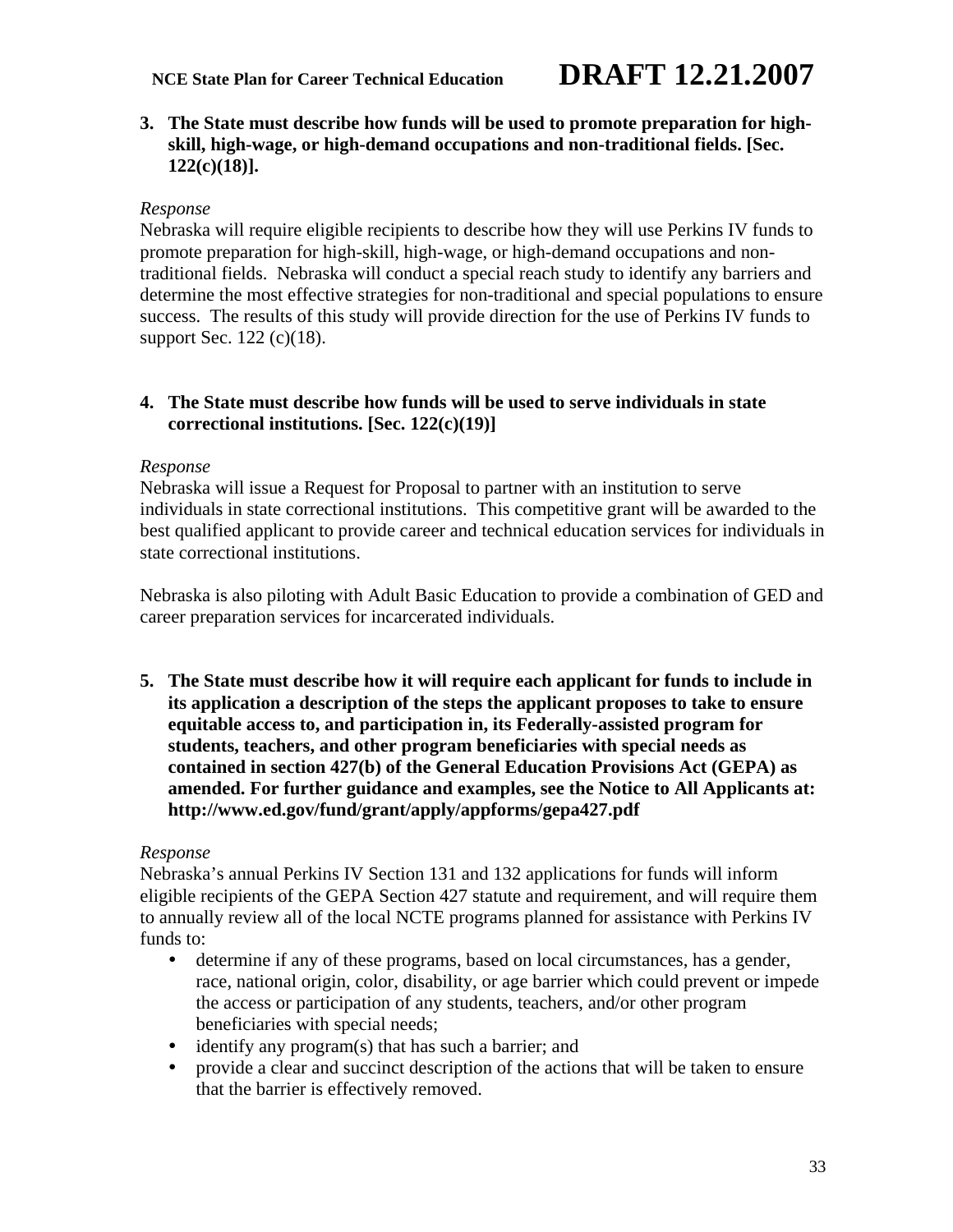### **IV. Accountability and Evaluation**

### **A. Statutory Requirements**

**1. Describe the procedures the eligible agency will use to obtain input from eligible recipients in establishing measurement definitions and approaches for the core indicators of performance for career and technical education students at the secondary and postsecondary levels, as well as for any other additional indicators of performance identified by the eligible agency. [Sec. 113(b)(1)(A)-(B), sec. 113(b)(2)(A)-(C)]** 

### *Response*

The Nebraska Department of Education will post the proposed measurement definitions and approaches for the core indicators of performance on the Nebraska Career Education website and use an internet-based survey to secure additional input. The Department will notify education leaders from community colleges, secondary administrators, and teachers to seek input. Additional input will be solicited for stakeholders through the normal channels of communications and with public hearings.

In addition, a statewide steering committee was formed to create an opportunity for review and coordination with the Nebraska Student and Staff Record System that is currently in year one of implementation. The committee provided initial feedback and the information provided to stakeholders through a web publishing and a statewide feedback meeting.

**2. Describe the procedures the eligible agency will use to obtain input from eligible recipients in establishing a State adjusted level of performance for each of the core indicators of performance for career and technical education students at the secondary and postsecondary levels, as well as State levels of performance for any additional indicators of performance identified by the eligible agency. [Sec. 122(c)(10)(A), sec. 113(b)(3)(B)]** 

### *Response*

The Nebraska Career Education staff will review the existing FAUPL. Alignment will be made where it is required with NCLB for academic attainment and graduation rates. A statewide secondary accountability committee was formed to assist in establishing the State's adjusted levels of performance for the secondary core indicators, using valid and reliable approaches. The committee's recommendations will be available for public comment.

A statewide postsecondary accountability committee will be formed to establish the stateadjusted level of performance for the postsecondary core indicators, using valid and reliable approaches for the core indicators. The committee's recommendations will be available for public comment. Additional input will be solicited from stakeholders through various communication means and public hearings.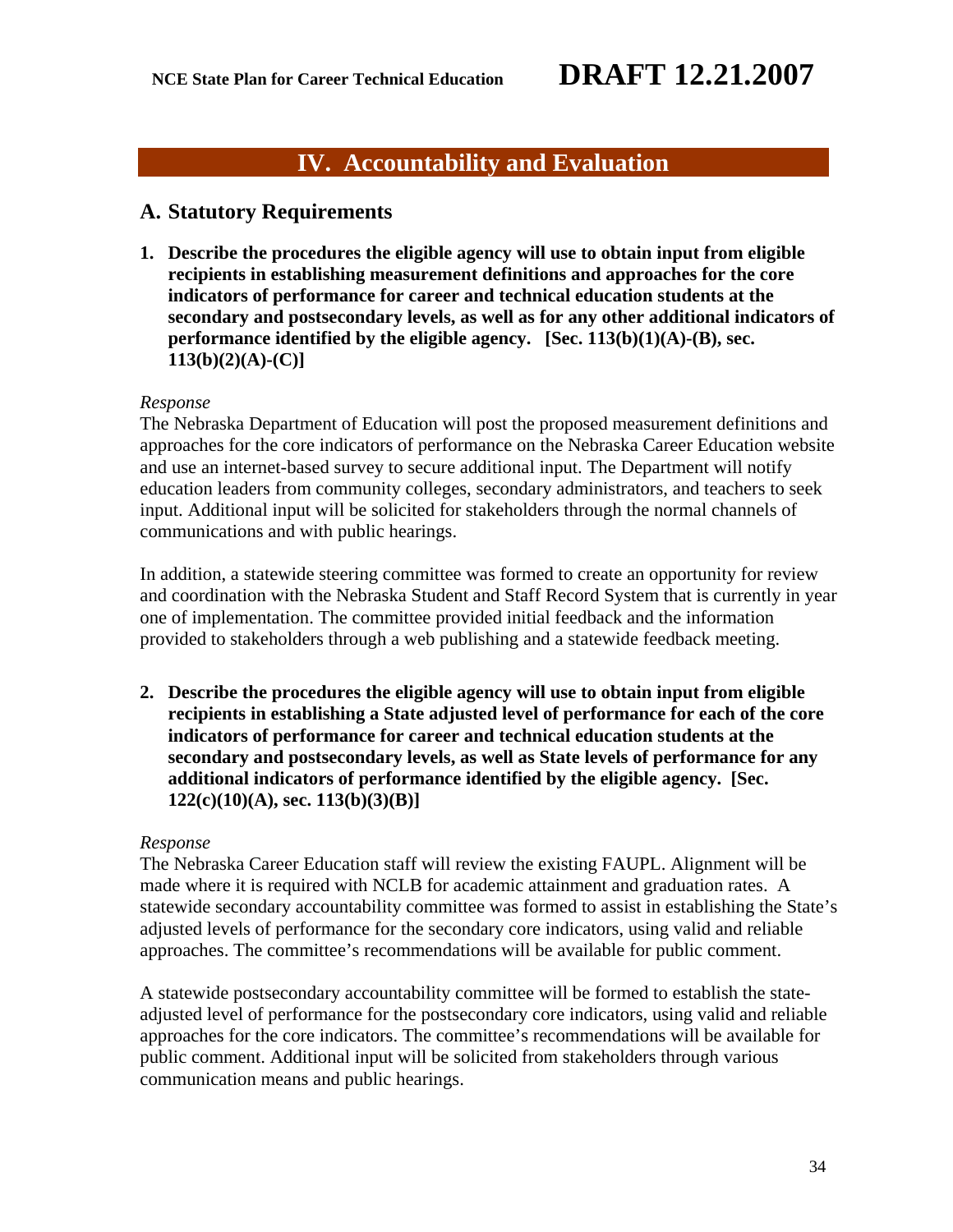**3. Identify, on the forms in Part III of this guide, the valid and reliable measurement definitions and approaches that the eligible agency will use for each of the core indicators of performance for career and technical education students at the secondary and postsecondary/adult levels, as well as any additional indicators of performance identified by the eligible agency, that are valid and reliable. Describe how the proposed definitions and measures are valid and reliable. [Sec. 113(b)(2)(A)-(B)]** 

### *Response*

See Part C for the student definitions and the measurement definitions and approaches for secondary academic attainment and graduation rates. These are included because Nebraska is submitting a one-year transition plan.

Nebraska Career Education staff has met and continue to meet with the appropriate Department staff regarding how to collect the data for Perkins IV accountability through the Nebraska State Student Record System (NSSRS) that is being developed by the Nebraska Department of Education. When fully implemented, NSSRS will help school districts maintain more accurate information and manage student data more efficiently, including the Perkins accountability measures.

**4. Describe how, in the course of developing core indicators of performance and additional indicators of performance, the eligible agency will align the indicators, to the greatest extent possible, so that information substantially similar to that gathered for other State and Federal programs, or for any other purpose, is used to meet the Act's accountability requirements. [Sec. 13(b)(2)(F)]** 

### *Response*

The Nebraska Career Education staff recommends and supports the development of measures, data collection, and reporting through the processes already being used. Additionally, it is the intent of the staff to use existing processes to reduce duplication of effort and use consistent and reliable data. Additional input on alignment and duplication will be solicited from stakeholders in the Nebraska Department Education as well as through the normal communication methods and public hearings.

**5. On the forms provided in Part C of this guide, provide, for the first two years covered by the State plan (July 1, 2007 – June 30, 2008 and July 1, 2008 – June 30, 2009), performance levels for each of the core indicators of performance, except that States submitting one-year transition plans are only required to submit performance levels for part of the indicators as discussed above. For performance levels that are required, the States' performance levels, at a minimum, must be expressed in a percentage or numerical form, so as to be objective, quantifiable, and measurable; and require the State to continually make progress toward**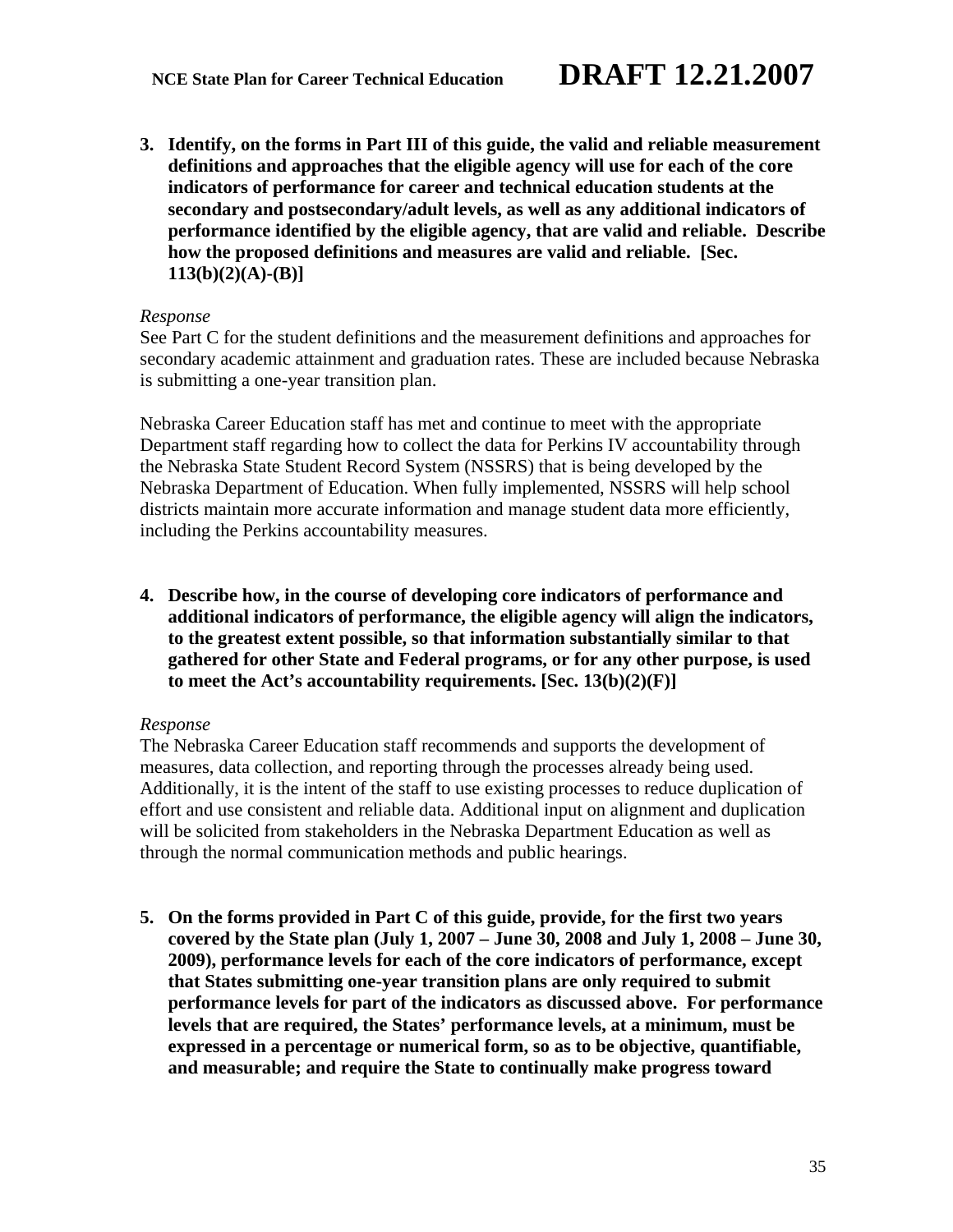### **improving the performance of career and technical education students. [Sec. 113(b)(3)(A)(i)-(ii)]**

#### *Response*

The FAUPL with negotiations has been submitted for approval by the Regional Accountability Specialist (RAS) and the additional negotiations will be included with the plan when the final public input and negotiation sessions have completed.

**a. Section 113(b)(2)(A)(i) of the Perkins Act requires a State to measure career and technical education students' attainment of "challenging academic content standards" and "student academic achievement standards" that a State adopted pursuant to section 1111(b)(1) of the ESEA. The Perkins Act further requires a State use its State's academic assessments (i.e. the State's reading/language arts and mathematics tests) implemented under section 1111(b)(3) of the ESEA to measure career and technical education students' attainment of these State standards.** 

**Thus, two of a State's core indicators must be career and technical education students' proficiency in reading/language arts and mathematics as measured under 1111(b)(1) and (3) of the ESEA. Accordingly, under the Perkins Act, a State must report the number or percent of its career and technical education students who score at the proficient level or above on the State's assessments in reading/language arts and mathematics administered under the ESEA to measure the academic proficiency of secondary career and technical education students against the ESEA standards**.

### *Response*

It is the State's intent to use the exact information, processes, and reporting used for No Child Left Behind for Perkins accountability through use of NSSRS, as described in A(2) on page.

The staff of Nebraska Career Education agreed that lower standards for career and technical education students would not send the correct message to stakeholders. The consensus at this time is to adopt the Annual Yearly Progress (AYP) cut scores approved by the Nebraska Department of Education. For reporting of No Child Left Behind data, the Department of Education makes the following exceptions:

- Thirty is the minimum number of students in a subgroup for reporting purposes
- The required number of students in a subgroup for accountability purposes is thirty
- In order to provide more validity and reliability to decisions about AYP based on subgroups.

Nebraska will use a cell size of 30 for students who are English Language Learners (ELL) and students with disabilities. These numbers were chosen following a statistical analysis and have been approved for No Child Left Behind purposes. The same exceptions will be used for Perkins reporting.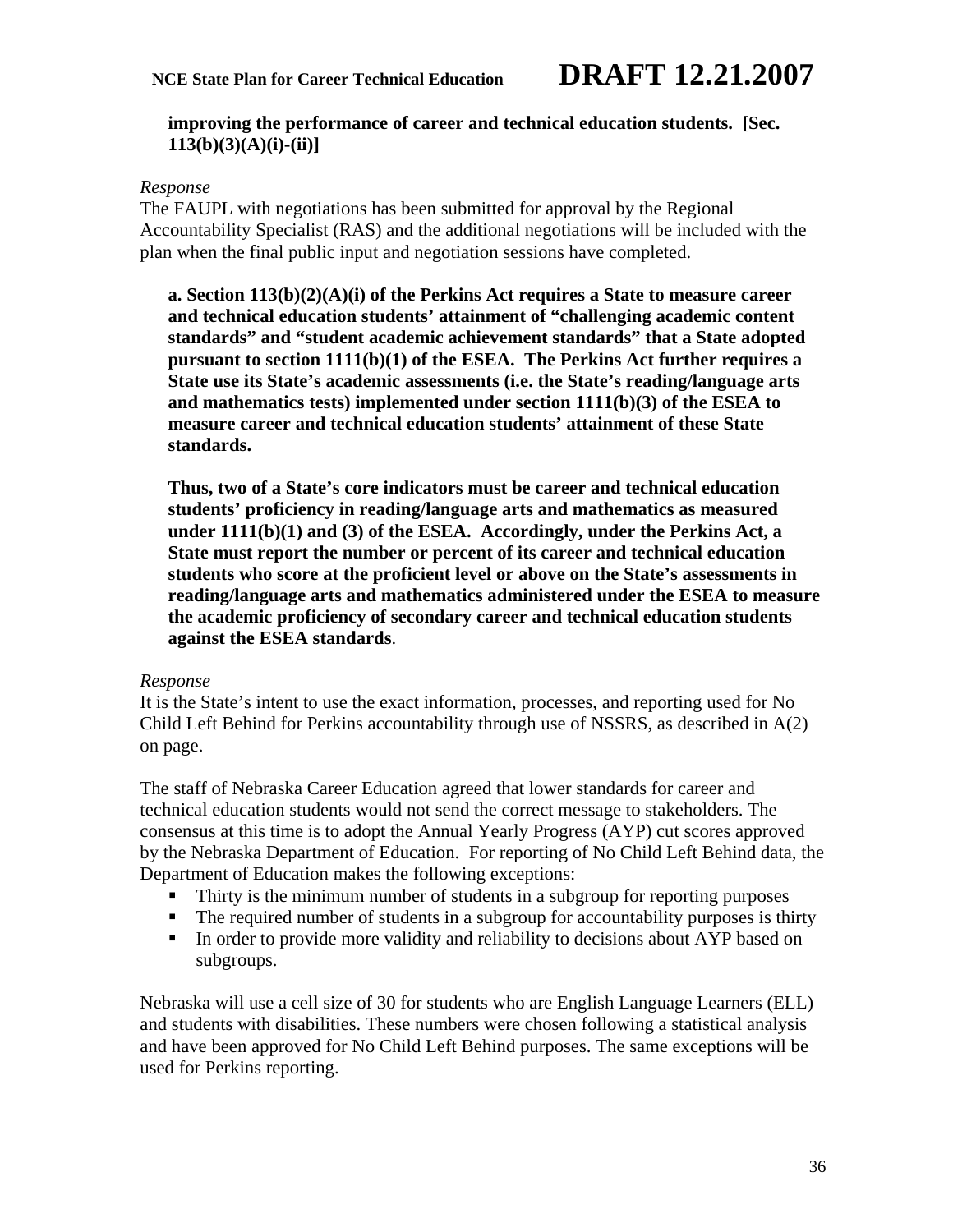**b. Section 113(b)(2)(A)(iv) of the Perkins Act requires a State to identify a core indicator to measure for its career and technical education students at the secondary level "student graduation rates (as described in section 1111 (b)(2)(C)(vi) of the [ESEA])." Thus, a State must report the number or percent of its career and technical education students whom the State includes as graduated in its graduation rate described under the ESEA. To ensure that a State's schools are making AYP as required under section 1111(b)(2)(A) of the ESEA, some States have established Statewide AMOs for graduation rates under section 1111(b)(2)(C)(vi), and others States have defined AYP only to require improvement in the graduation rate each year.** 

#### *Response*

Again, it is our intent to use the exact information, processes, terminology, and reporting procedures currently used in Nebraska for NCLB purposes. It may be more challenging in calculating graduation rates as most students will not achieve the "CTE Concentrator" status until their junior or senior year in high school.

It is our intent to compare graduation rates and develop disaggregated reports comparing CTE and non-CTE populations. It is our intent that the reports would have the same format as used for the AYP indicators in Nebraska.

**The Department strongly encourages your State to reach agreement on "adjusted performance levels" required under section 113 of the Perkins Act for the three core indicators discussed in (a) and (b) above that are the same as your State's AMOs that your State adopted to ensure that your State's schools are making AYP as required under section 1111(b)(2) of the ESEA. However, as noted above, your State may not have established AMOs for graduations rates under the ESEA, or your State may wish to propose performance levels for these core indicators that are different from your State's AMOs. If so, your State must provide baseline data using your State's most recent year's achievement data or graduation rate under the ESEA, propose performance levels, and reach agreement with the Department on "adjusted performance levels." (The Secretary is considering whether to issue regulations requiring a State to agree to "adjusted performance levels" under the Perkins Act that are the same as the State's AMOs or targets for graduation rate under the ESEA. If the Secretary decides to regulate on this issue and adopts final rules, a State may be required to amend its State plan.)** 

#### *Response*

The Nebraska State Board of Education has approved proficiency standards for reading, mathematics, and writing. For Nebraska, the graduation rate is measured using the number of students who graduate from a public high school with a regular diploma (not including a GED or any other diploma not fully aligned with the state's academic standards) in the standard number of years. Nebraska includes in the graduation rate the number of students with disabilities who are entitled to services up to the age of 21 where the Individual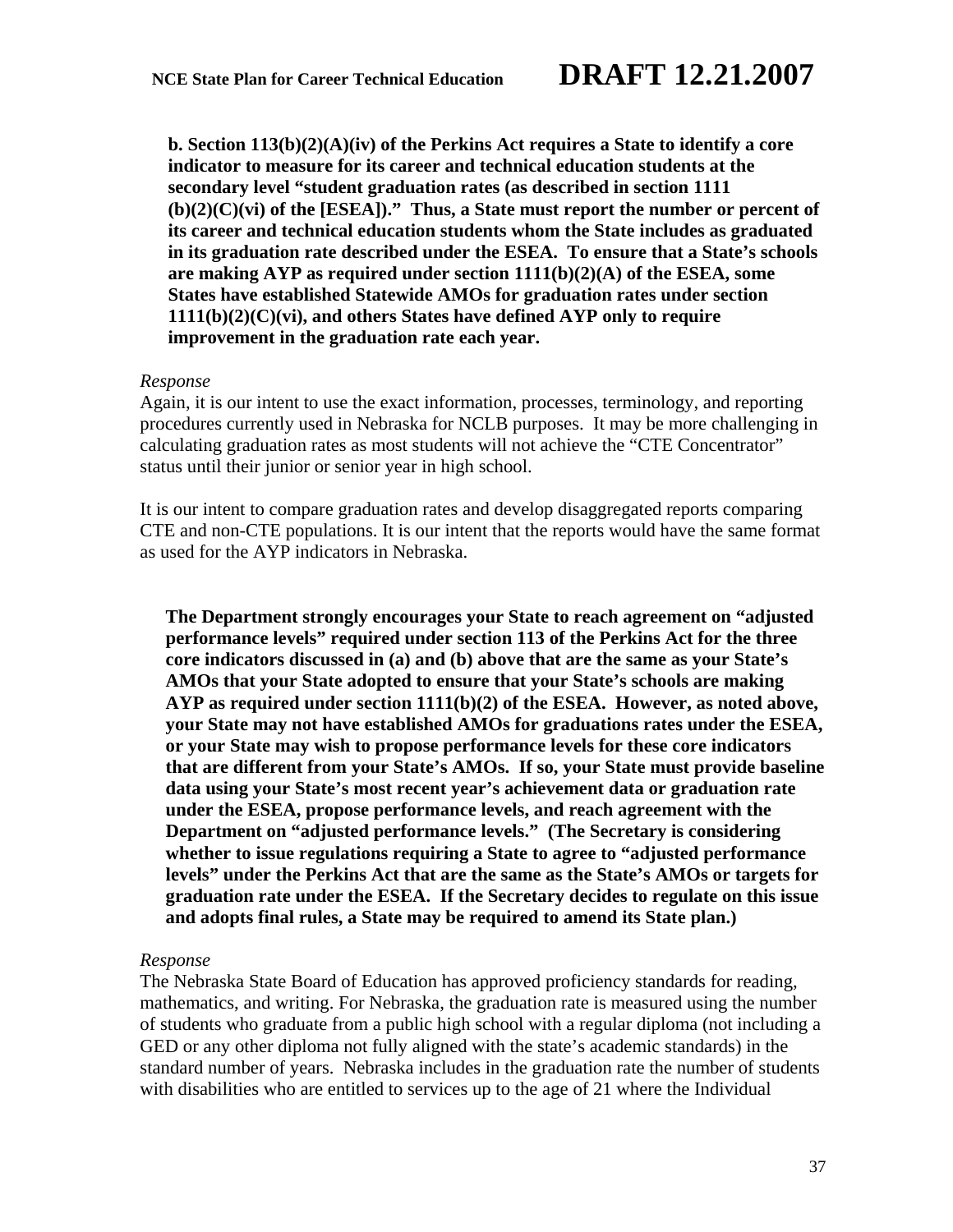Education Plan warrants the additional time to meet graduation requirements. The number of high school graduates and dropouts by grade has been reported to the Nebraska Department of Education for the last five years.

Nebraska uses the formula for graduation rate from the National Center for Educational Statistics (NCES). Graduation rate (G) is defined by NCES as the proportion of students that begin in ninth grade and go on to complete twelfth grade with a diploma. Nebraska includes students who complete high school under the IEP exception. A General Education Development (GED) certificate does not meet requirements that are comparable for receipt of a regular high school diploma. The graduation rate standard of 83.97%. Schools will be considered as having achieved AYP if they meet or exceed the standard or if they have made improvement toward the standard.

6. **Describe the eligible agency's process for reaching agreement on local adjusted levels of performance if an eligible recipient does not accept the State adjusted levels of performance under section 113(b)(3) of the Act. [Sec. 113(b)(4)(A)(i); sec. 122(c)(10)(B)]**

#### *Response*

It is recognized that as a part of the legislation the local level can negotiate adjusted levels of performance if they do not accept the state-adjusted level. For purposes of public comment and during the transition year, the state-adjusted levels of performance are going to apply to all recipients. The decision allows the state and locals to evaluate the actual performance data for the new measures, the new definitions, and the new data collection systems that are in process with the implementation of Perkins IV.

At this time, the state-adjusted levels of performance will be reviewed and modified, if necessary. Then following establishment of the state baseline, the consideration of the local education agency to negotiate with Nebraska Career Education for an adjusted performance level will be reviewed. Recipients would be required to formally request a change in performance levels to Nebraska Department of Education. This request would include a recommended level of performance based on valid and reliable data, as well as a rationale based on logical reasoning. A high level of alignment with AYP and Special Education improvement plans would be pursued as a part of this process as well.

**7. Describe the objective criteria and methods the eligible agency will use to allow an eligible recipient to request revisions to its local adjusted levels of performance if unanticipated circumstances arise with respect to an eligible recipient. [Sec. 113(b)(4)(A)(vi)]**

#### *Response*

In the event of unanticipated circumstances, the local grant recipient can apply for a oneyear waiver from core indicators. This waiver, or "hold harmless" provision may be extended depending on the nature of the unanticipated circumstances. The waiver will be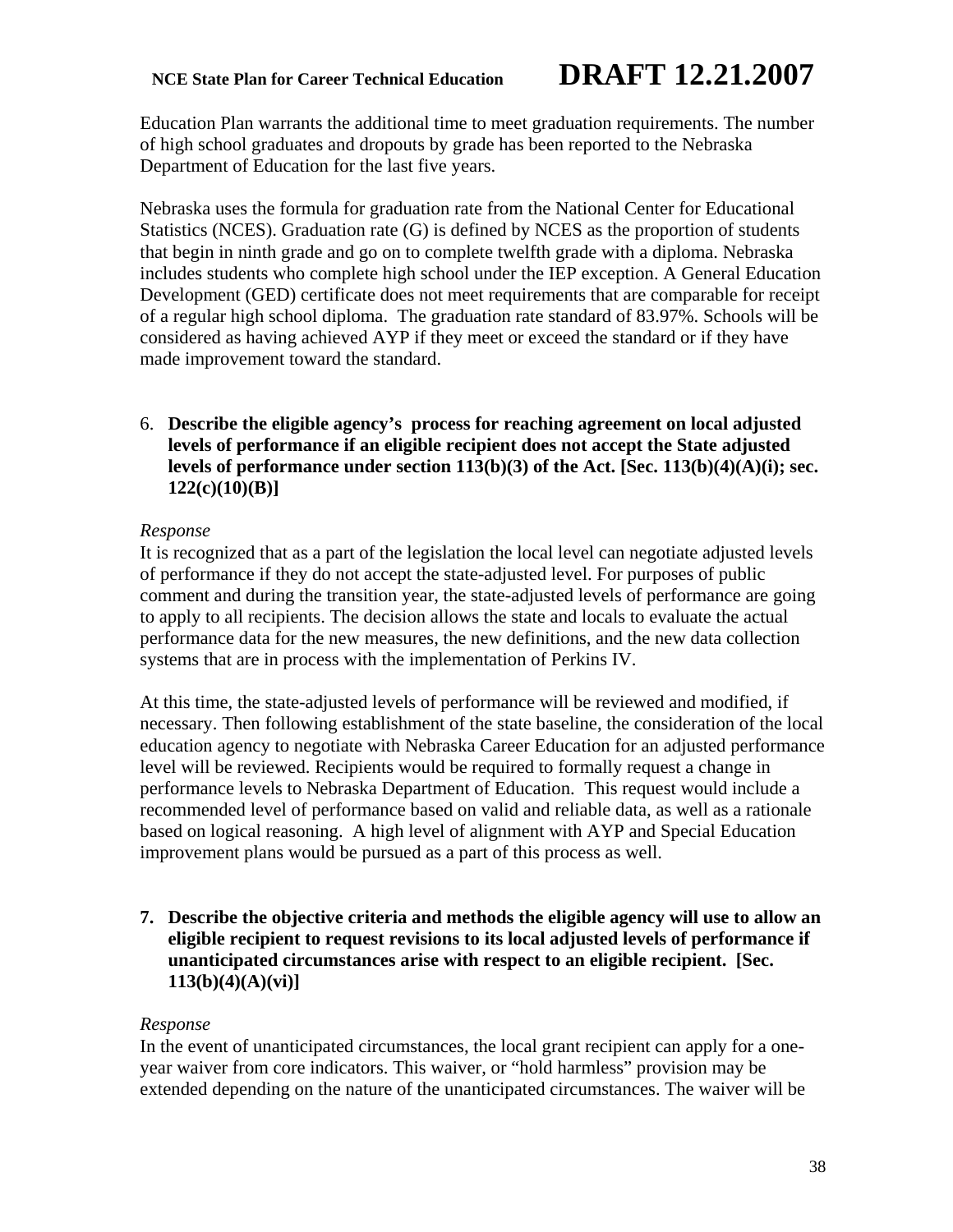considered by the Nebraska Department of Education. The criteria for a waiver would include:

- Recipient fell below the agreed-upon performance level.
- An unanticipated circumstance can be documented that would have impacted performance levels (natural disaster, epidemic, serious illness, or death of a faculty member, etc.).
- Local recipient has formally requested a change in performance levels to NDE. If more than a one-year waiver is necessary, the state would evaluate the need to renegotiate the agreed upon performance level.

The implementation of this policy procedure would be reviewed bi-annually for effectiveness and the necessity of the option for schools.

**8. Describe how the eligible agency will report data relating to students participating in career and technical education programs in order to adequately measure the progress of the students, including special populations and students participating in tech prep programs, if applicable, and how the eligible agency will ensure that the data reported from local educational agencies and eligible institutions, and the data that is reported to the Secretary, are complete, accurate, and reliable. [Sec. 122(c)(13); sec 205].**

#### *Response*

The timeline and format of the disaggregated career and technical education reports will be aligned to the greatest extent possible with the Annual Yearly Progress (AYP) reports published by the Nebraska Department of Education. Examples of the Nebraska AYP format can be viewed at http://reportcard.nde.state.ne.us/Main/Home.aspx.

The Nebraska Career Education Staff will continue to review the data elements for reliability and validity as they are applied at the program, school, and state levels. Because of variability of data, it was also determined that populations less than 30 would not be held to the performance standard in the subpopulations. Being a rural state, this will be a common occurrence for many subpopulations.

It is a stated goal to move from data collection and reporting for compliance to a focus on program improvement, and it was (and still is anticipated) that the completion of the transition year will be used to test some of the data elements and reporting and to adjust, as necessary.

**9. Describe how the State plans to enter into an agreement with each consortium receiving a grant under Perkins IV to meet a minimum level of performance for each of the performance indicators described in section 113(b) and 203(e) of the Act. [Sec. 204(e)(1)]**

*Response*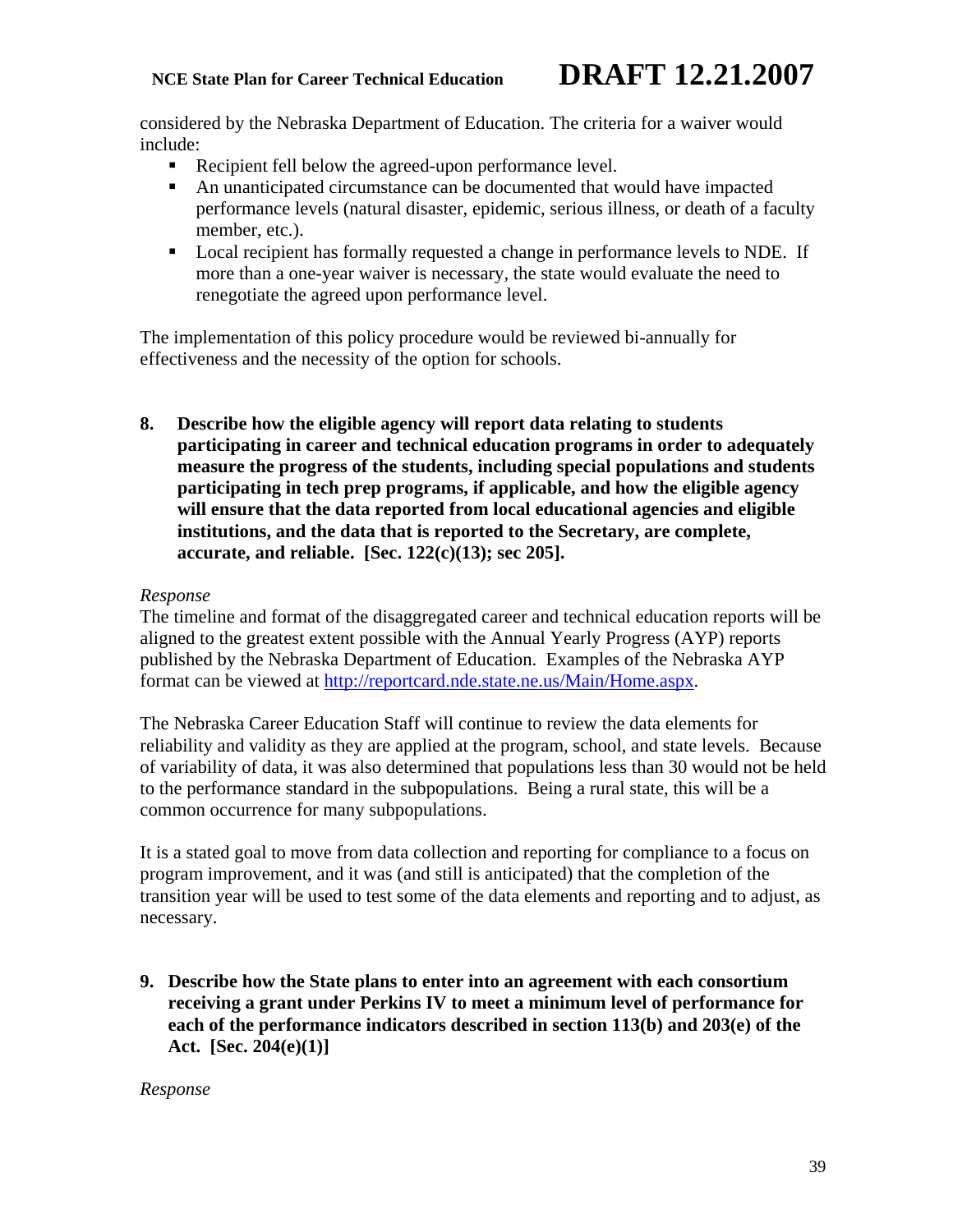Individual recipients and consortiums will be treated the same regarding the level of performance. Each member school district in a consortium will be required to submit data on the core indicators of performance and meet the state negotiated levels of performance.

The performance measures for each member school of a consortium will be compared to the state FAUPL or the negotiated level. Any member school of a consortium that is required to submit an improvement plan will do so individually.

**10. Describe how the eligible agency will annually evaluate the effectiveness of career and technical education programs, and describe, to the extent practicable, how the eligible agency is coordinating those programs with other Federal programs to ensure nonduplication. [Sec. 122(c)(8)]** 

During the period covered by this state plan, review teams from Nebraska Career Education Staff will conduct the following activities to annually evaluate the effectiveness of the Carl D. Perkins Career and Technical Education Improvement Act of 06 (Perkins IV) funds as follows:

- 1. During the State Plan Period of FY2008 through FY2013, NCE staff will conduct on-site monitoring reviews of all recipients of Perkins IV funds.
- 2. A desk audit will be conducted annually based on the Perkins accountability measures and other data submitted annually by local grant recipients.
- 3. When a local grant recipient has been identified for on-site review, a letter and copy of the Carl D. Perkins IV Monitoring Manual will be sent to the local grant recipient contact approximately four weeks prior to the team visit. During the onsite review visit, team members will meet with the appropriate staff to determine if the local grant recipient is meeting the goals and objectives identified in their Five-Year Plan and Annual Applications.
- 4. An exit interview will be conducted to discuss results and identify any significant findings. A formal letter will be sent following the on-site review.
- 5. In addition, coordination with the Integrated Continuous Improvement Visits are emerging as a strategy to understand and determine the effectiveness of coordinating federal and state programmatic visits to reduce the local burden and duplication of efforts among programs.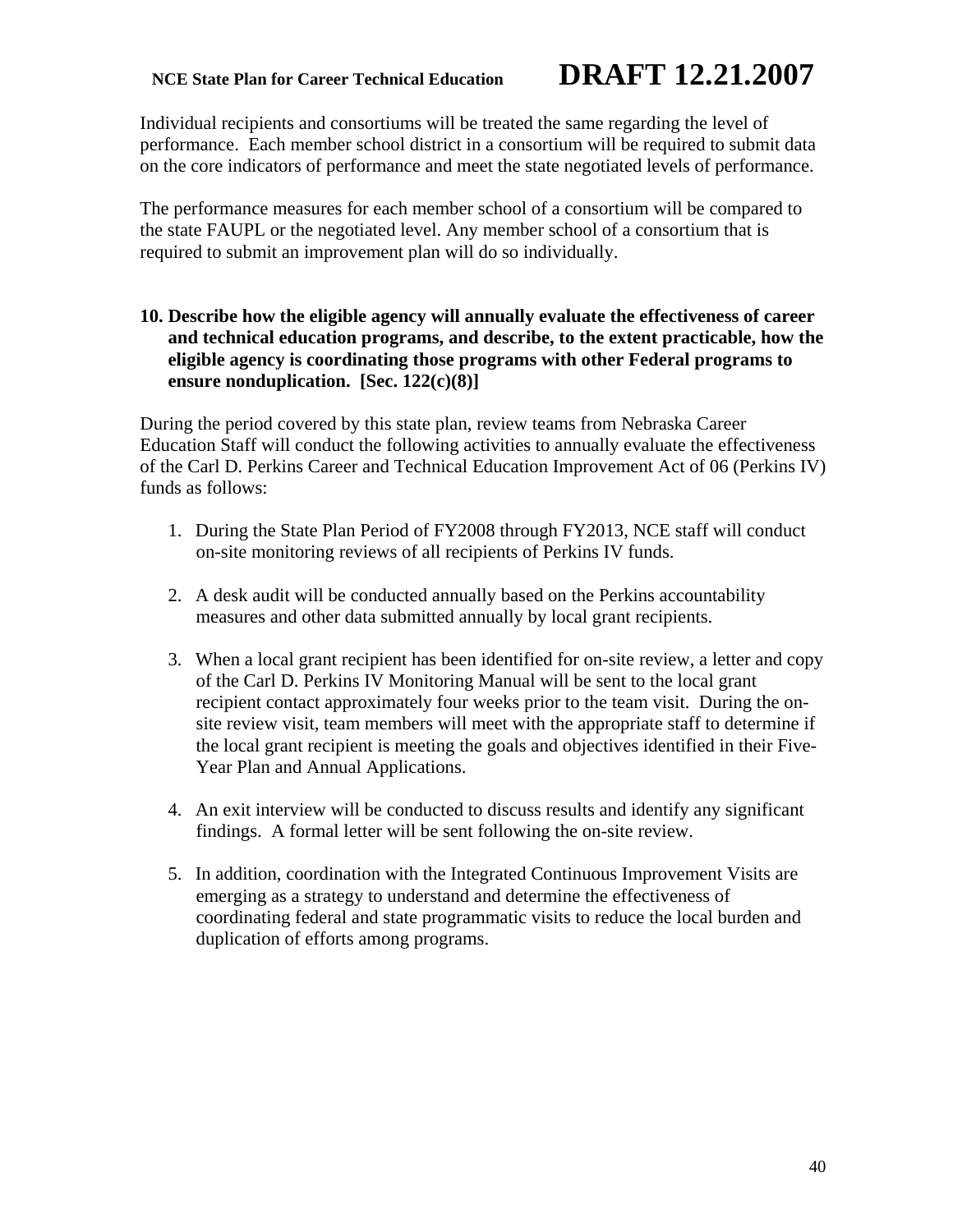#### **B. Other Department Requirements**

- **1. Except as noted above with respect the States submitting one-year transition plans, you must provide all the information requested on the forms provided in Part C of this guide to report accountability data annually to the Secretary under section 113(c)(1)-(2), including:** 
	- **(a) The student definitions that you will use for "participants" and "concentrators" for the secondary core indicators of performance:**
	- **(b) The student definition that you will use for "concentrators" for the postsecondary/adult core indicators of performance;**
	- **(c) Baseline data for the core indicators of performance under section 113(b)(2) using data from the most-recently completed program year; and**

#### *Response*

The baseline data for 1S1, 2S1, and 4S1 will be set at the state levels by the Nebraska Department of Education in making Annual Yearly Progress (AYP) determinations. These state goals are posted at http://reportcard.nde.state.ne.us/Page/AYP.aspx?Level=st.

The State of Nebraska Consolidated State Application Accountability Workbook, which details the accountability requirements for NCLB, is posted at http://www.ed.gov/admins/lead/account/stateplans03/nbcsa.pdf.

For Nebraska, the definitions of several of the Perkins IV measures are substantially different than the Perkins III measures. At the secondary level this would be measure 2S1 – Technical Skill Attainment. At the postsecondary level this would include 1P1-Technical Skill Attainment, and 3P1-Student Retention and Transfer. For these measures it will be necessary to conduct research prior to proposing baseline data and annual performance goals. In addition, the approaches used to define nontraditional participant in Nebraska have utilized the determination of concentration. This will change as a part of the transition to the new measures that are beginning during the transition year and will continue through the life of the legislation.

**2. You must identify the program areas for which the State has technical skill assessments, the estimated percentage of students who will be reported in the State's calculation of CTE concentrators who took assessments, and the State's plan for increasing the coverage of programs and students reported in this indicator in future program years.** 

The Nebraska state policies regarding secondary and postsecondary NCE programs are posted at http://www.nde.state.ne.us/nce. Nebraska does not currently have a statewide system of measuring technical skill attainment. The current measure of technical skill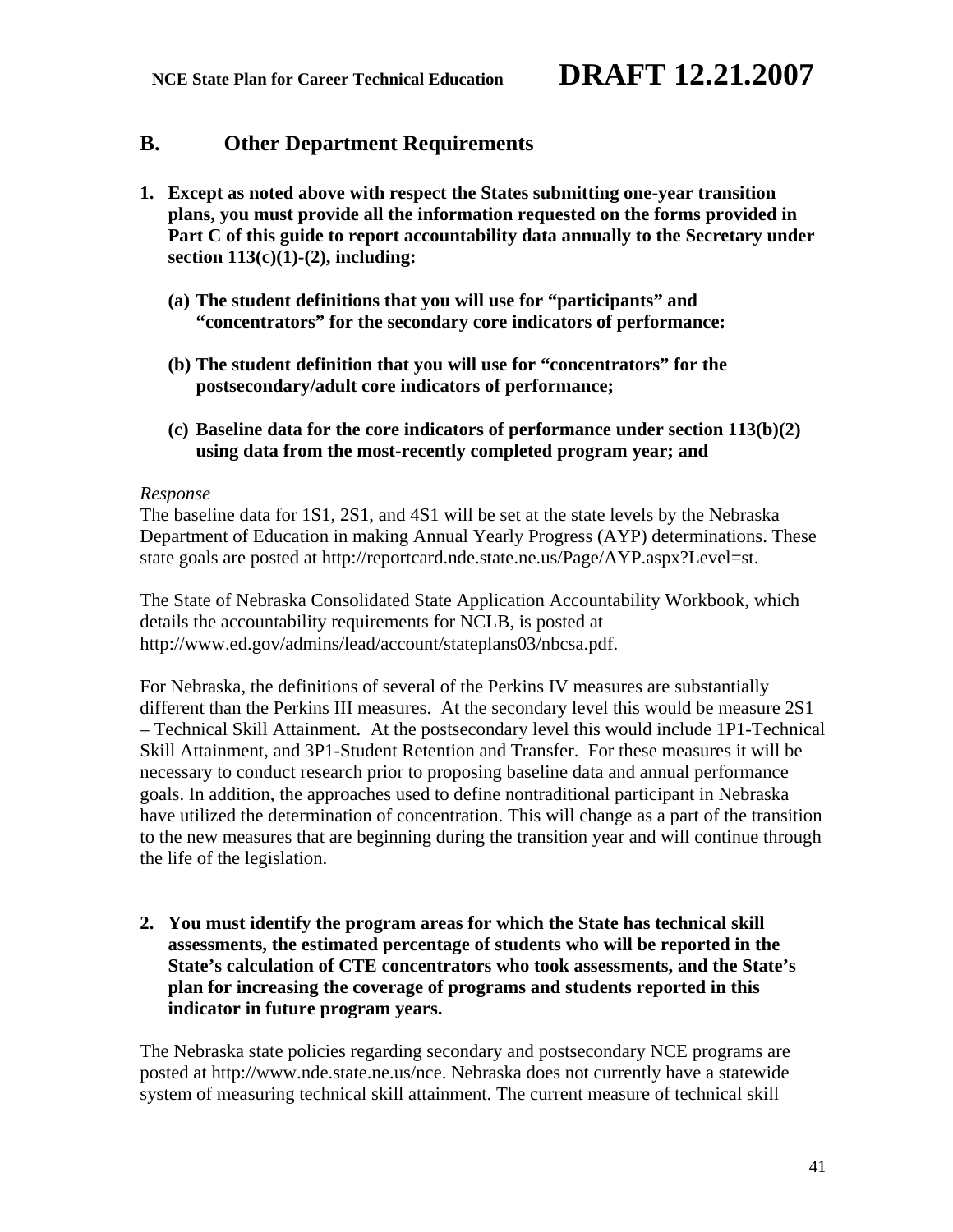attainment at the secondary level is, "Concentrators that meet locally developed assessments or criterion referenced tests in Career and Technical Education courses or earning a grade of B or higher in the concentration area program sequence of career and technical courses."

The current measure being used at the postsecondary level is: "Concentrators that have an accumulative aggregate GPA of 2.0 in all vocational courses with a 1.5 and 2.0 weighting in the state aid funding formula calculations."

These methods would currently fall in the unpublished nonregulatory guidance as a Bronze level of assessment. It was determined that these measures will not completely meet the Perkins 4 requirements. It was decided that a statewide system that supports, collects, and develops a cadre of technical skill attainment would be pursued. The following process will be followed in collaboration and support of the Partnerships for Innovation (PFI) statewide consortium:

- The Nebraska Department of Education will survey programs located in comprehensive high schools and technical colleges on technical measures currently utilized.
- NDE will prepare a report listing programs statewide and the technical skill measures being used. Included in the report will be strategies for integrating and connecting with the current Student-based Teacher-led Assessment and Reporting System (STARS) as a means to achieve validation of technical skill attainment. The report will be distributed to the state NCE program managers and school administration for review.
- A technical assessment team consisting of secondary and postsecondary representatives will meet to discuss existing technical measures and strategies for statewide implementation. Strategies must include programs for which specialized accreditation is available and those programs that do not have an accrediting organization.

The goal for beginning the implementation will be the fall of 2007 with the first technical assessment pilot efforts conducted in the spring of 2008. The results of the first year's experience and testing will be reviewed for procedural changes and the establishment of state performance levels.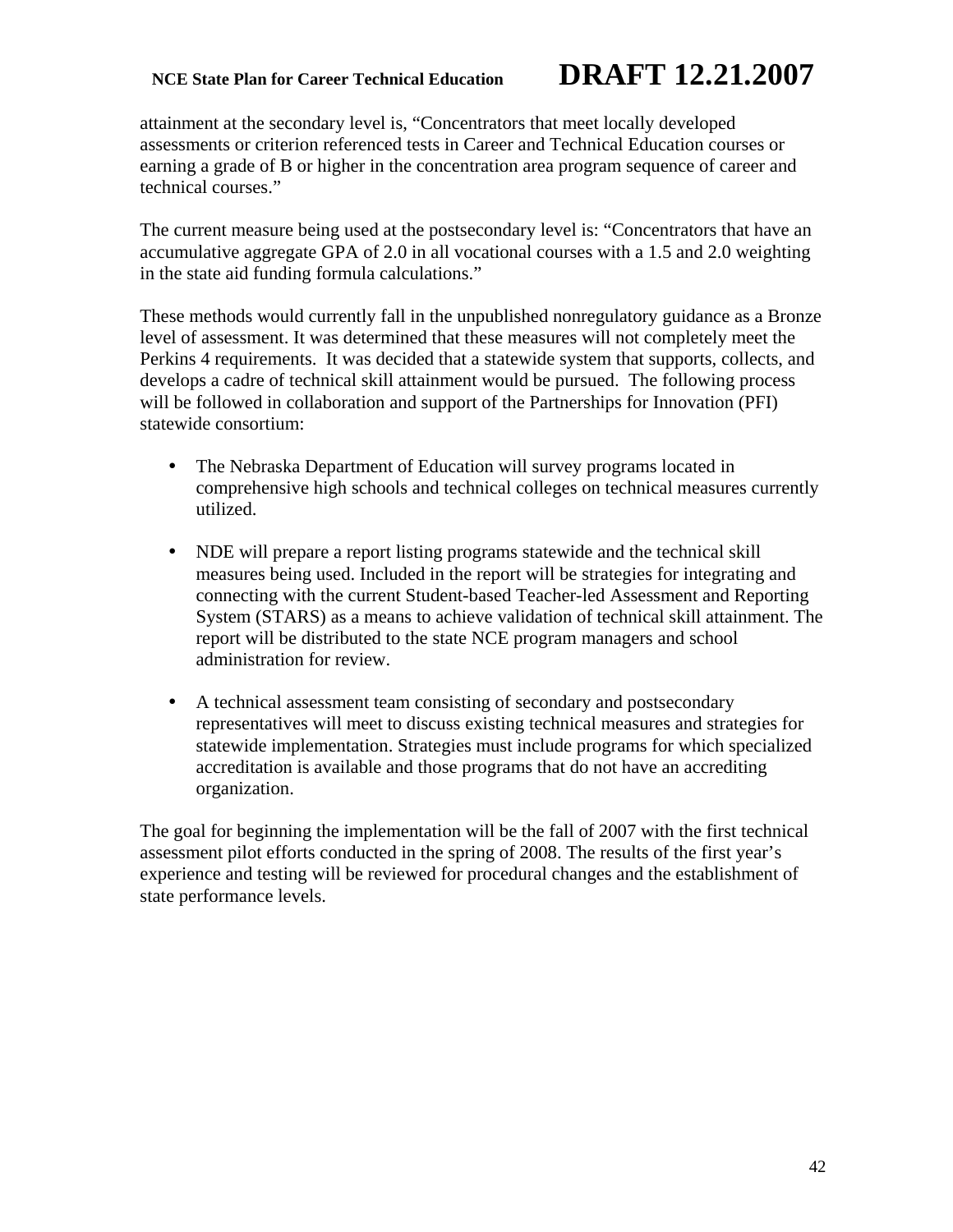### **C. Procedural Suggestions and Planning Reminders**

**Your State is responsible for identifying, using national, state, or regional data, the career and technical education programs that lead to non-traditional fields. See section 113(b)((2)(A)(vi) and section 113(b)(2)(B)(v).** 

The existing lists provided through the National Alliance for Partnerships in Equity (NAPE) that is annually updated using the Bureau of Labor statistics data will be used to identify the Career and Technical Education programs of study that lead to nontraditional fields until further guidance is provided on updating the list.

#### **Your State is responsible for identifying, using national, state, or regional data, the occupations or professions that it will classify as high-skill, high-wage, or highdemand.** See section  $113(b)(2)(B)(iv)$ .

The Nebraska Department of Education continues to work with the Nebraska Department of Labor to define high wage, high skill, and high demand occupations. Additional input will be solicited from other stakeholders in finalizing the definitions. Once the definitions are finalized, accessing the resources and tools such as CC Benefits and Labor Market Information will create a regional and statewide list of occupations that meet those definitions. The final definitions for Nebraska will be provided after additional research and public input has occurred.

Example draft definitions are given below.

- 1. **High Wage** The Nebraska Department of Labor report occupational employment and wages in quartiles. The statewide totals and access to wage information is through the webpage http://www.dol.state.ne.us/nwd/center.cfm?PRICAT=4&SUBCAT=4C Working with the Department of Labor to determine the best strategies for high wage will occur during the transition year.
- 2. **High Skill** One of the labor statistics that relates to this definition is "training requirement," which generally refers to the level of education, training, or on-thejob experience required. Tentatively, we will suggest that occupations with a training requirement of Postsecondary Professional-Technical Certificate, Associate Degree or higher and long-term on-the-job training are considered High Skill occupations.
- 3. **High Demand** According to the Nebraska Department of Labor, the average increase in demand for all occupations from 2004-2014 is projected to be 8.9 %. Tentatively, we might suggest that high demand occupations in Nebraska be defined as: Any occupation that statewide employs over 1,000. Any occupation that has an increase in employment of 15% or higher for the years 2004-2014 will be designated as high demand.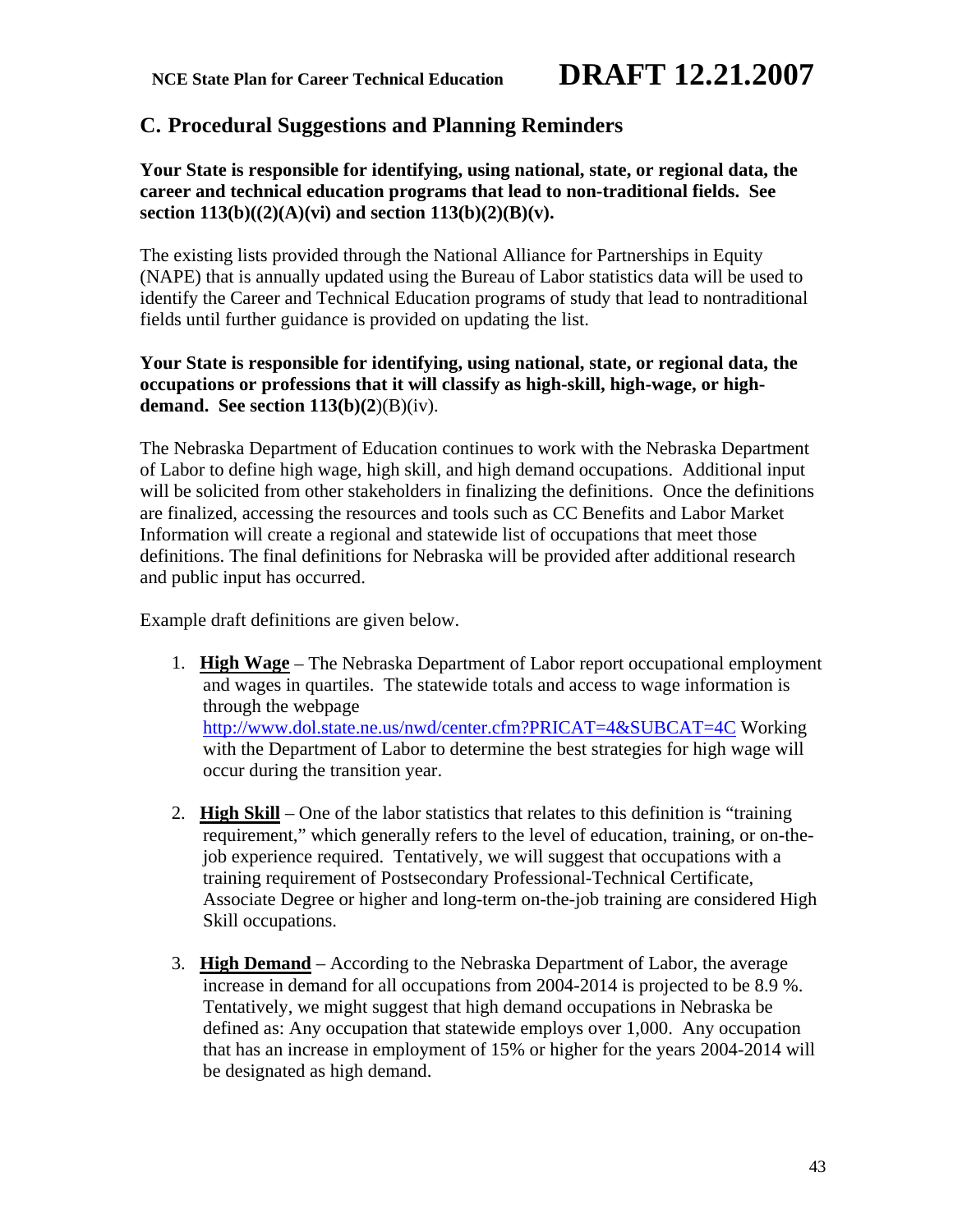# **Section V**

**Not Applicable in Nebraska**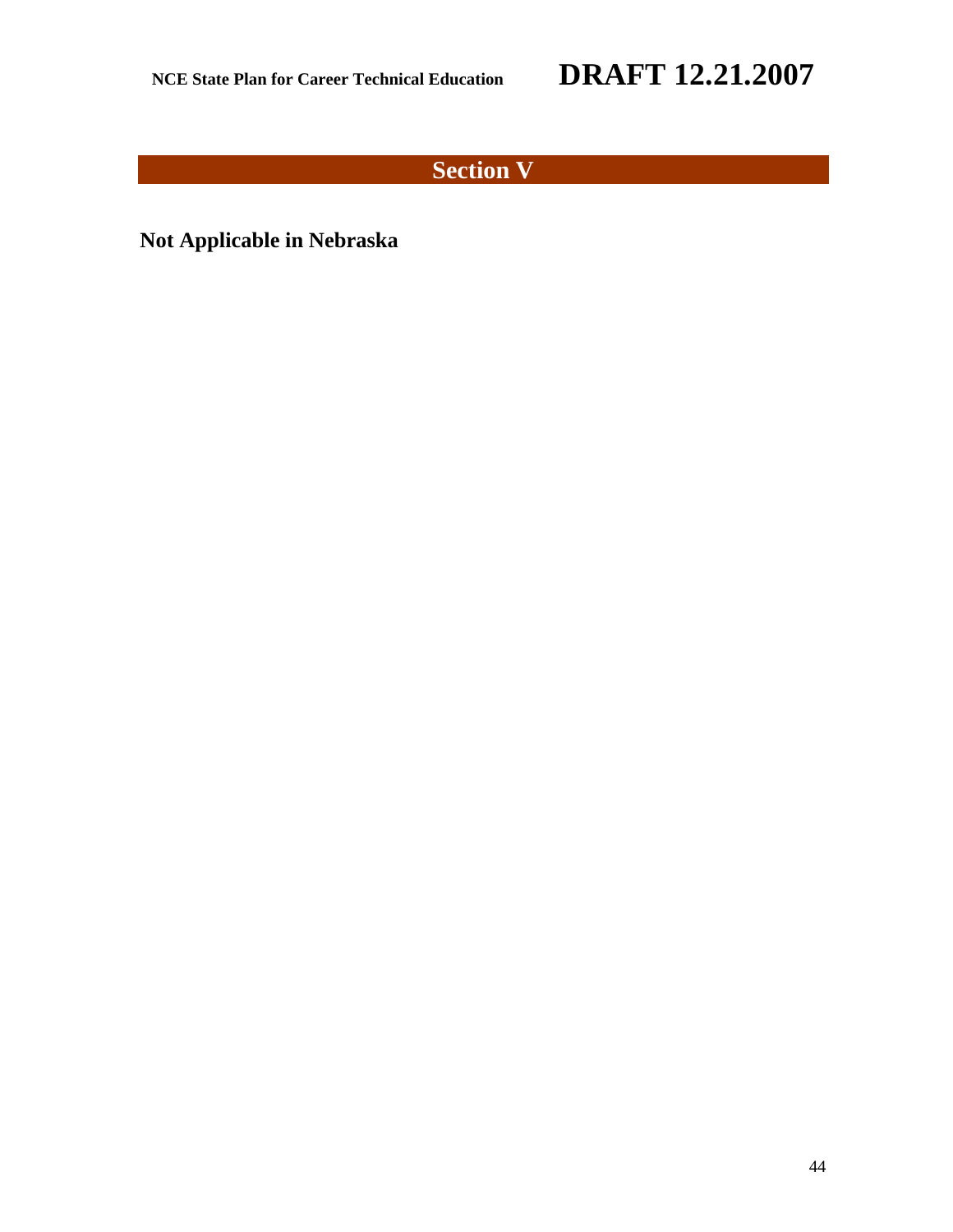#### **VI. Financial Requirements**

#### **A. Statutory Requirements**

**1. Describe how the eligible agency will allocate funds it receives through the allotment made under Section 111 of the Act, including any funds that are consolidated under Section 202(a) of the Act among career and technical education at the secondary level, or career and technical education at the postsecondary and adult level, or both, including the rationale for such allocation. [Sec. 122(c)(6)(A); Sec. 202(c)]** 

Funds made available under Section 111 of the Act, including funds consolidated under Section 202(a) of the Act will be allocated to both secondary and postsecondary/adult career and technical education programs. Of the funds available under Section 112(a)  $(1)$ \$550,000 will be reserved in accordance with Section 112(c). The remaining funds will be allocated 55% to the secondary education programs and 45% to postsecondary education programs.

#### Rationale for Split

The split between secondary and postsecondary career and technical education programs is based upon historical trends and appropriations. In the past, the Tech Prep funds were distributed to Postsecondary institutions to create regional consortiums. The merging of Title I and Title II funds creates a single source of basic grant resources and increases the focus of secondary and postsecondary transition for all schools on a statewide basis. A change from 40% to 45% for the postsecondary represents a consistent overall transition of the separate Title II funds to the postsecondary level to enhance and integrate the efforts of transition from secondary to postsecondary education and from two-year postsecondary to four-year programs of study at the postsecondary level.

Comparing participants, concentrators, and FTE's among the secondary and postsecondary yield a variety of different results based upon the different definitions.

#### **2. Provide the specific dollar allocations made available by the eligible agency for career and technical education under Section 131(a)-(e) of the Act and how these allocations are distributed to local educational agencies, area career and technical education schools, and educational service agencies within the state. [Sec. 131(g)]**

According to section 131(a) of the Act, the distribution of funds to secondary school programs will be based on the following:

• 30% based on the number of individuals aged 5 through 17 who reside in the school district served by the local educational agency (\$1,014,468 -estimated)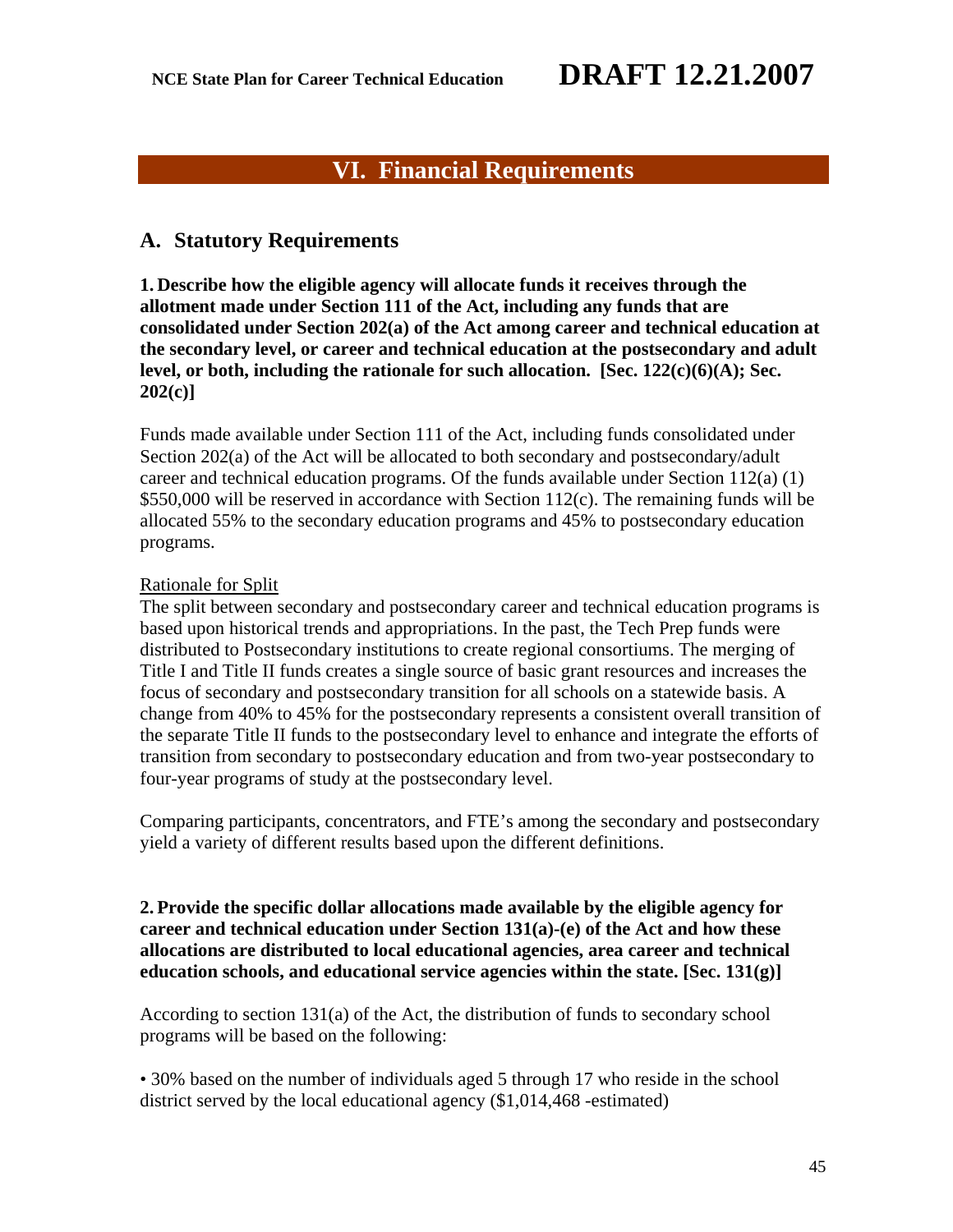• 70% based on the number of individuals aged 5 through 17 who reside in the school district served by the local educational agency and are from families below the poverty level (\$2,367,092-estimated)

All secondary funds will be allocated to either comprehensive high schools or consortia of eligible recipients.

#### **3. Describe how the eligible agency will allocate any of those funds among any consortia that will be formed among secondary schools and eligible institutions, and how funds will be allocated among the members of the consortia, including the rationale for such allocation. [Sec. 122(c)(6)(B); Sec. 202(c)]**

Secondary schools that do not qualify for the \$15,000 minimum will be required to join a regional consortium in order to receive Perkins IV funds. Regional consortia serve as structures to provide services to all participating LEAs. The Nebraska State Policy on consortiums is listed below. Projects will include shared activities that are defined as: (1) an activity that is conducted at a central location with students from all member sites participating; or (2) an activity that is delivered at all sites by a facilitator; or (3) a like activity that is provided at all sites under centralized supervision and coordination.

#### *Nebraska State Policy***.**

**Secondary - Pursuant to Section**  $131(c)(1)$  **a local secondary school must qualify for a** minimum allocation of \$15,000 to receive Perkins IV funds. Schools not qualifying for the minimum allocation are encouraged to participate in a consortium. The Nebraska Department of Education has defined two options for a consortium: (1) cooperate with an Educational Service Unit to provide the management and coordination of the Perkins IV Grant or (2) cooperate with an area community college to provide the management and coordination of the Perkins IV Grant.

**Postsecondary** – Pursuant to Section  $132(c)(1)$  a postsecondary institution must qualify for a minimum allocation of \$50,000 to receive Perkins IV funds. Postsecondary institutions not qualifying for the minimum allocation are encouraged to participate in a consortium. The Nebraska Department of Education has defined the option of allowing two or more postsecondary institutions to form a consortium for the management and coordination of the Perkins IV Grant.

**4. Describe how the eligible agency will adjust the data used to make the allocations to reflect any change in school district boundaries that may have occurred since the population and/or enrollment data was collected, and include local educational agencies without geographical boundaries, such as charter schools and schools funded by the Bureau of Indian Affairs. [Sec. 131(a)(3)]**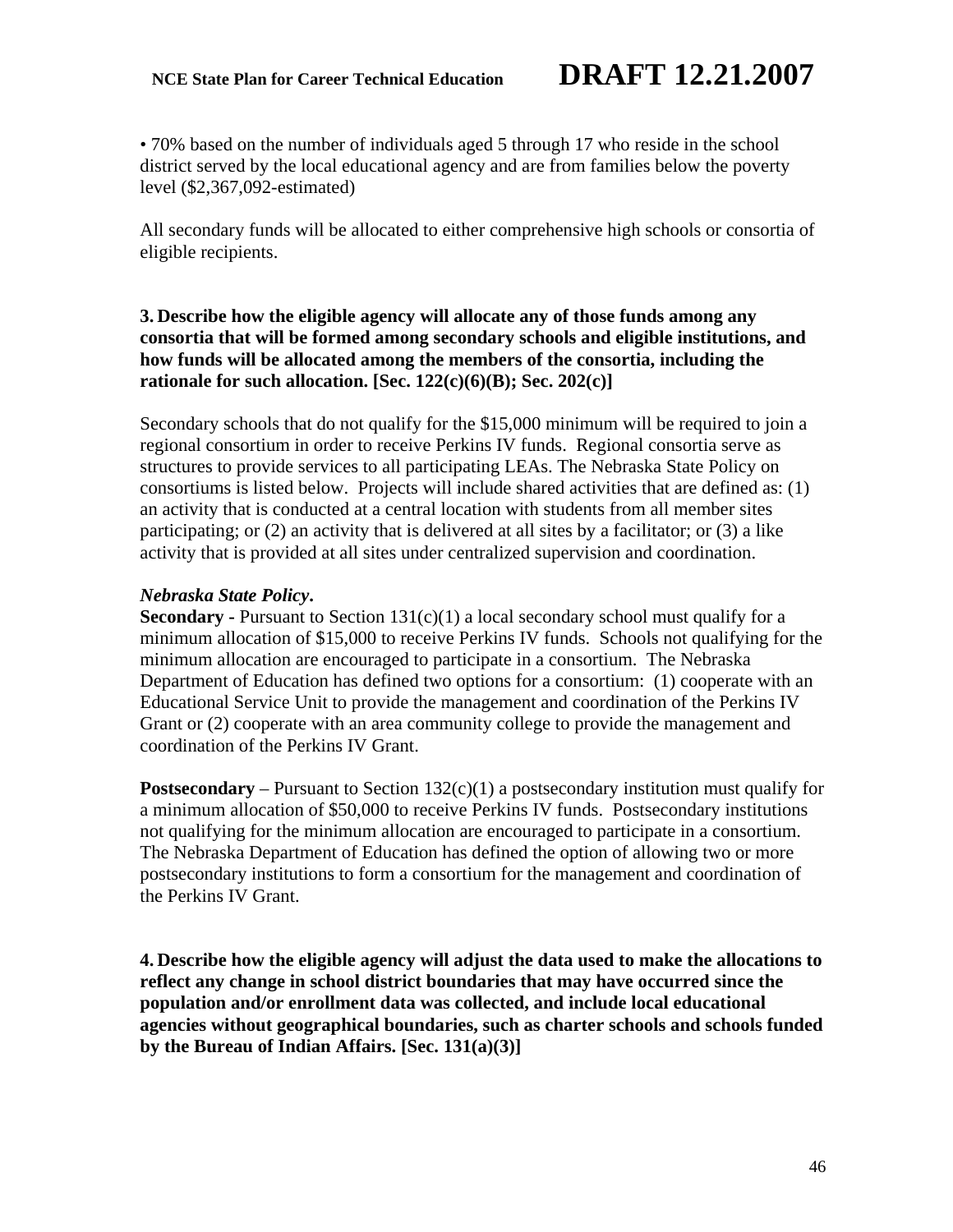The Nebraska Department of Education will adjust the data used to make allocations to reflect changes in school district boundaries operating approved career technical education programs by using the criteria established by the Nebraska Department of Education for use with the Elementary and Secondary Education Act of 1965.

#### **5. Describe any proposed alternative allocation formula(s) requiring approval by the Secretary as described in Section 131(b) or 132(b) of the Act.**

The Nebraska Department of Education will allocate funds for secondary and postsecondary career and technical education in accordance with Sections 131(a) and 132(a) and will not seek approval of an alternative allocation formula(s).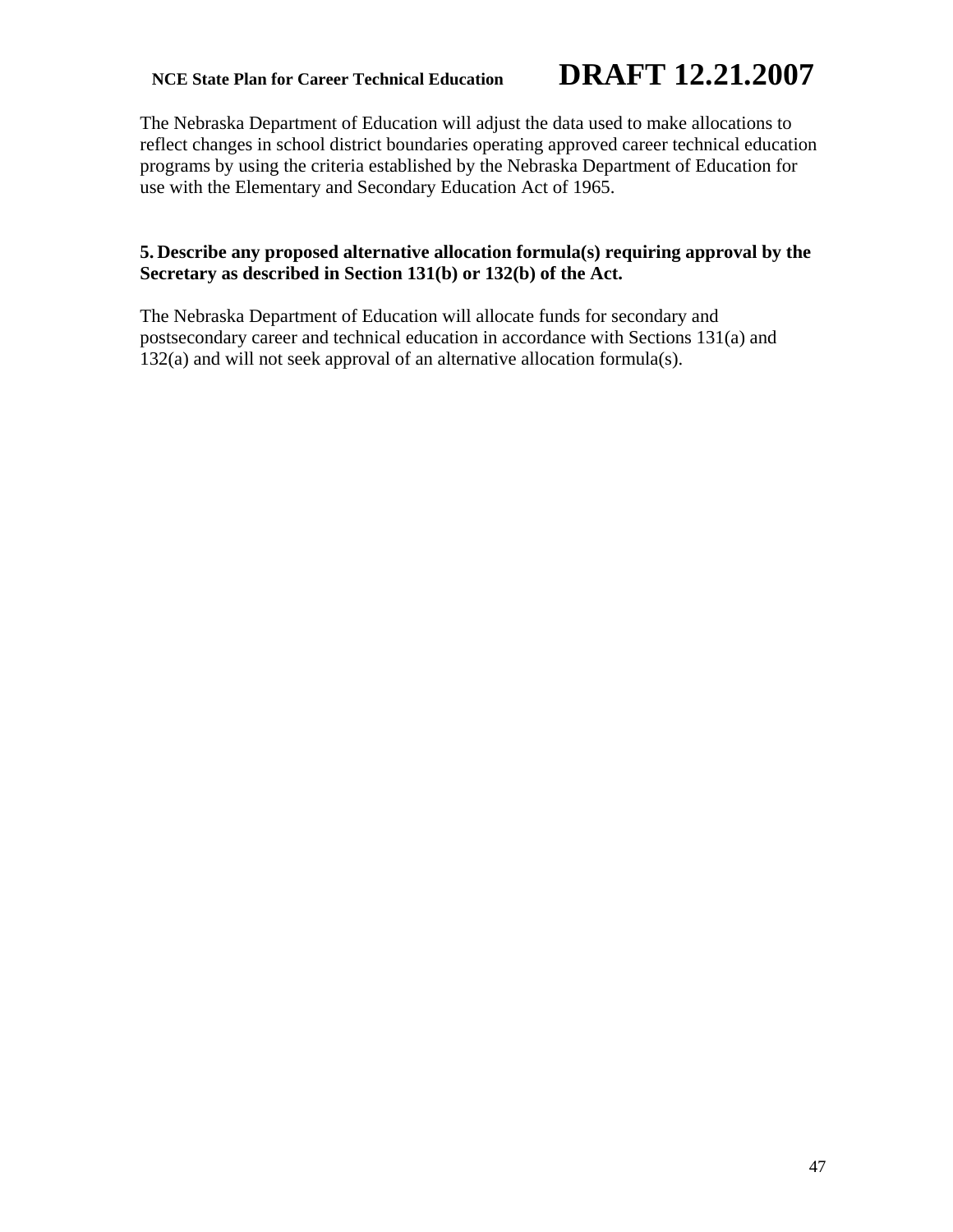#### **B. Other Department Requirements**

**1. Pursuant to Sections 112(a)(1)- (a)(3), 112(b) and 112(c), the State Division of Career and Technical Education will reserve funds and provide match as shown in PART B, Perkins IV Budget Table – Program Year 1-7.** 

#### **2. Provide a listing of allocations made to consortia (secondary and postsecondary) from funds available under sections 112(a) and (c) of the Act.**

The table below lists the secondary consortia that were approved in FY2007, but do not reflect the final arrangements of consortia that are still under the transition year. The amounts provided reflect the previous year's allocations and do not reflect the new fiscal year or the new arrangements of consortium.

#### **3. Describe the secondary and postsecondary formulas used to allocate funds available under Section 112(a) of the Act, as required by Section 131(a) and 132(a) of the Act.**

#### Secondary Formula

Thirty percent of the funds reserved under Section  $112(a)(1)$  for distribution to secondary education programs under Section 131(a) of the Act, will be allocated to local educational agencies based on the relative share of individuals aged 5-17, inclusive, who reside in the school district served by the local educational agency for the preceding year compared to all individuals aged 5-17, inclusive, who reside in the school districts served by all local educational agencies in the State for the preceding fiscal year.

Seventy percent of the funds reserved under Section  $112(a)(1)$  for distribution to secondary education programs under Section 131(a) of the Act will be allocated to local educational agencies based on the relative share of individuals aged 5-17, inclusive, who reside in the school district served by the local educational agency and are from families below the poverty level for the preceding year compared to all individuals aged 5-17, inclusive, who reside in the school districts served by all local educational agencies in the State and are from families below the poverty level for the preceding fiscal year.

The Nebraska Department of Education will use the data provided to the Secretary by the Bureau of the Census for the purpose of determining eligibility under Title I of the Elementary and Secondary Education Act of 1965.

#### Postsecondary Formula

Funds reserved under Section 112(a) for distribution to postsecondary education programs under Section 132(a) will be allocated based on the relative number of individuals who are Pell Grant recipients and recipients of assistance from the Bureau of Indian Affairs who are enrolled in state funded occupational and technical programs in the preceding fiscal year compared to the total number of individuals who are Pell Grant recipients and recipients of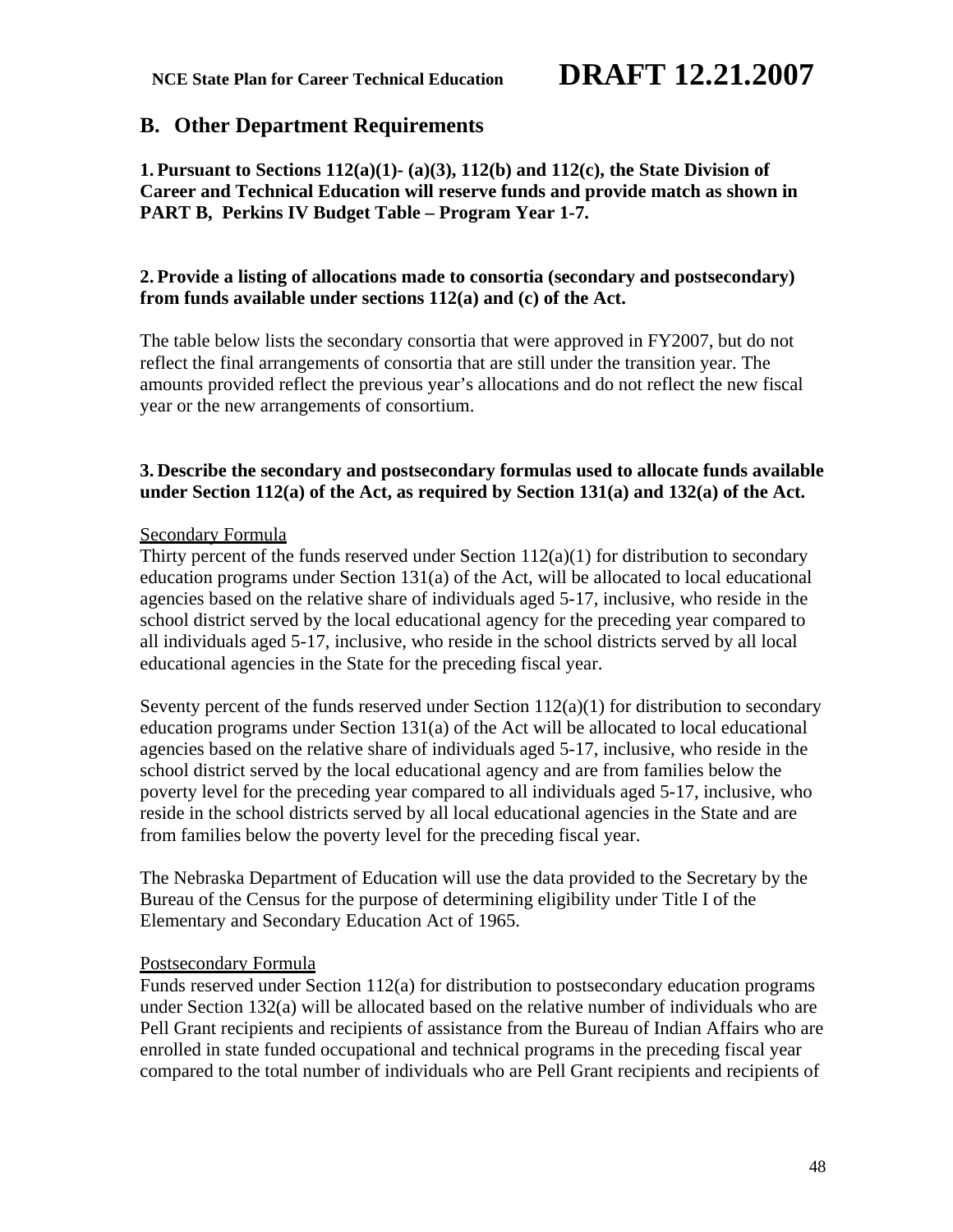assistance from the Bureau of Indian Affairs who are enrolled in state funded occupational technical education programs in the State in the preceding fiscal year.

#### **4. Describe the competitive basis or formula to be used to award reserve funds under Section 112(c) of the Act.**

Funds reserved under Section 112(c) of the Act will be distributed through competitive innovation grants and formula-based programs to eligible recipients in support of innovation, development of resources, and support of efforts that serve as best practice models, provide services to regions or statewide entities, and create opportunities for synergy and networking. The collaboration among entities to reduce of duplication of resources in the Nebraska to support the implementation of the Nebraska Career Education systems are a priority in the awarding of funds to eligible agencies in accordance with Section  $135(c)(19)(C)$  of the Act.

#### **5. Describe the procedures used to rank and determine eligible recipients seeking funding under Section 112(c) of the Act.**

The eligible recipients will submit an application in response to specific RFP's through competition each year to apply for funds reserved under Section 112(c) of the Act and use of the performance measures results will be used as a determining factor in appropriation of the funds.

#### **6. Describe the procedures used to determine eligible recipients in rural and sparsely populated areas under Section 131(c)(2) or 132(a)(4) of the Act.**

Nebraska is one of the most rural states in the nation. A significant number of Nebraska's towns have populations of less than 2,500 and a large number of school districts have less than 200 total students.

The use of regional Educational Service Units as a coordinating entity of services for schools provides an opportunity for rural and sparsely populated areas to coordinate and conduct the activities ascribed by the purposes of this law. In addition, the opportunity to coordinate efforts with Community College Postsecondary areas creates an opportunity for providing services and delivery of a diverse curriculum in Career and Technical Education.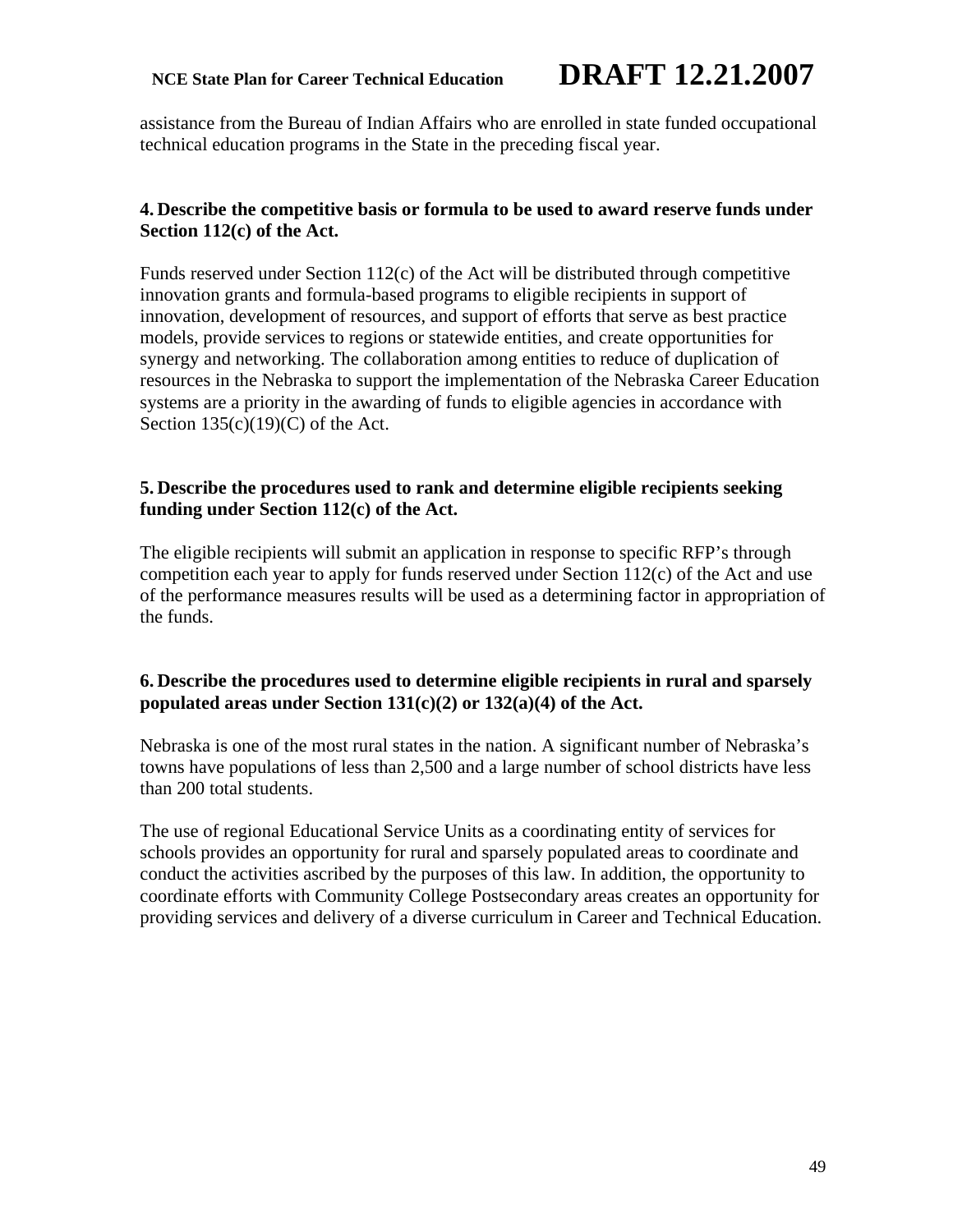#### **C. Financial Certifications**

#### **1. Provision of Services – Restriction Prior to Seventh Grade**

The Nebraska Department of Education and eligible recipients will not use funds under the Act to provide career and technical education programs and services to students prior to the seventh grade, except that equipment and facilities purchased with funds under the Act may be used by such students. [Sec. 315]

#### **2. Maintenance of Effort**

The Nebraska Department of Education will meet the maintenance of effort requirements on an aggregate expenditure basis. [Sec.  $311(b)(1)(A)$ ]

#### **3. Specific Career Path or Major - Prohibition**

The Nebraska Department of Education and eligible recipients will not use funds under the Act to require any secondary student to choose or pursue a specific career path or major.  $[Sec. 314(1)]$ 

#### **4. Mandatory Participation in Career and Technical Education Programs**

The Nebraska Department of Education and eligible recipients will not use funds made available under the Act to mandate that any individual participate in a career and technical education program, including a career and technical education program that requires the attainment of a federally funded skill level, standard, or certificate of mastery. [Sec. 314(2)]

#### **5. Use of Funds**

The Nebraska Department of Education and eligible recipients will use funds made available under the Act in accordance with the Act. [Sec. 6]

#### **6. Supplement, Not Supplant Non-Federal Funds**

The Nebraska Department of Education and eligible recipients will use funds made available under the Act to supplement, not supplant, non-federal funds expended to carry out career and technical education activities. [Sec. 311(a)]

#### **7. Incentives or Inducements to Relocate Out-of-State Businesses**

The Nebraska Department of Education and eligible recipients will not use any funds made available under the Act for the purpose of directly providing incentives or inducements to an employer to relocate a business from one state to another state if such relocation will result in a reduction in the number of jobs available in the state where the business enterprise is located before such incentives or inducements. [Sec. 322]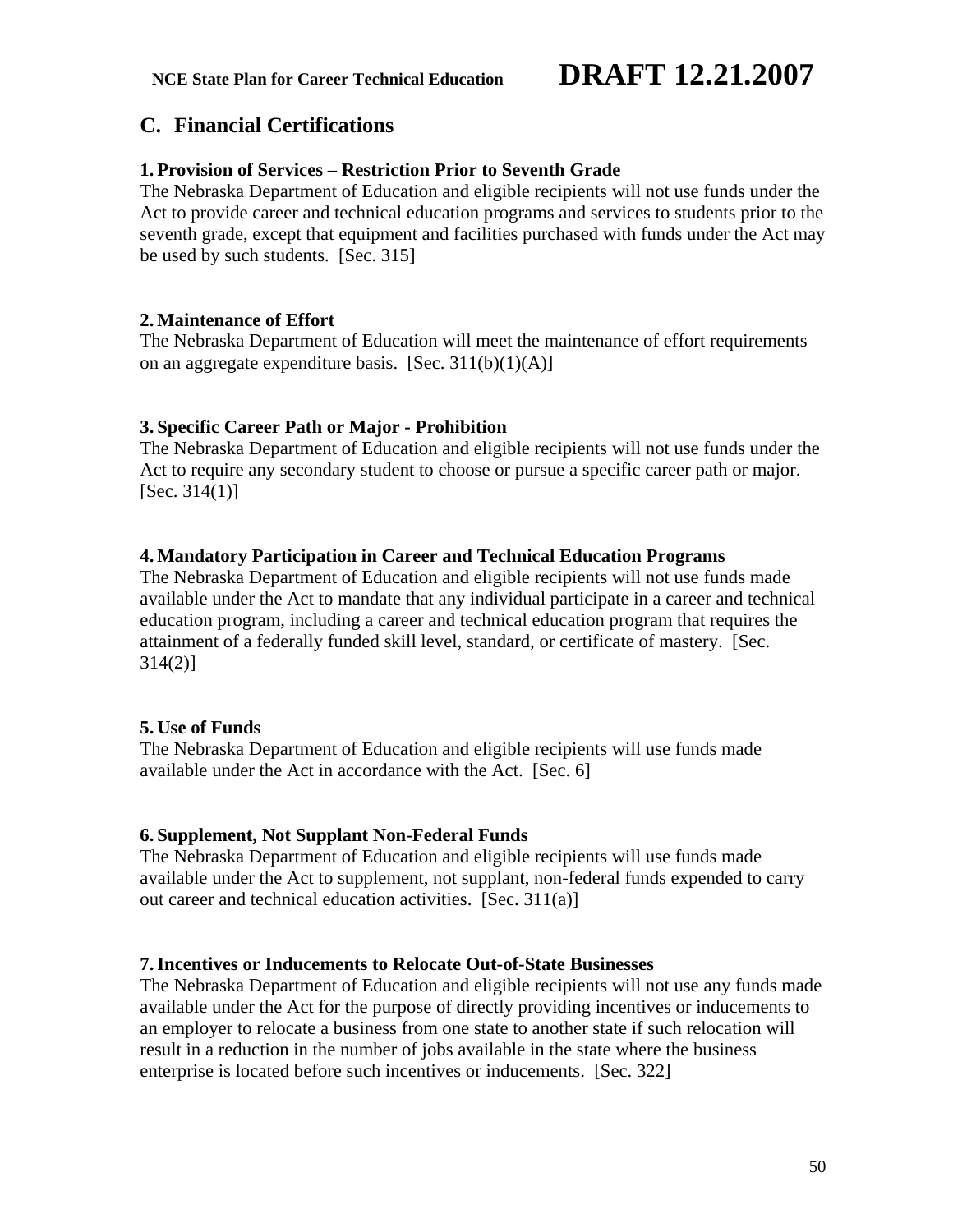#### **8. Student Financial Assistance**

The portion of any student financial assistance received under the Act that is made available for attendance costs may not be considered as income or resources in determining eligibility for assistance under any other program funded in whole or in part with Federal funds. [Sec 324a]

#### **9. Funds to Support Individualized Education Programs**

Funds made available under the Act may be used to pay for the costs of career and technical education services required in an individualized education program developed pursuant to Section 614(d) of the Individuals with Disabilities Education Act and services necessary to the requirements of section 504 of the Rehabilitation Act of 973 with respect to ensuring equal access to career and technical education **[Sec 324(c)]**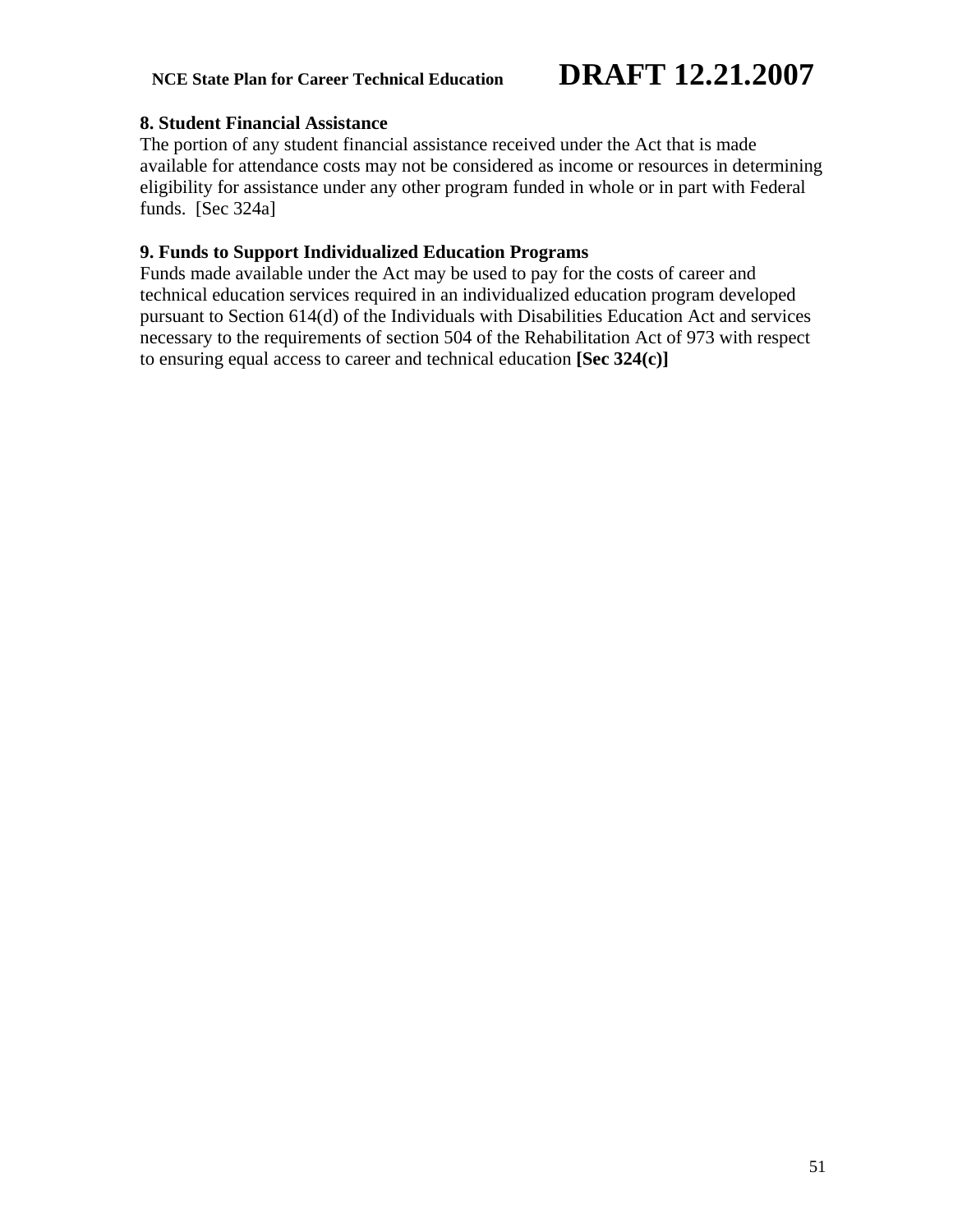### **Part A: EDGAR Certifications and Other Assurances**

#### **A. EDGAR Certifications and Executive Order 12372**

I hereby certify:

- 1. That the State Board of Education is eligible to submit the 2008-2012 Nebraska State Plan for the Carl D. Perkins Career and Technical Education Improvement Act of 2006, Public Law 109-270. [34 CFR 76.104(a)(1)]
- 2. That the State Board of Education has authority under state law to perform the functions of the State under this program. [34 CFR 76.104 $(a)(2)$ ]
- 3. That the State legally may carry out each provision of the plan. [34 CFR 76.104(a)(3)]
- 4. That all provisions of the plan are consistent with state law. [34 CFR 76.104(a)(4)]
- 5. That Doug Christensen, Commissioner of Education, has authority under state law to receive, hold, and disburse Federal funds made available under the plan. [34 CFR 76.104(a)(5)]
- 6. That Richard Katt, State Director of Career Technical Education, has authority to submit the plan. [34 CFR 76.104(a)(6)]
- 7. That the State Board of Education, on March 4, 2008 adopted and formally approved the plan. [34 CFR 76.104(a)(7)]
- 8. That the plan is the basis for state operation and administration of the program. [34 CFR 76.104(a)(8)]
- 9. That a copy of the plan was placed into the State Intergovernmental Review Process. [Executive Order 12372; 34 CFR 79]

\_\_\_\_\_\_\_\_\_\_\_\_\_\_\_\_\_\_\_\_\_\_\_\_\_\_\_\_\_\_\_\_\_\_\_\_ Date: \_\_\_\_\_\_\_\_\_\_\_\_\_\_\_\_\_\_\_\_\_\_

Doug Christensen, Commissioner of Education Nebraska Department of Education

 $Date:$ 

Richard Katt, State Career and Technical Education Director Nebraska Department of Education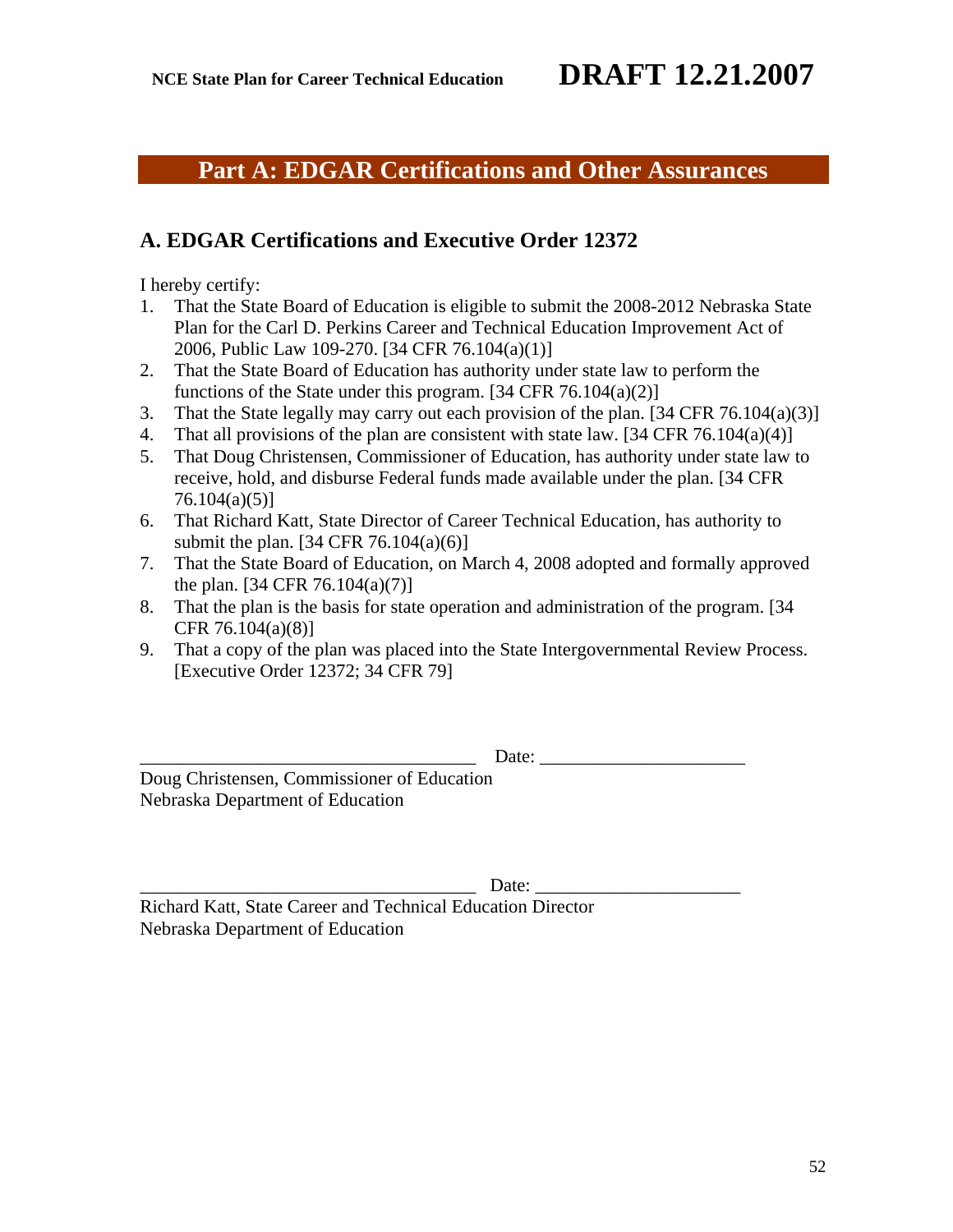### **B. Other Assurances**

- 1. The state must submit a copy of the State Plan into the State Intergovernmental Review Process. [Executive Order 12372; 34 CFR 79]
- 2. The state must provide a complete and signed ED Form 80-0013 for certifications regarding lobbying; debarment and suspension, and other matters; and drug-free workplace requirements. [See

http://www.ed.gov/policy/fund/guid/gposbul/gpos12.html]

- 3. The state must provide a complete and signed Assurance for Non-Construction Programs Form. [See http://wdcrobiis08/doc\_img/sf424b.doc]
- 4. The state must provide a signed assurance that it will comply with the requirements of the Act and the provisions of the State Plan, including the provision of a financial audit of funds received under the Act which may be included as part of an audit of other Federal or State programs. [Sec. 122(c)(11)]
- 5. The state must provide a signed assurance that none of the funds expended under the Act will be used to acquire equipment (including computer software) in any instance in which such acquisition results in a direct financial benefit to any organization representing the interests of the acquiring entity or the employees of the acquiring entity, or any affiliate of such an organization. [Sec. 122(c)(12)]
- 6. The state must provide a signed assurance that it will waive the minimum allocation as required in section  $131(c)(1)$  in any case in which the local educational agency is located in a rural, sparsely populated area or is a public charter school operating secondary school career and technical education programs and demonstrates that it is unable to enter into a consortium for purposes of providing services under the Act. [Section  $131(c)(2)$ ]
- 7. The state must provide a signed assurance that it will provide, from non-Federal sources for the costs the eligible agency incurs for the administration of programs under this Act, an amount that is not less than the amount provided by the eligible agency from non-Federal sources for such costs for the preceding fiscal year. [Sec. 323(a)]
- 8. The state must provide a signed assurance that it and eligible recipients that use funds under this Act for in-service and preservice career and technical education professional development programs for career and technical education teachers, administrators, and other personnel shall, to the extent practicable, upon written request, permit the participation in such programs of career and technical education secondary school teachers, administrators, and other personnel in nonprofit private schools offering career and technical secondary education programs located in the geographical area served by such eligible agency or eligible recipient. [Sec. 317(a)]
- 9. The state must provide a signed assurance that, except as prohibited by State or local law, an eligible recipient may, upon written request, use funds made available under this Act to provide for the meaningful participation, in career and technical education programs and activities receiving funds under this Act, of secondary school students attending nonprofit private schools who reside in the geographical area served by the eligible recipient. [Sec. 317(b)(1)]
- 10. The state must provide a signed assurance that eligible recipients that receive an allotment under this Act will consult, upon written request, in a timely and meaningful manner with representatives of nonprofit private schools in the geographical area served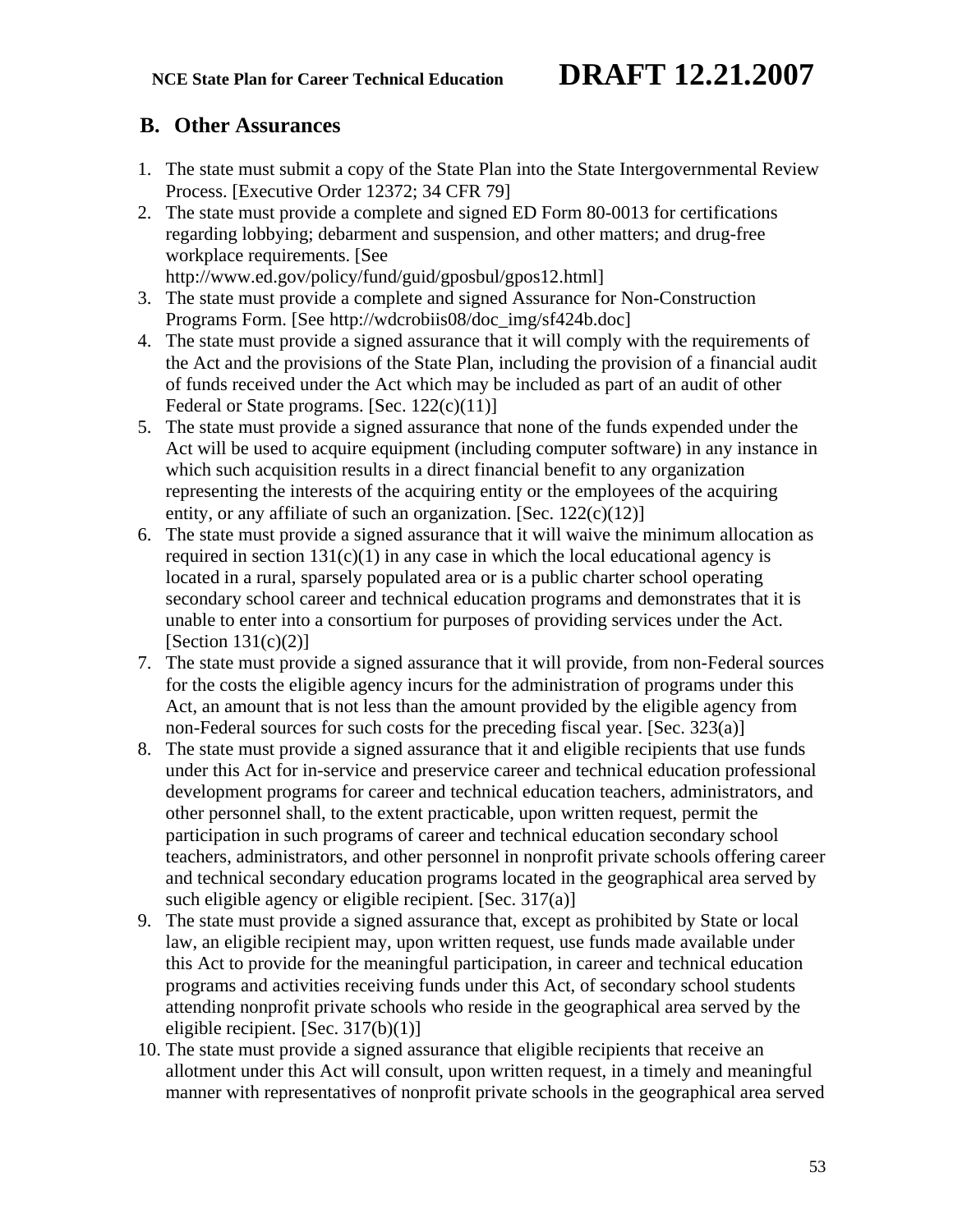by the eligible recipient regarding the meaningful participation, in career and technical education programs and activities receiving funding under this Act, of secondary school students attending nonprofit private schools. [Sec. 317(b)(2)]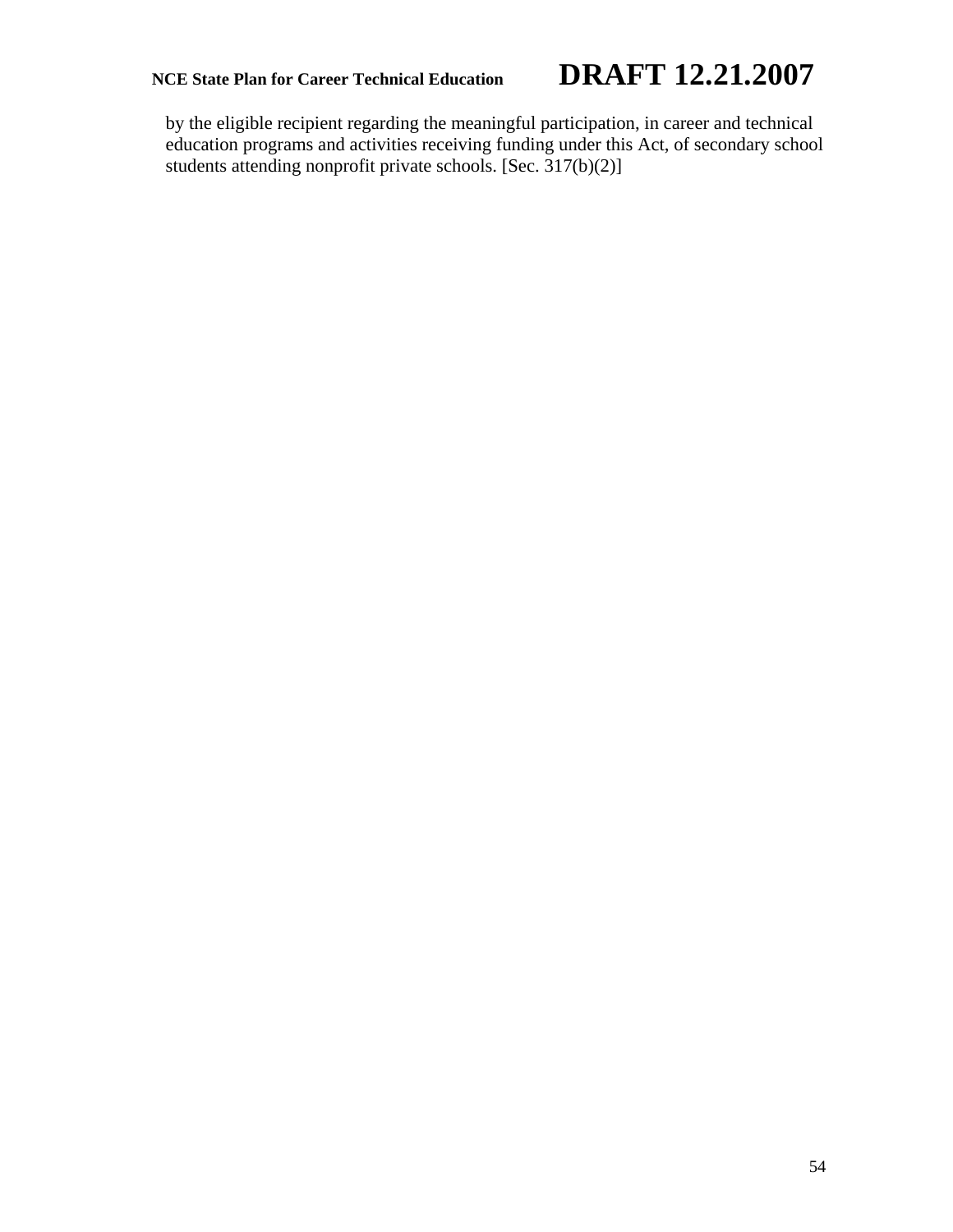### **C. Assurances of Compliance with the Requirements of the Carl D. Perkins Career and Technical Education Improvement Act of 2006**

I hereby certify:

That the State will comply with the requirements of the Act and the State Plan, including the provision of a financial audit of funds received under the Act which may be included as part of an audit of other Federal or State programs. [Section 122(c)(11)]

That none of the funds expended under the Act will be used to acquire equipment (including computer software) in any instance in which such acquisition results in a direct financial benefit to any organization representing the interests of the acquiring entity or the employees of the acquiring entity, or any affiliate of such an organization. [Section 122(c)(12)]

That the State will waive the minimum allocation as required in Section  $131(c)(1)$  in any case in which the local educational agency is located in a rural, sparsely populated area or is a public charter school operating secondary school career and technical education programs and demonstrates it is unable to enter into a consortium for purposes of providing services under the Act. [Section  $131(c)(2)$ ]

That the State will provide, from non-Federal sources for the costs the eligible agency incurs for the administration of programs under this Act, an amount that is not less than the amount provided by the eligible agency from non-Federal sources for such costs for the preceding fiscal year. [Section 323(a)]

That the State and eligible recipients that use funds under this Act for in-service and preservice career and technical education professional development programs for career and technical education teachers, administrators, and other personnel shall, to the extent practicable, upon written request, permit the participation in such programs of career and technical education secondary teachers, administrators, and other personnel in nonprofit private schools offering career and technical secondary education programs located in the geographic area served by such eligible agency or eligible recipient. [Section 317(a)]

That, except as prohibited by State or local law, an eligible recipient may, upon written request, use funds made available under this Act to provide for the meaningful participation, in career and technical education programs and activities receiving funds under this Act, of secondary school students attending nonprofit private schools who reside in the geographical area served by the eligible recipient. [Section 317(b)(1)]

That eligible recipients that receive an allotment under this Act will consult, upon written request, in a timely and meaningful manner with representatives of nonprofit private schools in the geographical area served by the eligible recipient regarding the meaningful participation, in career and technical education programs and activities receiving funding under this Act, of secondary school students attending nonprofit private schools. [Section  $317(b)(2)$ ]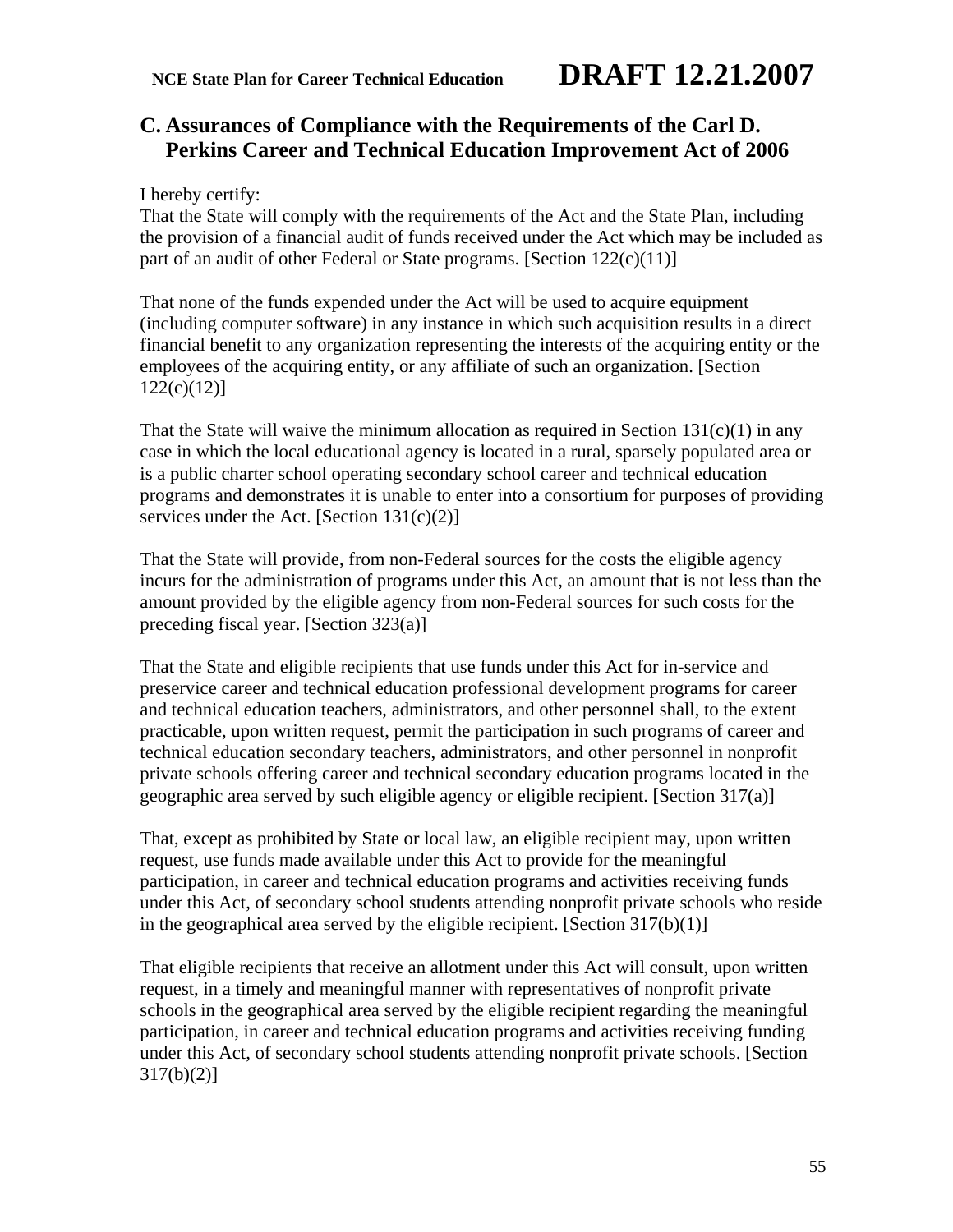That no funds received under the Act will be used to provide career and technical education programs prior to the seventh grade, except that equipment and facilities purchased with funds under this Act may be used for such students. [Section 315]

That no funds made available under this Act will be used to require any secondary school student to choose or pursue a specific career path or major; or to mandate that any individual participate in a career and technical education program, including a career and technical education program that requires the attainment of a federally funded skill level, standard, or certificate of mastery. [Section  $314(1) \& (2)$ ]

That all of the funds made available under this Act shall be used in accordance with the requirements of this Act. [Section 6]

That the funds made available under this Act for career and technical education activities shall supplement and shall not supplant, non-Federal funds expended to carry out career and technical education activities and tech prep program activities. [Section 311]

That no funds provided under this Act shall be used fore the purpose of directly providing incentives or inducements to an employer to relocate a business enterprise from one state to another state if such relocation will result in a reduction in the number of jobs available in the state where the business enterprise is located before such incentives or inducements are offered. [Section 322]

That the State will comply with the provisions of Section  $112(a)(1)$  in that not less than 85 percent of the funds made available under Title I, part A of the Act will be distributed to eligible recipients pursuant to such title and approved waivers for Section 131 and 132.

Richard Katt State Director of Career Technical Education Nebraska Department of Education

\_\_\_\_\_\_\_\_\_\_\_\_\_\_\_\_\_\_\_\_\_\_\_\_\_\_\_\_\_\_\_\_\_\_\_\_\_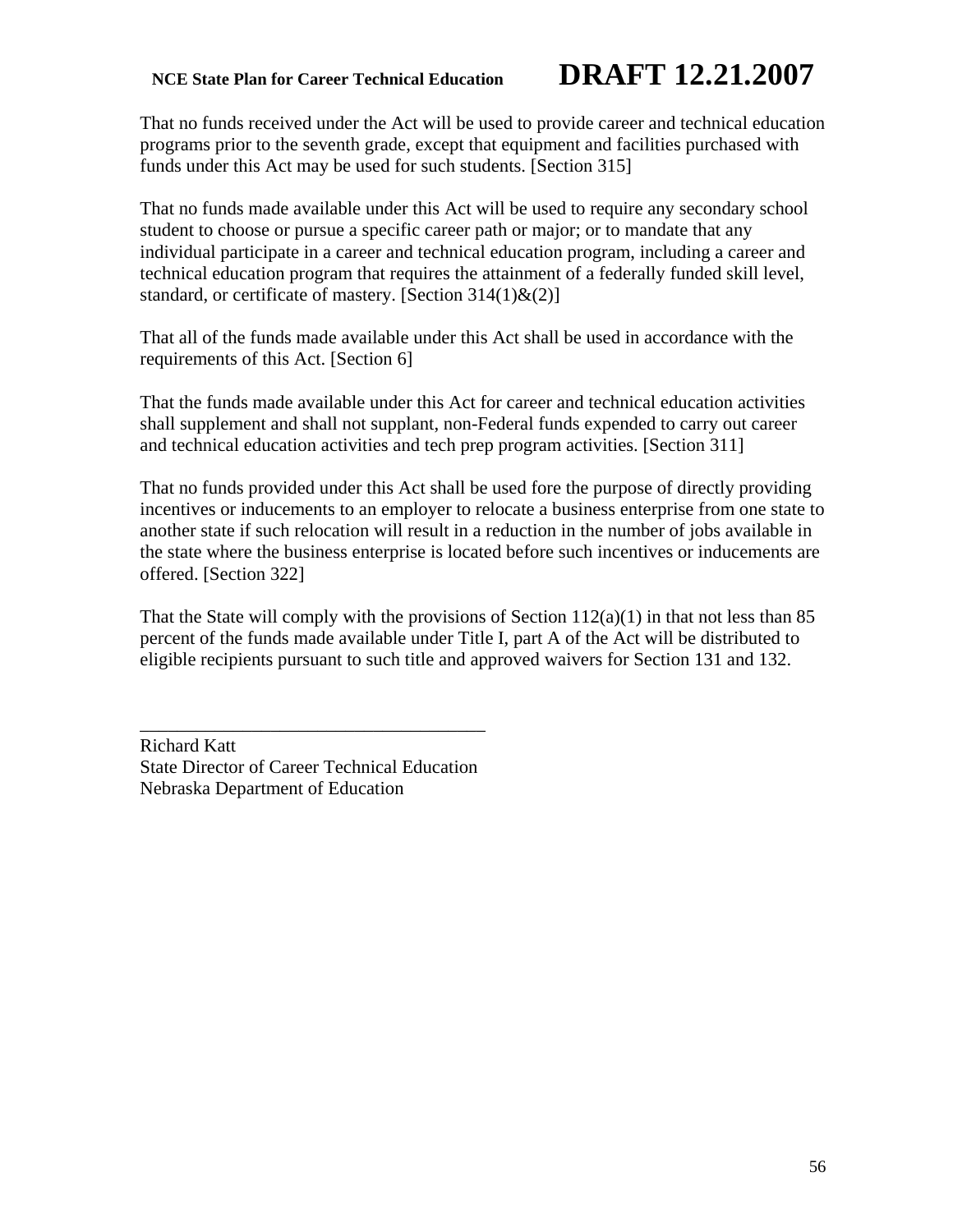### **Part B: Budget Forms**

#### **I. TITLE I: CAREER AND TECHNICAL EDUCATION ASSISTANCE TO STATES**

| A.        |    | <b>Total Title I Allocation to State</b> |                                                                             | \$7,081,437   |
|-----------|----|------------------------------------------|-----------------------------------------------------------------------------|---------------|
| <b>B.</b> |    |                                          | Amount of Title II Tech Prep Funds to Be Consolidated with Title I Funds    | \$709,518     |
| C.        |    | Section 112 ( <i>Line A + Line B</i> )   | Total Amount of Combined Title I and Title II Funds to be Distributed Under | \$7,790,955   |
| D.        |    |                                          | Local Formula Distribution (Not Less Than 85% of Line C) (Line C x 85%)     | \$6,622,311   |
|           | 1. |                                          | Reserve (Not More Than 10% of Line D)                                       | \$550,000     |
|           |    | a.                                       | Secondary Programs (of Line D)                                              | \$302,500     |
|           |    | b.                                       | Postsecondary Programs (of Line D)                                          | \$247,500     |
|           | 2. |                                          | Available for Formula Distributions (Line D minus Line D.1)                 | \$6,072,311   |
|           |    | a.                                       | Secondary Programs (55% of Line D.2)                                        | \$3,339,771   |
|           |    | b.                                       | Postsecondary Programs (45% of Line D.2)                                    | \$2,732,540   |
| Е.        |    |                                          | Leadership (Not More Than $10\%$ ) (Line C x $10\%$ )                       | \$<br>779,095 |
|           |    | a.                                       | Nontraditional Training and Employment (\$60,000)                           | \$<br>60,000  |
|           |    | b.                                       | Corrections or Institutions (\$40,000)                                      | \$<br>40,000  |
| F.        |    |                                          | State Administration (not more than 5%) ( <i>Line C x 5%</i> )              | \$<br>389,547 |
| G.        |    |                                          | State Match (from non-federal funds)                                        | \$<br>389,547 |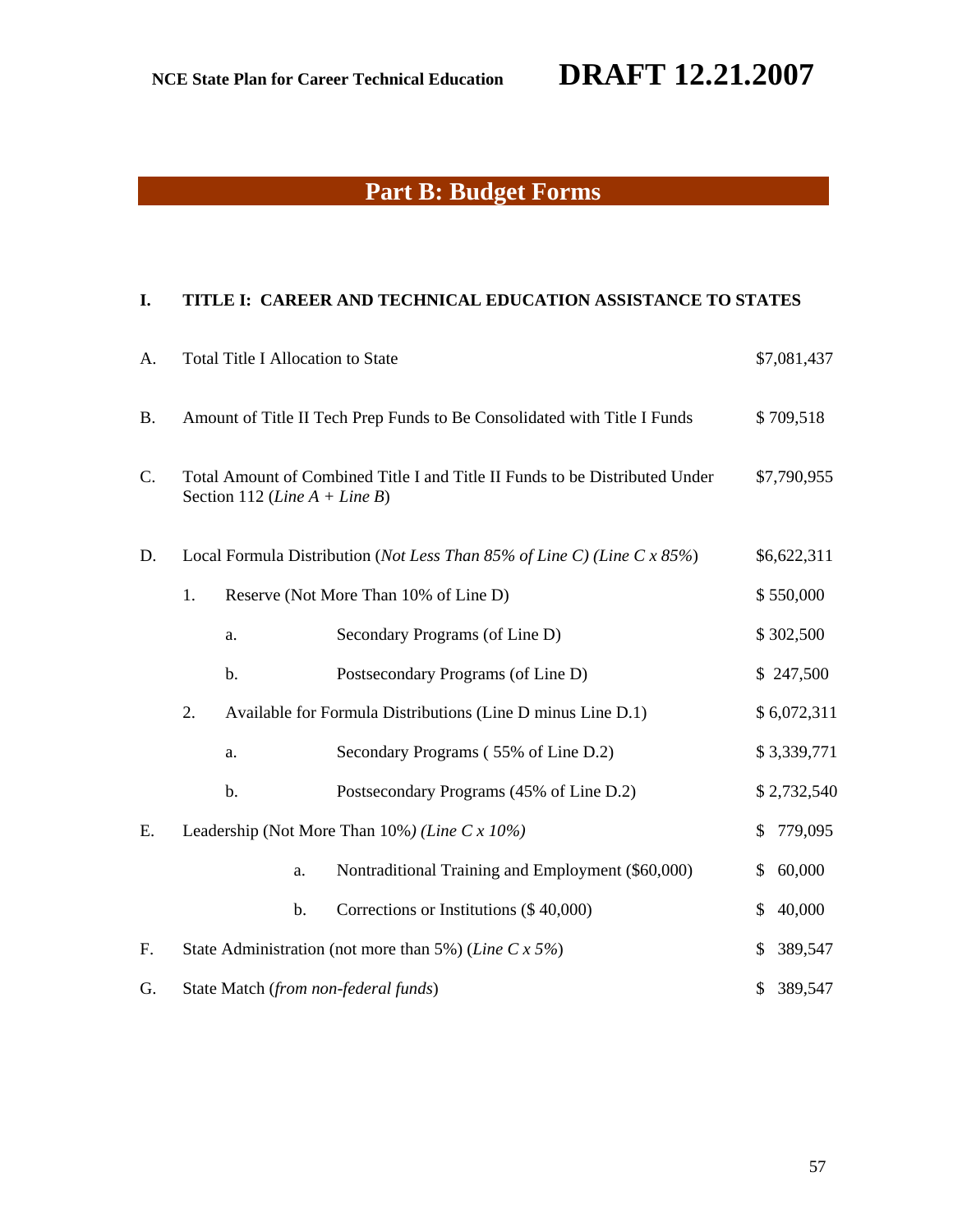## **DRAFT 12.21.2007**

#### **STATE NAME: NEBRASKA**

### **FINAL AGREED UPON PERFORMANCE FORM (FAUPL)**

#### *A. SECONDARY LEVEL*

| Column                                                                                                     | Column                                                                                                                                                                                                                                                                                                                                                                                                                                                                                                                                                                                                           | Column                                                        | Column                    | Column          | Column          |
|------------------------------------------------------------------------------------------------------------|------------------------------------------------------------------------------------------------------------------------------------------------------------------------------------------------------------------------------------------------------------------------------------------------------------------------------------------------------------------------------------------------------------------------------------------------------------------------------------------------------------------------------------------------------------------------------------------------------------------|---------------------------------------------------------------|---------------------------|-----------------|-----------------|
|                                                                                                            | $\mathbf{2}$                                                                                                                                                                                                                                                                                                                                                                                                                                                                                                                                                                                                     | 3                                                             |                           |                 | 6               |
| <b>Indicator &amp; Citation</b>                                                                            | <b>Measurement</b>                                                                                                                                                                                                                                                                                                                                                                                                                                                                                                                                                                                               | <b>Measurement</b>                                            | <b>Baseline</b>           | <b>Year One</b> | <b>Year Two</b> |
|                                                                                                            | <b>Definition</b>                                                                                                                                                                                                                                                                                                                                                                                                                                                                                                                                                                                                | Approach                                                      | (Indicate Year)           | 7/1/07-6/30/08  | 7/1/08-6/30/09  |
| <b>1S1</b><br><b>Academic</b><br>Attainment -<br><b>Reading/Language</b><br><b>Arts</b><br>113(b)(2)(A)(i) | <b>Numerator:</b> Number of CTE concentrators who have<br>met the proficient or advanced level on the Statewide<br>high school reading/language arts assessment<br>administered by the State under Section $1111(b)(3)$ of<br>the Elementary and Secondary Education Act (ESEA)<br>as amended by the No Child Left Behind Act based on<br>the scores that were included in the State's<br>computation of adequate yearly progress (AYP) and<br>who, in the reporting year, left secondary education.<br><b>Denominator:</b> Number of CTE concentrators who<br>took the ESEA assessment in reading/language arts | <b>State and</b><br>Local<br>Administrative<br><b>Records</b> | <b>B:2006-07</b><br>75%   | L: 83<br>A:     | L: 83<br>$A$ :  |
|                                                                                                            | whose scores were included in the State's<br>computation of AYP and who, in the reporting year,<br>left secondary education.                                                                                                                                                                                                                                                                                                                                                                                                                                                                                     |                                                               |                           |                 |                 |
| <b>1S2</b><br><b>Academic</b><br><b>Attainment -</b><br><b>Mathematics</b><br>113(b)(2)(A)(i)              | <b>Numerator:</b> Number of CTE concentrators who have<br>met the proficient or advanced level on the Statewide<br>high school mathematics assessment administered by<br>the State under Section $1111(b)(3)$ of the (ESEA) as<br>amended by the No Child Left Behind Act based on the<br>scores that were included in the State's computation of<br>adequate yearly progress (AYP) and who, in the<br>reporting year, left secondary education.<br><b>Denominator:</b> Number of CTE concentrators who                                                                                                          | <b>State and</b><br>Local<br>Administrative<br><b>Records</b> | <b>B</b> : 2006-07<br>72% | L: 81<br>$A$ :  | L: 81<br>$A$ :  |
|                                                                                                            | took the ESEA assessment in mathematics whose<br>scores were included in the State's computation of<br>AYP and who, in the reporting year, have left<br>secondary education.                                                                                                                                                                                                                                                                                                                                                                                                                                     |                                                               |                           |                 |                 |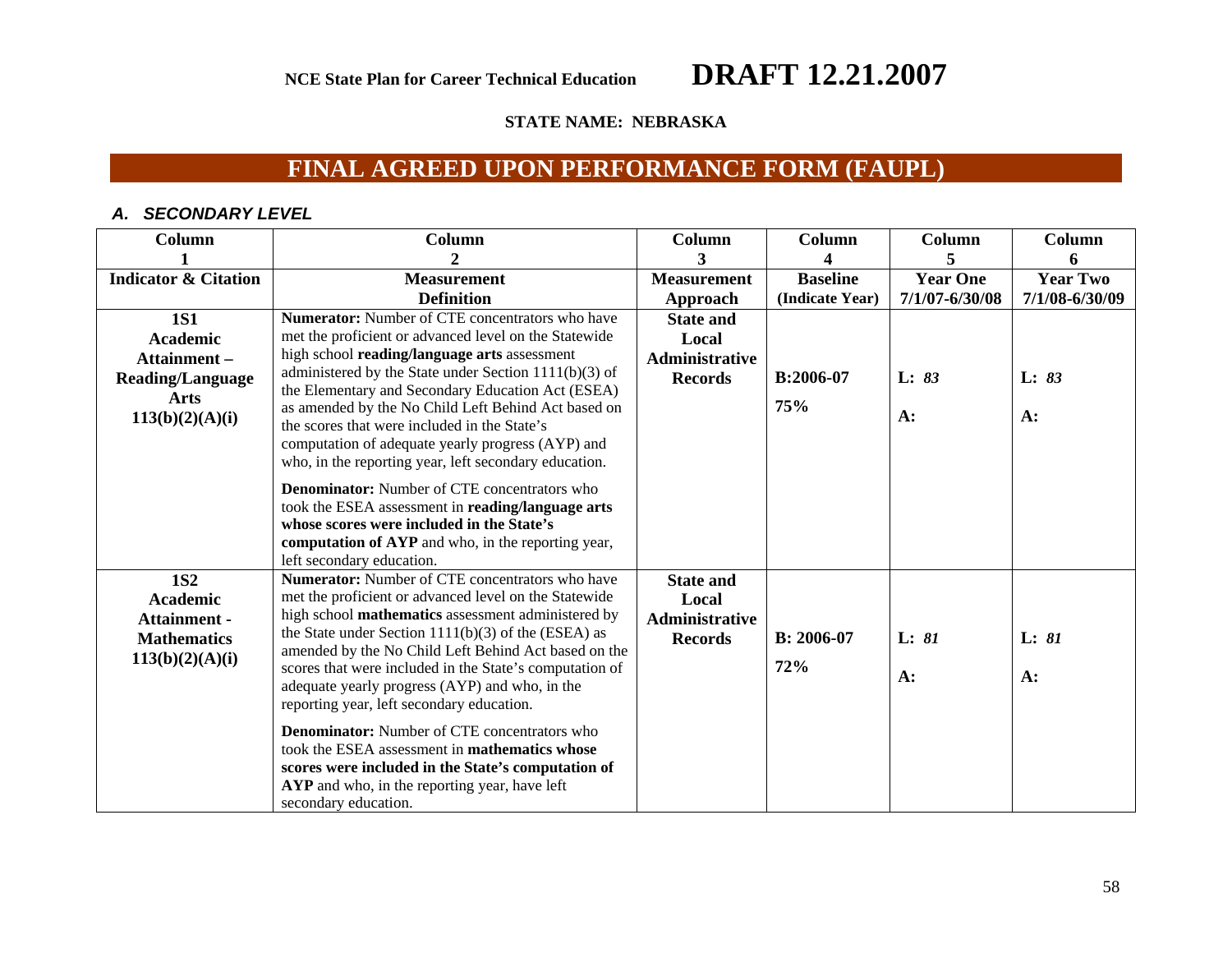| <b>Column</b>                                                                     | Column                                                                                                                                                                                                                                                                                                                                                                                                                                                                                                                                                                                                                                                                               | Column                                                     | Column                                                     | Column                            | Column                            |
|-----------------------------------------------------------------------------------|--------------------------------------------------------------------------------------------------------------------------------------------------------------------------------------------------------------------------------------------------------------------------------------------------------------------------------------------------------------------------------------------------------------------------------------------------------------------------------------------------------------------------------------------------------------------------------------------------------------------------------------------------------------------------------------|------------------------------------------------------------|------------------------------------------------------------|-----------------------------------|-----------------------------------|
|                                                                                   | $\mathbf{2}$                                                                                                                                                                                                                                                                                                                                                                                                                                                                                                                                                                                                                                                                         | 3                                                          | Δ                                                          | 5                                 | 6                                 |
| <b>Indicator &amp; Citation</b>                                                   | <b>Measurement</b><br><b>Definition</b>                                                                                                                                                                                                                                                                                                                                                                                                                                                                                                                                                                                                                                              | <b>Measurement</b><br>Approach                             | <b>Baseline</b><br>(Indicate Year)                         | <b>Year One</b><br>7/1/07-6/30/08 | <b>Year Two</b><br>7/1/08-6/30/09 |
| <b>2S1</b><br><b>Technical Skill</b><br><b>Attainment</b><br>113(b)(2)(A)(ii)     | Numerator: Number of CTE concentrators<br>who passed technical skill assessments that are<br>aligned with industry-recognized standards, if<br>available and appropriate, during the reporting<br>year.<br><b>Denominator:</b> Number of CTE concentrators<br>who took the assessments during the reporting<br>year.                                                                                                                                                                                                                                                                                                                                                                 | <b>State and Local</b><br>Administrative<br><b>Records</b> | <b>B</b> : To be<br>negotiated<br>prior to April<br>1,2008 | L:<br>$A$ :                       | L:<br>$A$ :                       |
| <b>3S1</b><br><b>Secondary School</b><br>Completion<br>$113(b)(2)(A)(iii)(I-III)$ | <b>Numerator:</b> Number of CTE concentrators<br>who earned a regular secondary school diploma,<br>earned a General Education Development (GED)<br>credential as a State-recognized equivalent to a<br>regular high school diploma (if offered by the<br>State) or other State-recognized equivalent<br>(including recognized alternative standards for<br>individuals with disabilities), or earned a<br>proficiency credential, certificate, or degree, in<br>conjunction with a secondary school diploma (if<br>offered by the State) during the reporting year.<br><b>Denominator:</b> Number of CTE concentrators<br>who left secondary education during the<br>reporting year. | <b>State and Local</b><br>Administrative<br><b>Records</b> | $B:$ To be<br>negotiated<br>prior to April<br>1,2008       | L:<br>$A$ :                       | L:<br>$A$ :                       |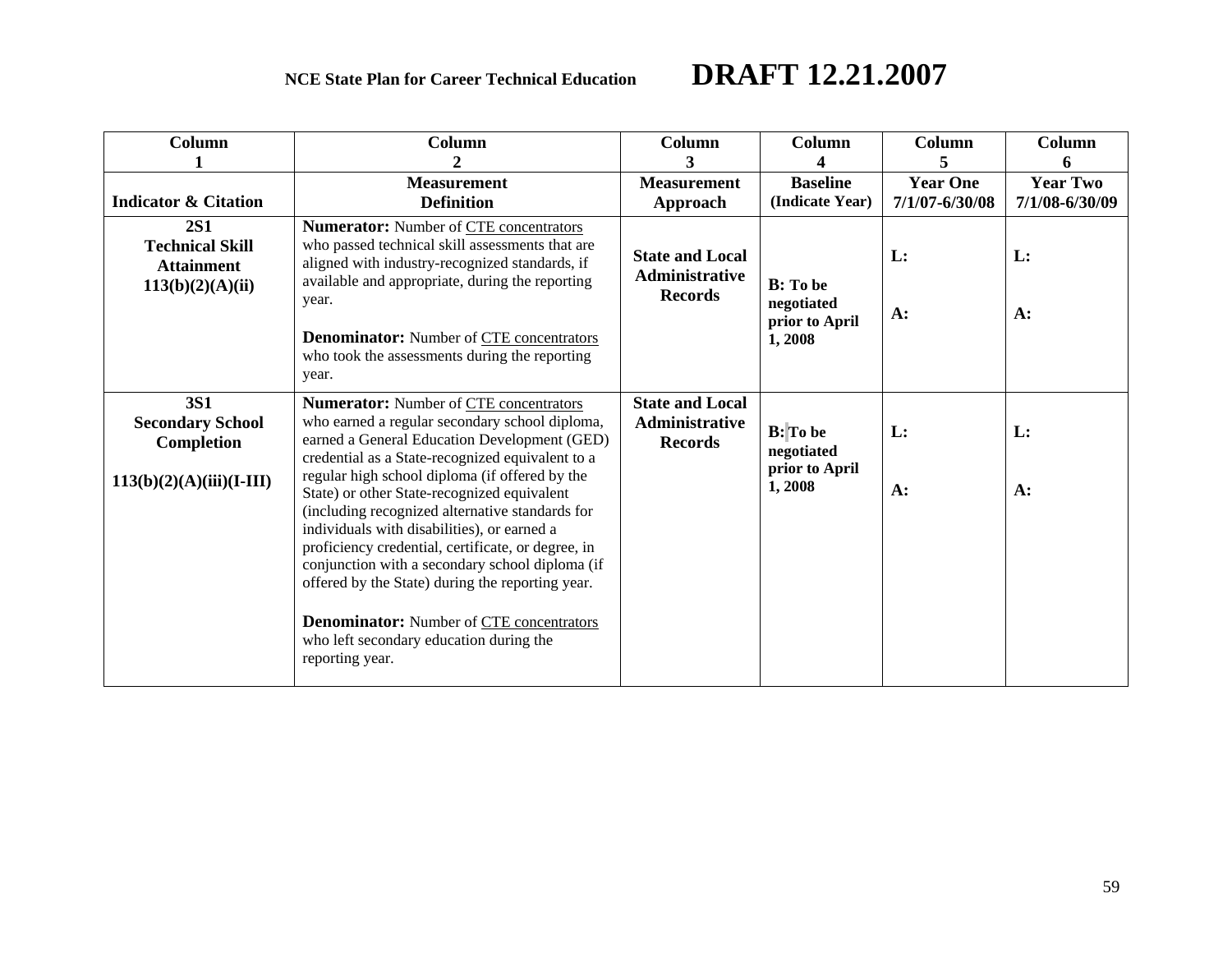| Column                          | Column                                                                                                                                                                                                                                                                     | Column                 | Column          | Column          | Column          |
|---------------------------------|----------------------------------------------------------------------------------------------------------------------------------------------------------------------------------------------------------------------------------------------------------------------------|------------------------|-----------------|-----------------|-----------------|
|                                 | 2                                                                                                                                                                                                                                                                          | 3                      | 4               | 5               | 6               |
| <b>Indicator &amp; Citation</b> | <b>Measurement</b>                                                                                                                                                                                                                                                         | <b>Measurement</b>     | <b>Baseline</b> | <b>Year One</b> | <b>Year Two</b> |
|                                 | <b>Definition</b>                                                                                                                                                                                                                                                          | Approach               | (Indicate Year) | 7/1/07-6/30/08  | 7/1/08-6/30/09  |
| <b>4S1</b>                      | <b>Numerator:</b> Number of CTE concentrators who,                                                                                                                                                                                                                         | <b>State and Local</b> |                 |                 |                 |
| <b>Student Graduation</b>       | in the reporting year, were included as graduated                                                                                                                                                                                                                          | <b>Administrative</b>  | <b>B</b> : 83.7 | L: 83.7         | L: 83.7         |
| Rates                           | in the State's computation of its graduation rate                                                                                                                                                                                                                          | <b>Records</b>         |                 |                 |                 |
| 113(b)(2)(A)(iv)                | as described in Section $1111(b)(2)(C)(vi)$ of the<br>ESEA.                                                                                                                                                                                                                |                        |                 | $A$ :           | $A$ :           |
|                                 | <b>Denominator:</b> Number of CTE concentrators<br>who, in the reporting year, were included in the<br>State's computation of its graduation rate as<br>defined in the State's Consolidated<br>Accountability Plan pursuant to Section<br>$1111(b)(2)(C)(vi)$ of the ESEA. |                        |                 |                 |                 |
| <b>5S1</b>                      | <b>Numerator:</b> Number of CTE concentrators                                                                                                                                                                                                                              | <b>State and Local</b> |                 |                 |                 |
| <b>Secondary</b>                | who left secondary education and were placed in                                                                                                                                                                                                                            | Administrative         | $B:$ To be      | L:              | L:              |
| <b>Placement</b>                | postsecondary education or advanced training, in                                                                                                                                                                                                                           | <b>Records</b>         | negotiated      |                 |                 |
| 113(b)(2)(A)(v)                 | the military service, or employment in the second<br>quarter following the program year in which they                                                                                                                                                                      |                        | prior to April  |                 |                 |
|                                 | left secondary education (i.e., unduplicated<br>placement status for CTE concentrators who<br>graduated by June 30, 2007 would be assessed<br>between October 1, 2007 and December 31,<br>2007).                                                                           |                        | 1,2008          | A:              | $A$ :           |
|                                 | <b>Denominator:</b> Number of CTE concentrators<br>who left secondary education during the<br>reporting year.                                                                                                                                                              |                        |                 |                 |                 |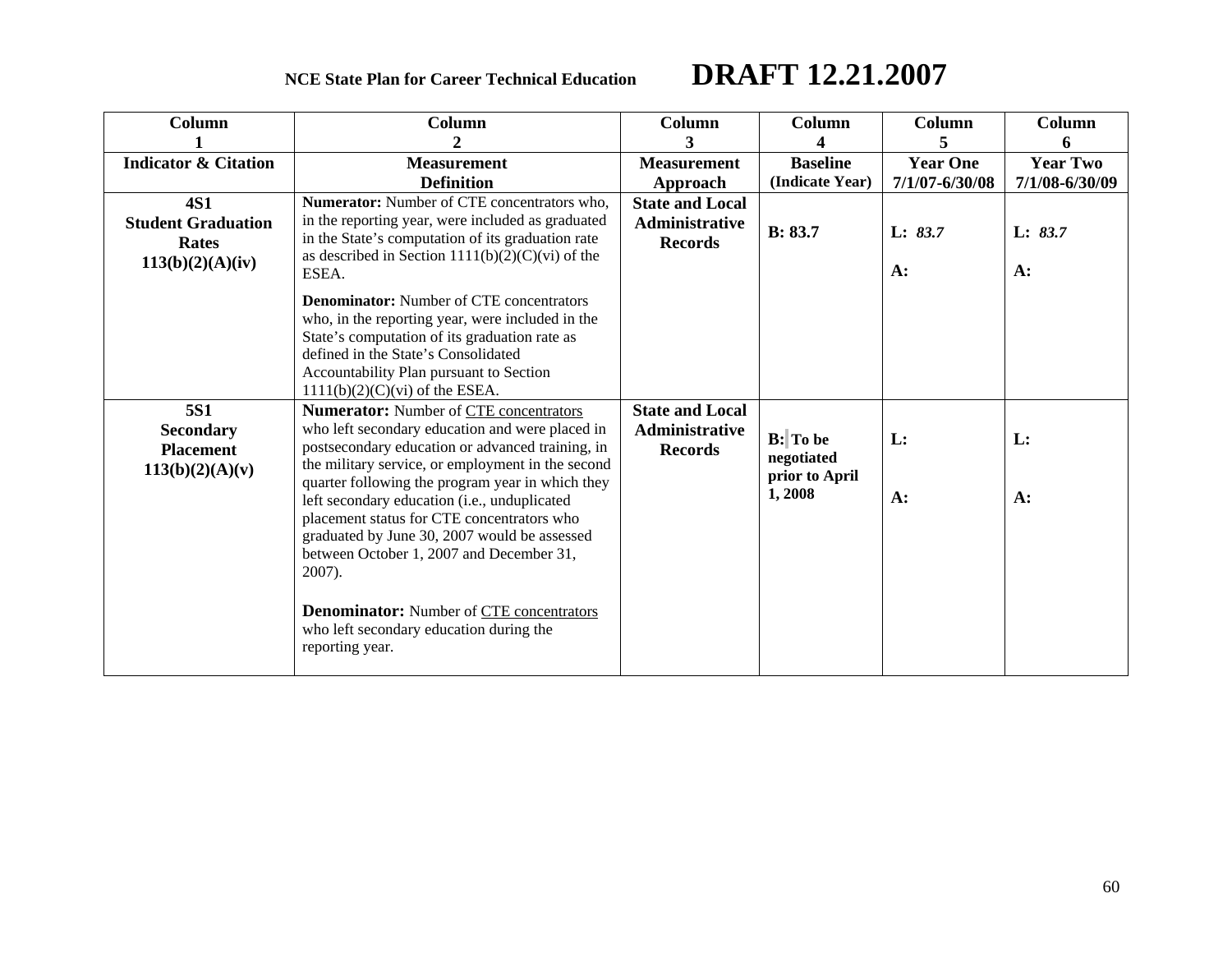| Column                                                                   | Column                                                                                                                                                                                                                                                                                                                                                                                                                                | Column                                                            | Column                                                    | Column          | Column          |
|--------------------------------------------------------------------------|---------------------------------------------------------------------------------------------------------------------------------------------------------------------------------------------------------------------------------------------------------------------------------------------------------------------------------------------------------------------------------------------------------------------------------------|-------------------------------------------------------------------|-----------------------------------------------------------|-----------------|-----------------|
|                                                                          | 2                                                                                                                                                                                                                                                                                                                                                                                                                                     | 3                                                                 |                                                           |                 | 6               |
| <b>Indicator</b>                                                         | <b>Measurement</b>                                                                                                                                                                                                                                                                                                                                                                                                                    | <b>Measurement</b>                                                | <b>Baseline</b>                                           | <b>Year One</b> | <b>Year Two</b> |
| &                                                                        | <b>Definition</b>                                                                                                                                                                                                                                                                                                                                                                                                                     | Approach                                                          | (Indicate)                                                | 7/1/07-6/30/08  | 7/1/08-6/30/09  |
| <b>Citation</b>                                                          |                                                                                                                                                                                                                                                                                                                                                                                                                                       |                                                                   | Year)                                                     |                 |                 |
| <b>6S1</b><br><b>Nontraditional</b><br>Participation<br>113(b)(2)(A)(vi) | <b>Numerator:</b> Number of CTE participants from<br>underrepresented gender groups who participated<br>in a program that leads to employment in<br>nontraditional fields during the reporting year.<br><b>Denominator:</b> Number of CTE participants<br>who participated in a program that leads to                                                                                                                                 | <b>State and Local</b><br>Administrative<br><b>Records</b>        | <b>B:</b> To be<br>negotiated<br>prior to April<br>1,2008 | L:<br>A:        | L:<br>A:        |
| <b>6S2</b><br><b>Nontraditional</b><br>Completion<br>113(b)(2)(A)(vi)    | employment in nontraditional fields during the<br>reporting year.<br><b>Numerator:</b> Number of CTE concentrators<br>from underrepresented gender groups who<br>completed a program that leads to employment in<br>nontraditional fields during the reporting year.<br><b>Denominator:</b> Number of CTE concentrators<br>who completed a program that leads to<br>employment in nontraditional fields during the<br>reporting year. | <b>State and Local</b><br><b>Administrative</b><br><b>Records</b> | <b>B:</b> To be<br>negotiated<br>prior to April<br>1,2008 | L:<br>A:        | L:<br>A:        |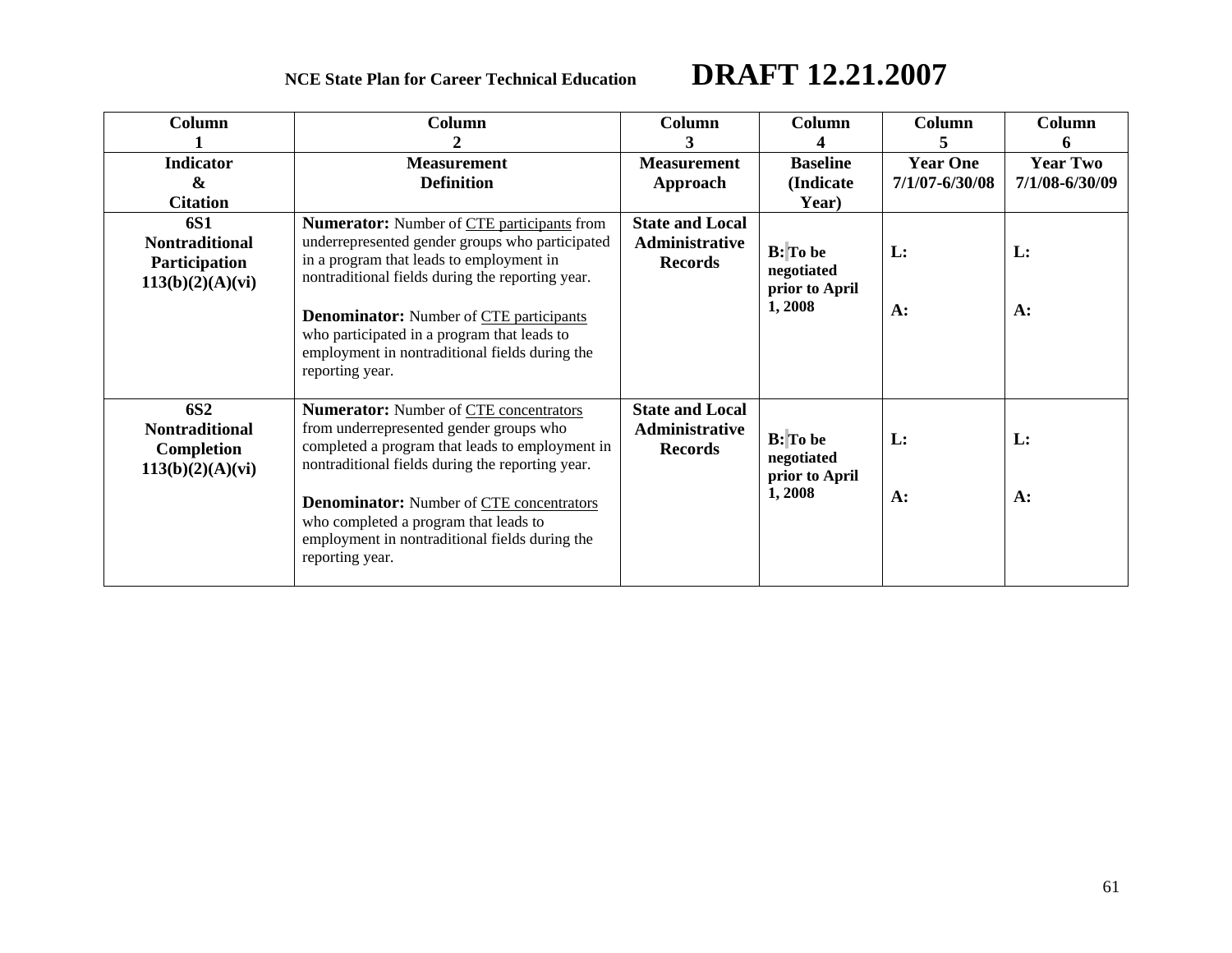## **DRAFT 12.21.2007**

#### **STATE NAME: NEBRASKA**

### **FINAL AGREED UPON PERFORMANCE FORM (FAUPL)**

#### *B. POSTSECONDARY LEVEL/ADULT*

| Column                                                                       | Column                                                                                                                                                                                                                                                                                                                                         | <b>Column</b>                  | Column                                                    | <b>Column</b>                     | Column                            |
|------------------------------------------------------------------------------|------------------------------------------------------------------------------------------------------------------------------------------------------------------------------------------------------------------------------------------------------------------------------------------------------------------------------------------------|--------------------------------|-----------------------------------------------------------|-----------------------------------|-----------------------------------|
|                                                                              |                                                                                                                                                                                                                                                                                                                                                | 3                              | 4                                                         | ÷.                                | 6                                 |
| <b>Indicator &amp; Citation</b>                                              | <b>Measurement</b><br><b>Definition</b>                                                                                                                                                                                                                                                                                                        | <b>Measurement</b><br>Approach | <b>Baseline</b><br>(Indicate Year)                        | <b>Year One</b><br>7/1/07-6/30/08 | <b>Year Two</b><br>7/1/08-6/30/09 |
| <b>1P1</b><br><b>Technical Skill</b><br><b>Attainment</b><br>113(b)(2)(B)(i) | <b>Numerator:</b> Number of <b>CTE</b> concentrators<br>who passed technical skill assessments that are<br>aligned with industry-recognized standards, if<br>available and appropriate, during the reporting<br>year.<br><b>Denominator:</b> Number of CTE concentrators<br>who took technical skill assessments during the<br>reporting year. |                                | $B:$ To be<br>negotiated<br>prior to April<br>1,2008      | L:<br>$A$ :                       | L:<br>$A$ :                       |
| 2P1<br>Credential, Certificate,<br>or Degree<br>113(b)(2)(B)(ii)             | <b>Numerator:</b> Number of <b>CTE</b> concentrators<br>who received an industry-recognized credential,<br>a certificate, or a degree during the reporting<br>year.<br><b>Denominator:</b> Number of CTE concentrators<br>who left postsecondary education during the<br>reporting year.                                                       |                                | <b>B:</b> To be<br>negotiated<br>prior to April<br>1,2008 | L:<br>$A$ :                       | L:<br>$A$ :                       |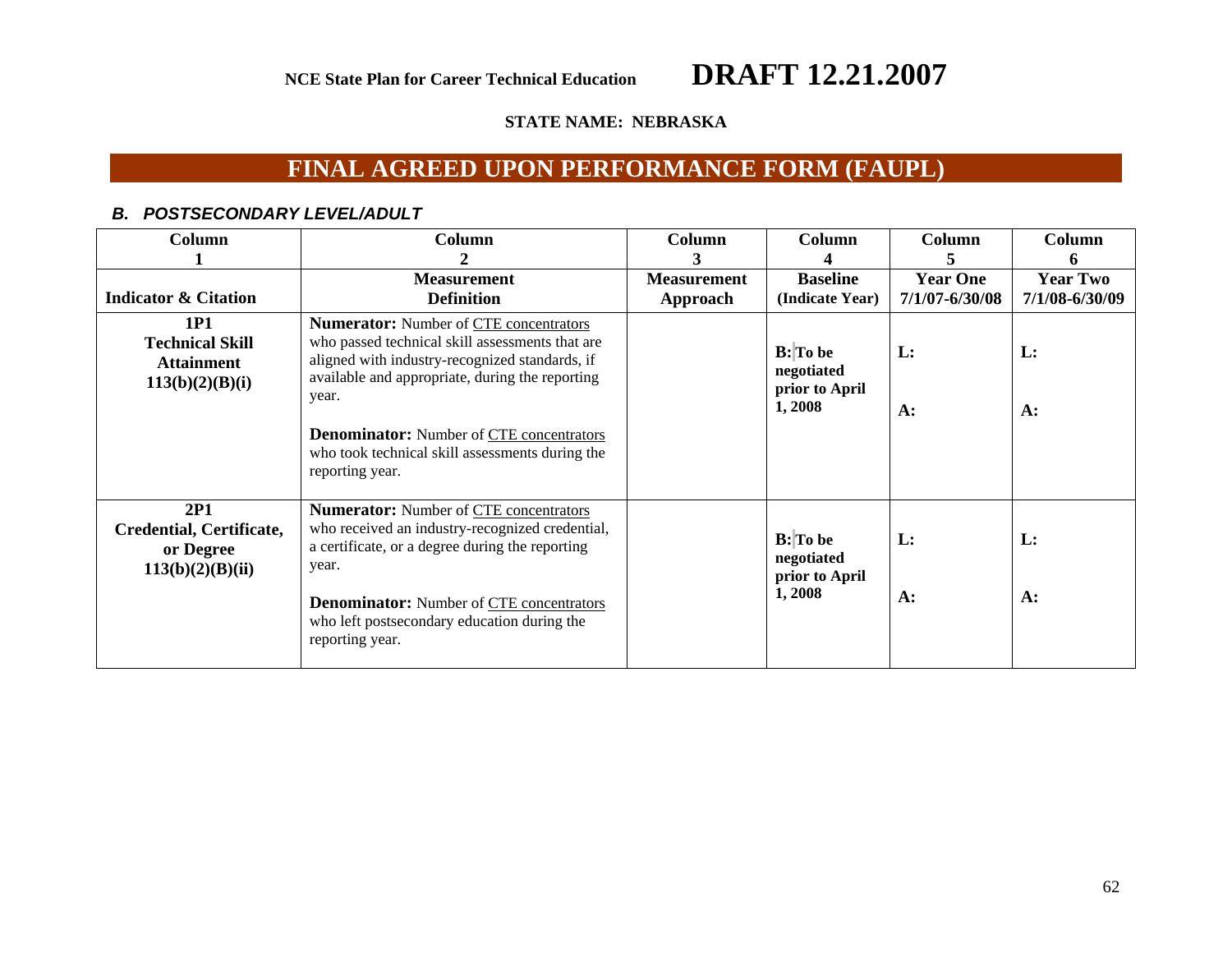| Column                                                                     | Column                                                                                                                                                                                                                                                                                                                                                                                                                           | Column                                                            | Column                                                     | Column          | Column          |
|----------------------------------------------------------------------------|----------------------------------------------------------------------------------------------------------------------------------------------------------------------------------------------------------------------------------------------------------------------------------------------------------------------------------------------------------------------------------------------------------------------------------|-------------------------------------------------------------------|------------------------------------------------------------|-----------------|-----------------|
|                                                                            | 2                                                                                                                                                                                                                                                                                                                                                                                                                                | 3                                                                 | 4                                                          | 5               | 6               |
| <b>Indicator &amp; Citation</b>                                            | <b>Measurement</b>                                                                                                                                                                                                                                                                                                                                                                                                               | <b>Measurement</b>                                                | <b>Baseline</b>                                            | <b>Year One</b> | <b>Year Two</b> |
|                                                                            | <b>Definition</b>                                                                                                                                                                                                                                                                                                                                                                                                                | Approach                                                          | (Indicate Year)                                            | 7/1/07-6/30/08  | 7/1/08-6/30/09  |
| 3P1<br><b>Student Retention or</b><br><b>Transfer</b><br>113(b)(2)(B)(iii) | <b>Numerator:</b> Number of CTE concentrators<br>who remained enrolled in their original<br>postsecondary institution or transferred to<br>another 2- or 4-year postsecondary institution<br>during the reporting year and who were enrolled<br>in postsecondary education in the fall of the<br>previous reporting year.<br><b>Denominator:</b> Number of CTE concentrators                                                     | <b>State and Local</b><br><b>Administrative</b><br><b>Records</b> | <b>B:</b> To be<br>negotiated<br>prior to April<br>1,2008  | L:<br>$A$ :     | L:<br>$A$ :     |
|                                                                            | who were enrolled in postsecondary education in<br>the fall of the previous reporting year and who<br>did not earn an industry-recognized credential, a<br>certificate, or a degree in the previous reporting<br>year.                                                                                                                                                                                                           |                                                                   |                                                            |                 |                 |
| 4P1<br><b>Student Placement</b><br>113(b)(2)(B)(iv)                        | <b>Numerator:</b> Number of CTE concentrators<br>who were placed or retained in employment, or<br>placed in military service or apprenticeship<br>programs in the $2nd$ quarter following the<br>program year in which they left postsecondary<br>education (i.e., unduplicated placement status for<br>CTE concentrators who graduated by June 30,<br>2007 would be assessed between October 1, 2007<br>and December 31, 2007). | <b>State and Local</b><br><b>Administrative</b><br><b>Records</b> | <b>B</b> : To be<br>negotiated<br>prior to April<br>1,2008 | L:<br>$A$ :     | L:<br>$A$ :     |
|                                                                            | <b>Denominator:</b> Number of CTE concentrators<br>who left postsecondary education during the<br>reporting year.                                                                                                                                                                                                                                                                                                                |                                                                   |                                                            |                 |                 |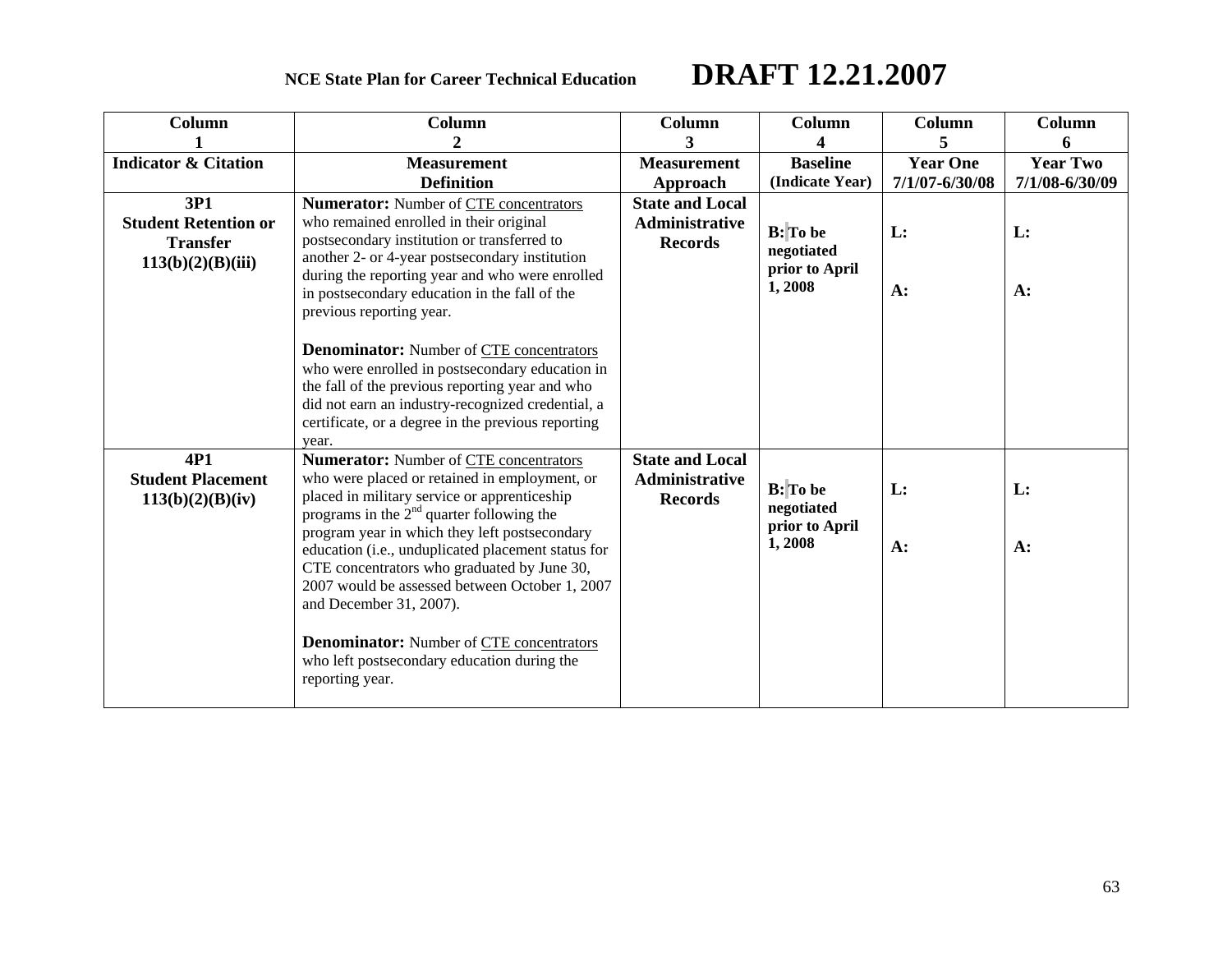| Column                                                                    | Column<br>2                                                                                                                                                                                                                                                                                                                                                                | <b>Column</b><br>3                                                | <b>Column</b>                                              | <b>Column</b>                     | Column                            |
|---------------------------------------------------------------------------|----------------------------------------------------------------------------------------------------------------------------------------------------------------------------------------------------------------------------------------------------------------------------------------------------------------------------------------------------------------------------|-------------------------------------------------------------------|------------------------------------------------------------|-----------------------------------|-----------------------------------|
| <b>Indicator &amp; Citation</b>                                           | <b>Measurement</b><br><b>Definition</b>                                                                                                                                                                                                                                                                                                                                    | <b>Measurement</b><br>Approach                                    | <b>Baseline</b><br>(Indicate Year)                         | <b>Year One</b><br>7/1/07-6/30/08 | <b>Year Two</b><br>7/1/08-6/30/09 |
| 5P1<br><b>Nontraditional</b><br><b>Participation</b><br>113(b)(2)(B)(v)   | <b>Numerator:</b> Number of CTE participants from<br>underrepresented gender groups who participated<br>in a program that leads to employment in<br>nontraditional fields during the reporting year.<br><b>Denominator:</b> Number of CTE participants<br>who participated in a program that leads to<br>employment in nontraditional fields during the<br>reporting year. | <b>State and Local</b><br><b>Administrative</b><br><b>Records</b> | <b>B</b> : To be<br>negotiated<br>prior to April<br>1,2008 | L:<br>A:                          | L:<br>A:                          |
| 5P <sub>2</sub><br><b>Nontraditional</b><br>Completion<br>113(b)(2)(B)(v) | <b>Numerator:</b> Number of CTE concentrators<br>from underrepresented gender groups who<br>completed a program that leads to employment in<br>nontraditional fields during the reporting year.<br><b>Denominator:</b> Number of CTE concentrators<br>who completed a program that leads to<br>employment in nontraditional fields during the<br>reporting year.           | <b>State and Local</b><br><b>Administrative</b><br><b>Records</b> | <b>B:</b> To be<br>negotiated<br>prior to April<br>1,2008  | L:<br>A:                          | L:<br>A:                          |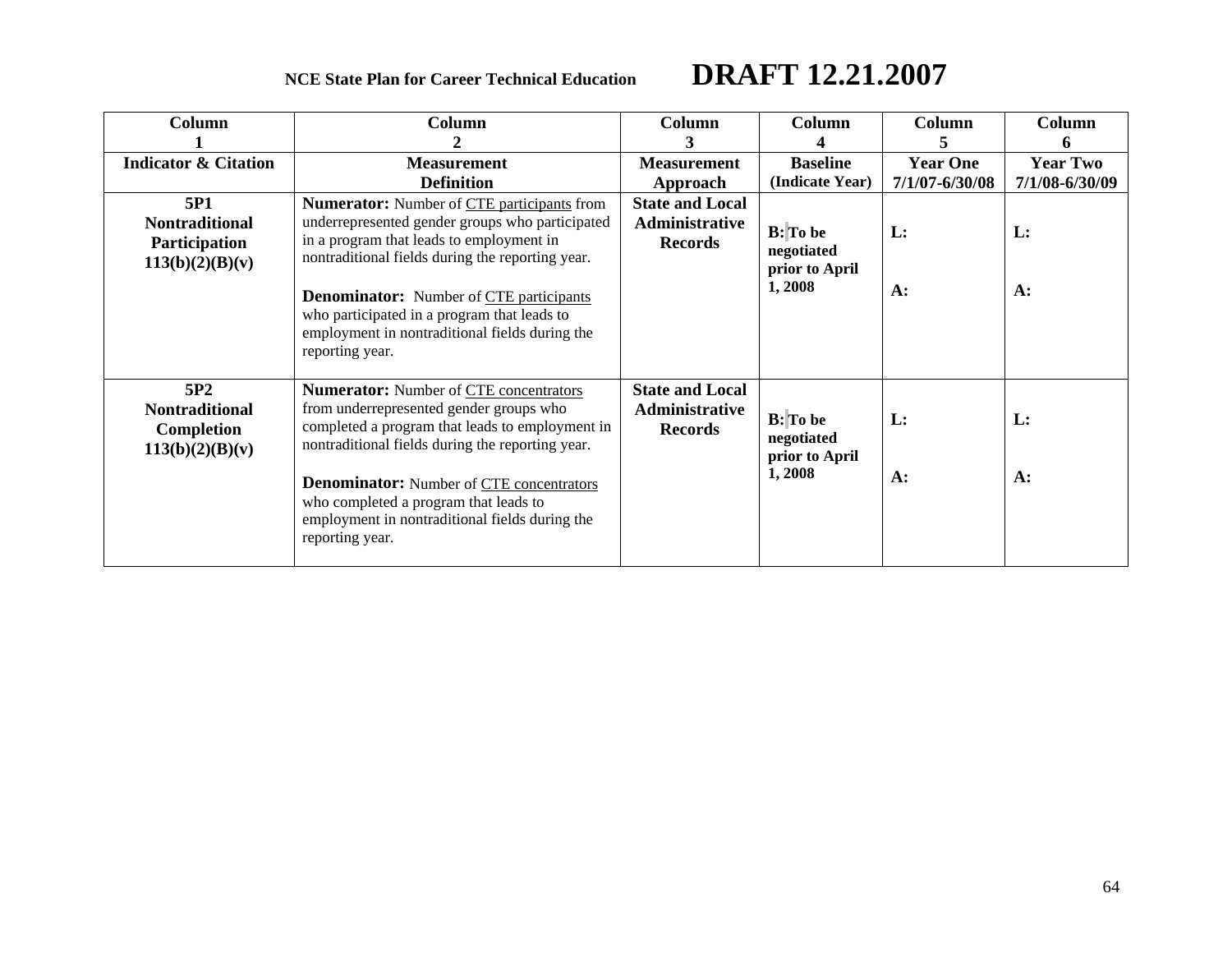# **Appendix A**

# **Results of FutureForce Nebraska Strategy Sessions**

# **The FutureForce Nebraska Forum Synthesis Documentation can be found at the following website:**

**http://www.nde.state.ne.us/nce/FFSynthesis.pdf**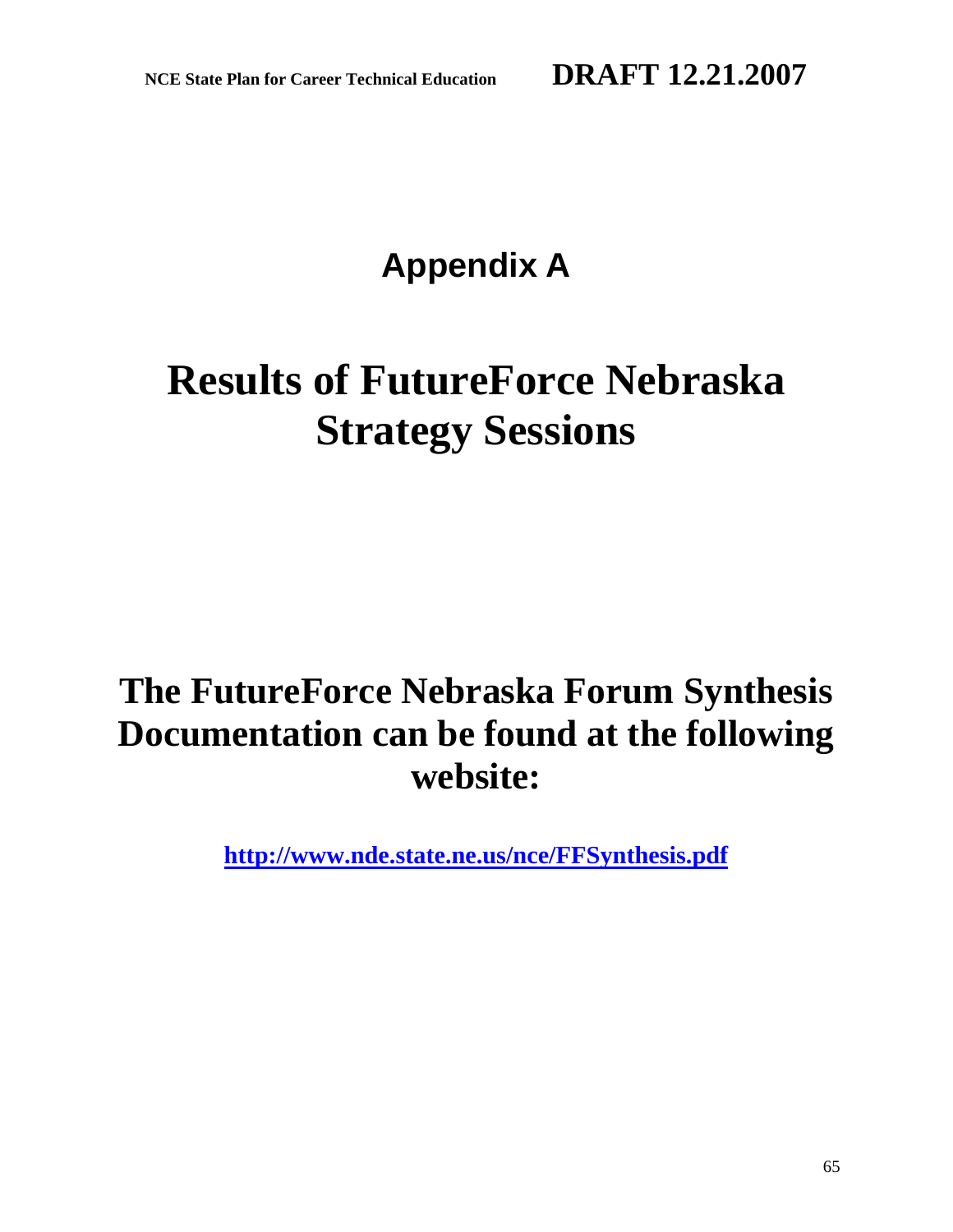# **Appendix B**

# **Results of input received from State Plan hearings and web-based submissions**

Results will be added at conclusion of hearing process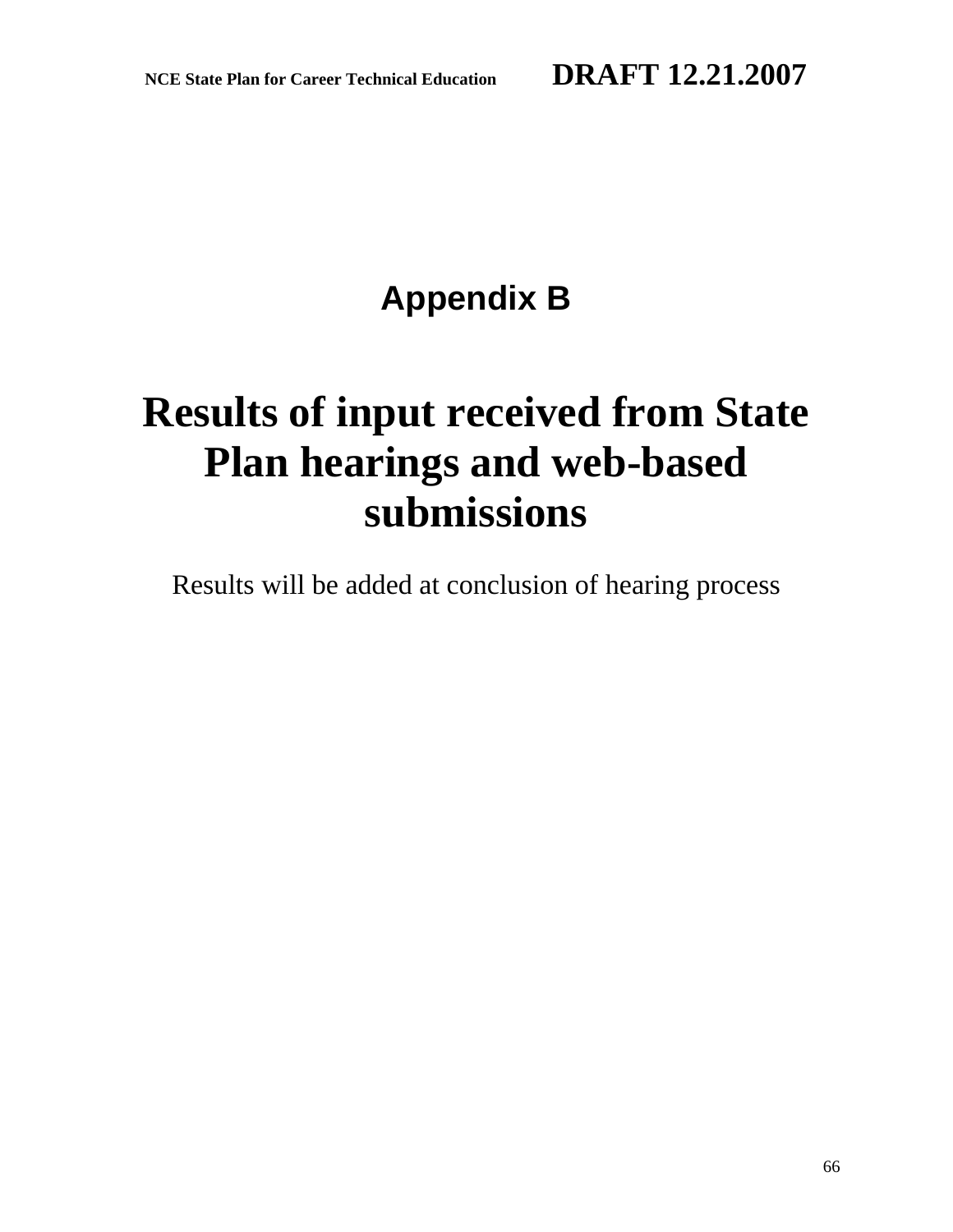# **Appendix C**

# **Information regarding the Partnership for Innovation Statewide Consortium**

# **Information on the Partnership for Innovation Statewide Consortium can be found at the following website:**

**http://www.nde.state.ne.us/nce/pfi.htm**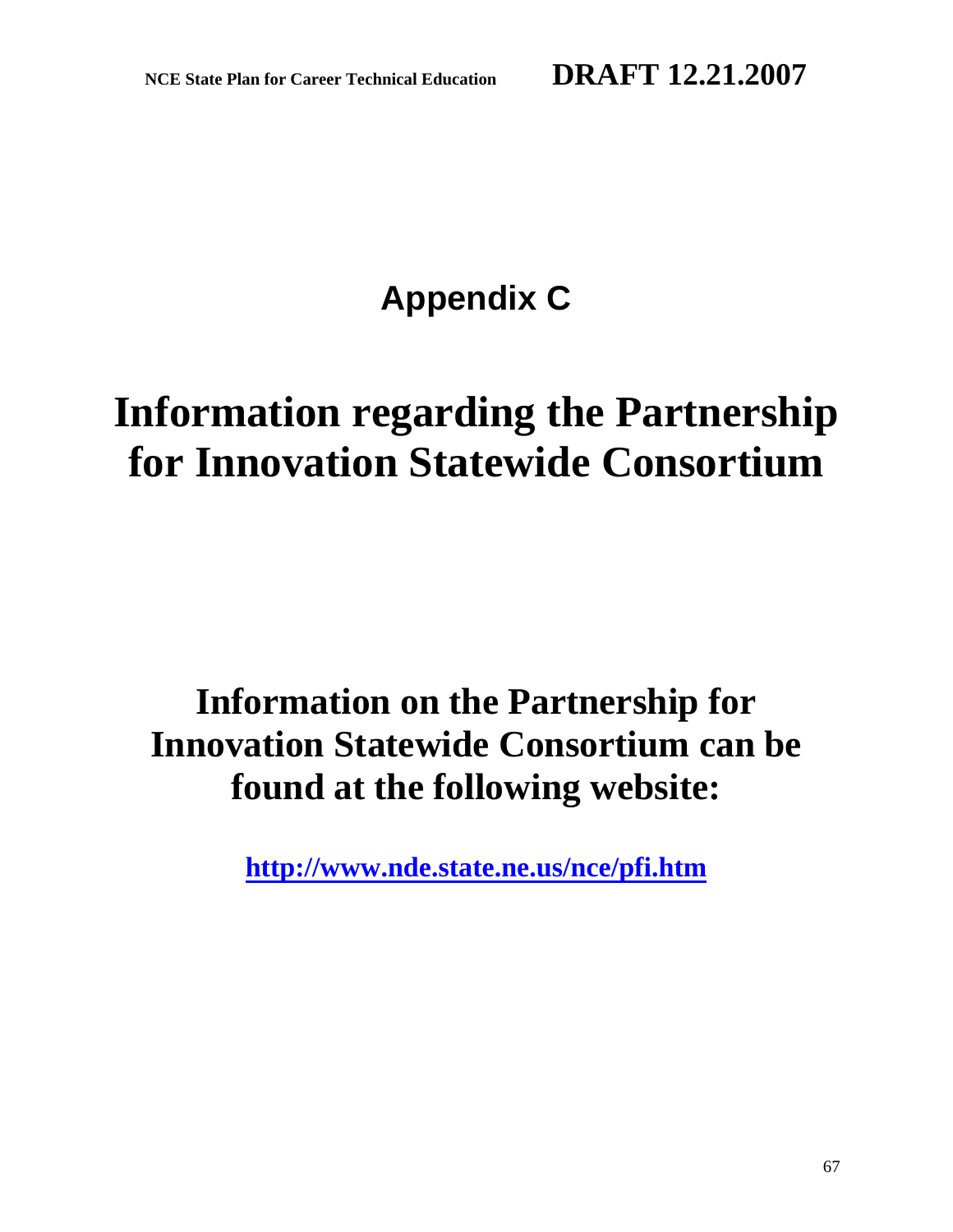## **Partnership for Innovation**

**A statewide Perkins IV consortium** 

#### Statewide Partnerships for Innovation Priorities and Strands

#### **Secondary/Postsecondary Transitions**

#### **Statewide Partnerships/ Tools/ Policies/ Resources**

- Begin with the end in mind. Set uniform goals statewide
- Identify existing models
- Clearly define barriers to expanding dual credit areas the state. What policies need to change?
- Impact of online and distance learning delivery (state need for common platform)
- Teaching not only employability/soft skills, but think about teaching college study-skills or orientation to college at the Jr./Sr. level
- Reduce/eliminate certification issues for concurrent credit classes
- Personal Learning Plan 6-14 or larger

#### **Data Systems**

- Best way to track students and educational goals from secondary to postsecondary: Where are they going? What are they studying? What is their progress?
- Keep data collection and reports focused and simple. Focus needs to be on the initiative rather than producing reports
- Use online tools to create professional development opportunities for secondary/postsecondary

#### **Professional Development**

- Understand current secondary/postsecondary curriculum in terms of NE Career Cluster Model
- Define what curriculum alignments/common program really means to sec/post entities Collaboration and Dialogue (frequent) w/ secondary/postsecondary instructors Secondary/Postsecondary responsibility for teaching employability/soft skills?
- Inclusion of all levels of staffing, more than just VP's and Superintendents Purpose: Curriculum alignment
- Develop clear rubrics related to employability/soft skills

#### **Secondary/Postsecondary Transition**

#### **Recommended Priority and/or Goal Statement**

#### **Statewide Partnerships/ Tools/ Policies/ Resources**

- 1. Identify the activities and practices that are currently available in the state. Determine what is going on within the state currently as a means to inform the decision-making. Create and develop a needs assessment to obtain background information and identify gaps, projects, and best practices.
- 2. Create joint secondary/postsecondary programs that culminate in certificate, diploma, and/or associate degree awards and result in readiness for work and further education.
- 3. Increase secondary awareness of postsecondary entry-level skills.
- 4. Identify the issues and then work to modify and/or eliminate outmoded legal, policy, and administrative barriers that inhibit efficiency and effective use of resources to support teaching and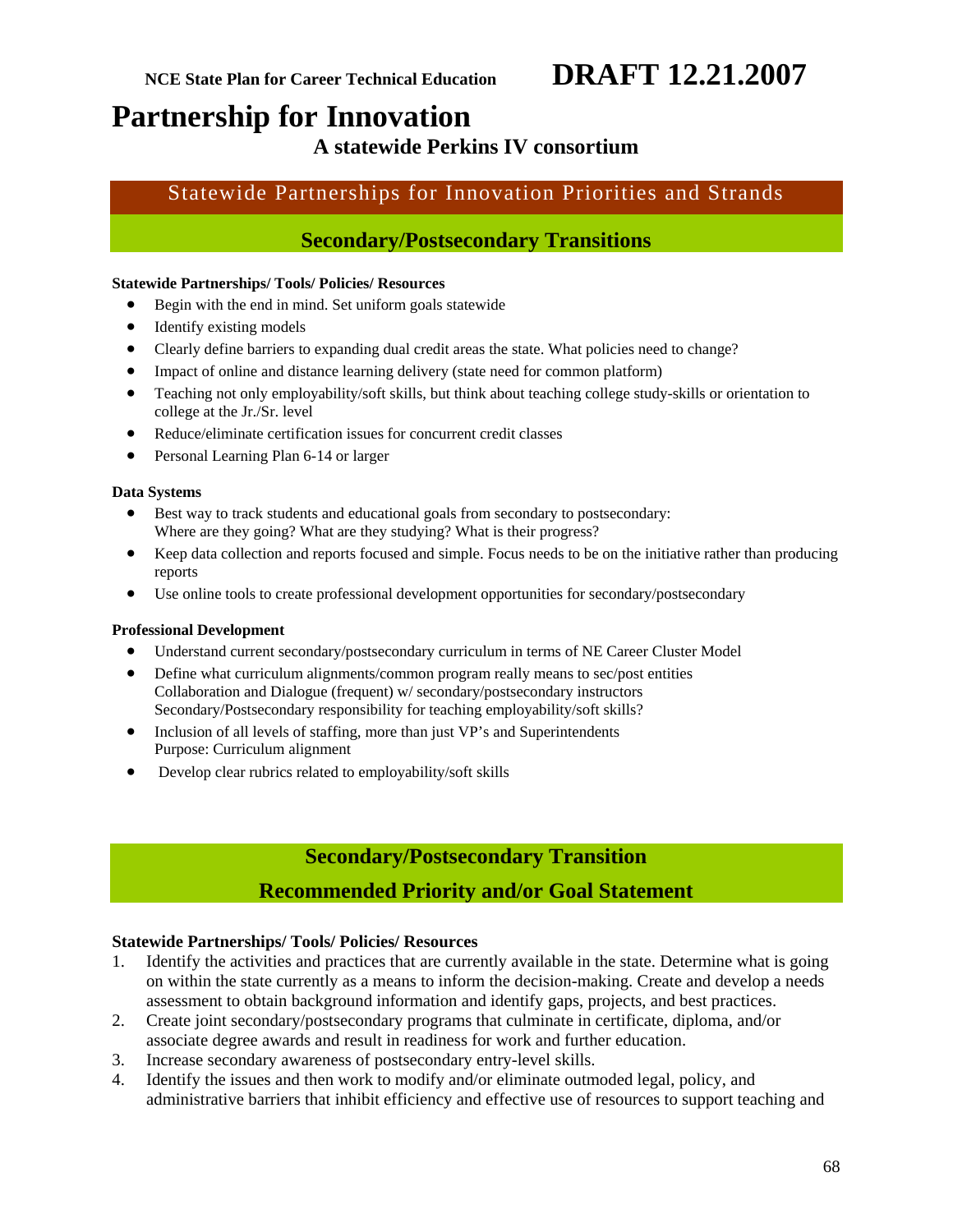learning. Possibly use data (White Papers) and priorities to inform the policy decisions and incorporate through some of the additional work with FutureForce.

- 5. Develop statewide secondary/postsecondary articulation agreements for Tech Prep (i.e., eliminate individual high school to individual community college mode of articulation).
- 6. Work to achieve a common course numbering and common course standards and outcomes at both the secondary and postsecondary levels.

#### **Data Systems**

- 1 Develop a statewide system to electronically transcript Tech Prep and early entry credits that supports the policy changes necessary to eliminate efficient and effective use of resources.
- 2. Identify clearly the needs and potential as well as existing tools that could support the articulation process of the students through the process.
- 3. Develop a statewide system to provide feedback to high schools concerning students' postgraduation postsecondary attendance and progress patterns. This may include, but is not limited to the use of the National Student ClearingHouse as a mechanism for determining and providing this data.

#### **Professional Development**

- 1. Develop a thorough understanding of the professional development needs of secondary and postsecondary educators as it relates to secondary/postsecondary transitions and then develop action steps to achieve.
- 2. Rework this to create a broad study of the specific needs and then develop action steps to achieve these areas for consideration.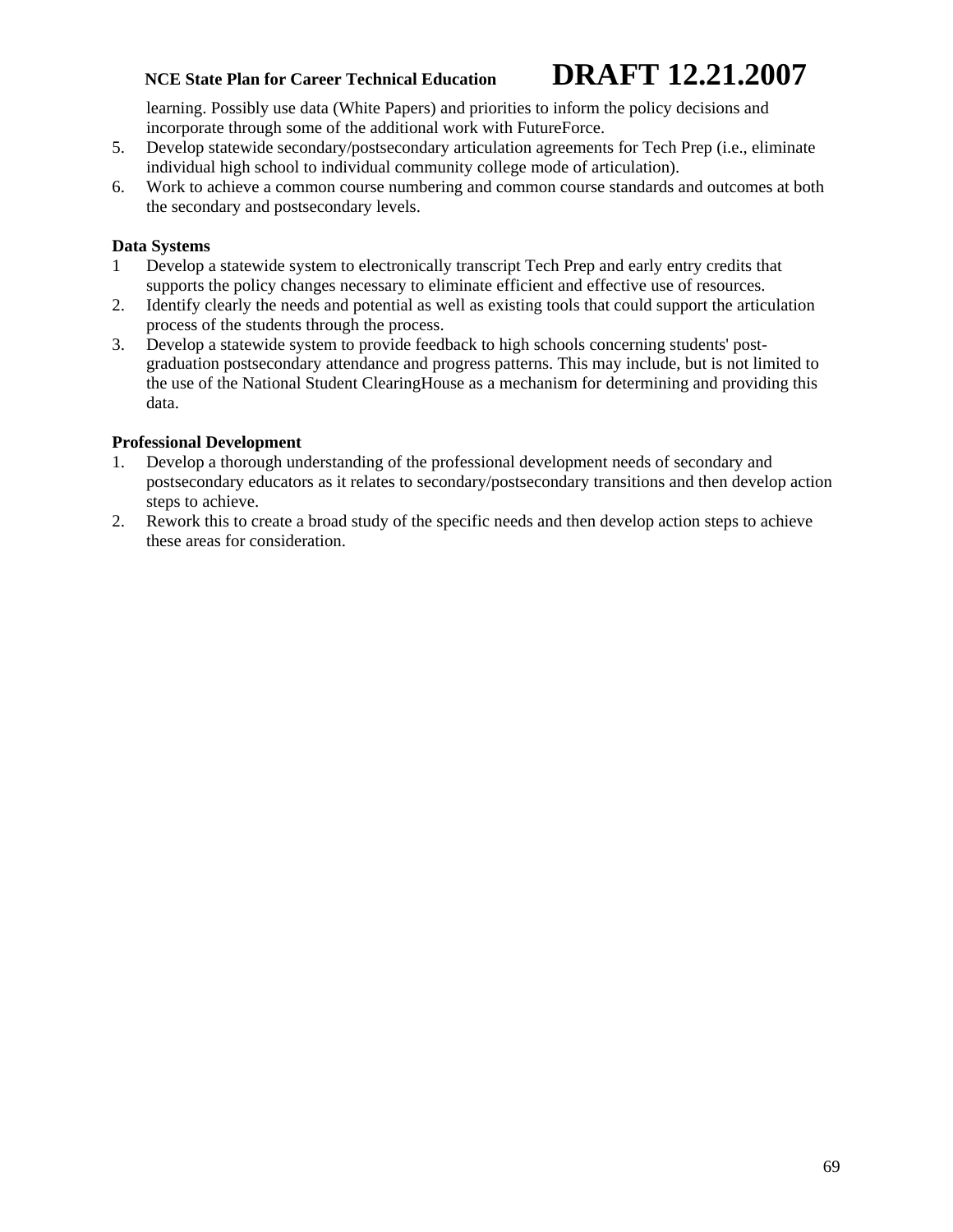#### **Curriculum in Emerging Areas**

#### **Statewide Partnerships/ Tools/ Policies/ Resources**

- Move forward as a statewide group rather than by individual districts. Bring everyone along
- Small/large districts, urban rural, etc
- Curriculum areas identified (Needs based, futuristic)
- Collaborative efforts secondary/postsecondary industry for statewide curriculum and assessment/certification of outcomes
- Articulation with State colleges and the University System
- Incorporate with 21st century skills

#### **Data Systems**

- Utilize new technologies that students are comfortable using and exploring (those that older faculty/staff/administrators are not)
- Plan around the use of online or distance delivery methods

#### **Professional Development**

- What are the soft skills/employability skills needed statewide? Then, create a statewide model for curriculum
- Create clear rubric descriptions of the identified soft skills
- Use the concept of online social authoring to developed content
- Develop a format that is applicable to a variety of content areas
- Bring 6-12 and postsecondary instructors together for curriculum articulation and assessment design
- Provide for emerging areas and integration for all areas
- Create a curriculum taskforce

### **Curriculum Emerging Areas Recommended Priority and/or Goal Statement**

#### **Statewide Partnerships/ Tools/ Policies/ Resources**

1. Anticipate the emerging skill needs of Nebraska employers and others to provide students with that skill set using data from the DOL and other sources of information.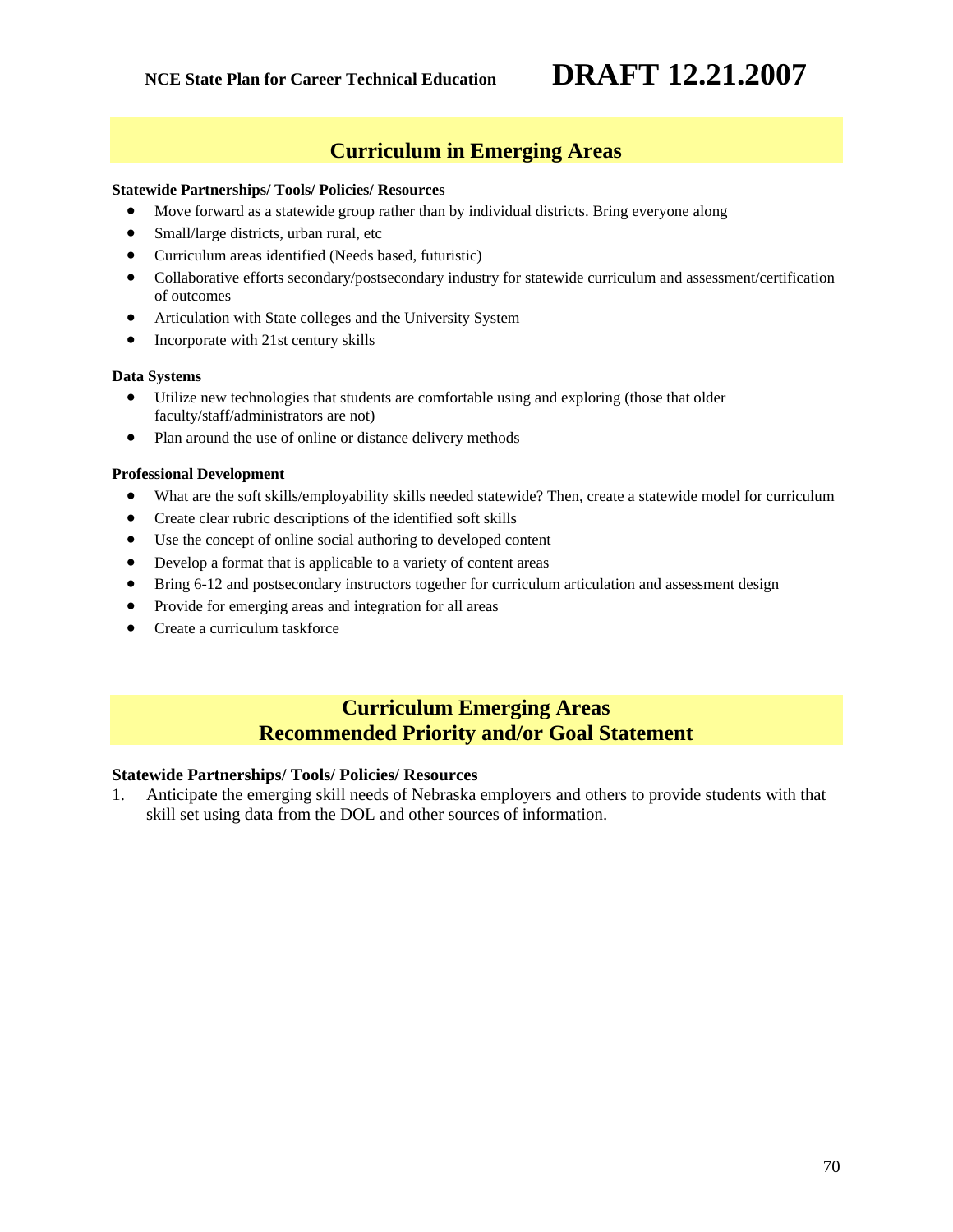#### **Technical Skill Assessment**

#### **Statewide Partnerships/ Tools/ Policies/ Resources**

- Statewide skills assessment templates developed in collaboration with educators and industry Work Keys concept of profiling and assessment, but more specific and far less expensive
- Not focusing on academic attainment but using a well defined criterion/rubric approach
- Supplemental Proxy measures? (e.g. success in first related college level course, etc.)
- Determine what needs to be measured, why it needs to be assessed, and for whom
- Assess an agreed upon set of broad skills that will spring board to industry/organization specific skills
- Must integrate into existing academic coursework and related activities

#### **Data Systems**

- Create a technology-based process for assessment and/ or portfolios
- Keep data collection and reports focused but simple. Majority of efforts needs to be with the initiative, rather than producing reports.

#### **Professional Development**

- Utilize concepts of assessment of student learning as brought forward by HLC / NCE accreditation
- Measurable outcomes/ course objectives
- Emphasis needs to be as much on projected technical skills for emerging areas that do not yet exist, as on traditional technical areas
- Actual assessment to include artifacts of performance (portfolio, project, etc.) with paper and pencil tasks that demonstrate proficiency
- Create a technical skill assessment taskforce

#### **Technical Skill Assessment Recommended Priority and/or Goal Statement**

#### **Statewide Partnerships/ Tools/ Policies/ Resources**

- 1. Assess student attainment of course and program outcomes. To achieve this goal a basic premise includes, "Good assessment cannot occur without detailed specification of expected program and course outcomes and standards. Assessments should be designed for multiple uses:
	- (a) feedback to students;
	- (b) teacher self-evaluation of effectiveness;
	- (c) as a basis for conversation between teacher and supervisor concerning professional development needs; and
	- (d) for accountability to external stakeholders.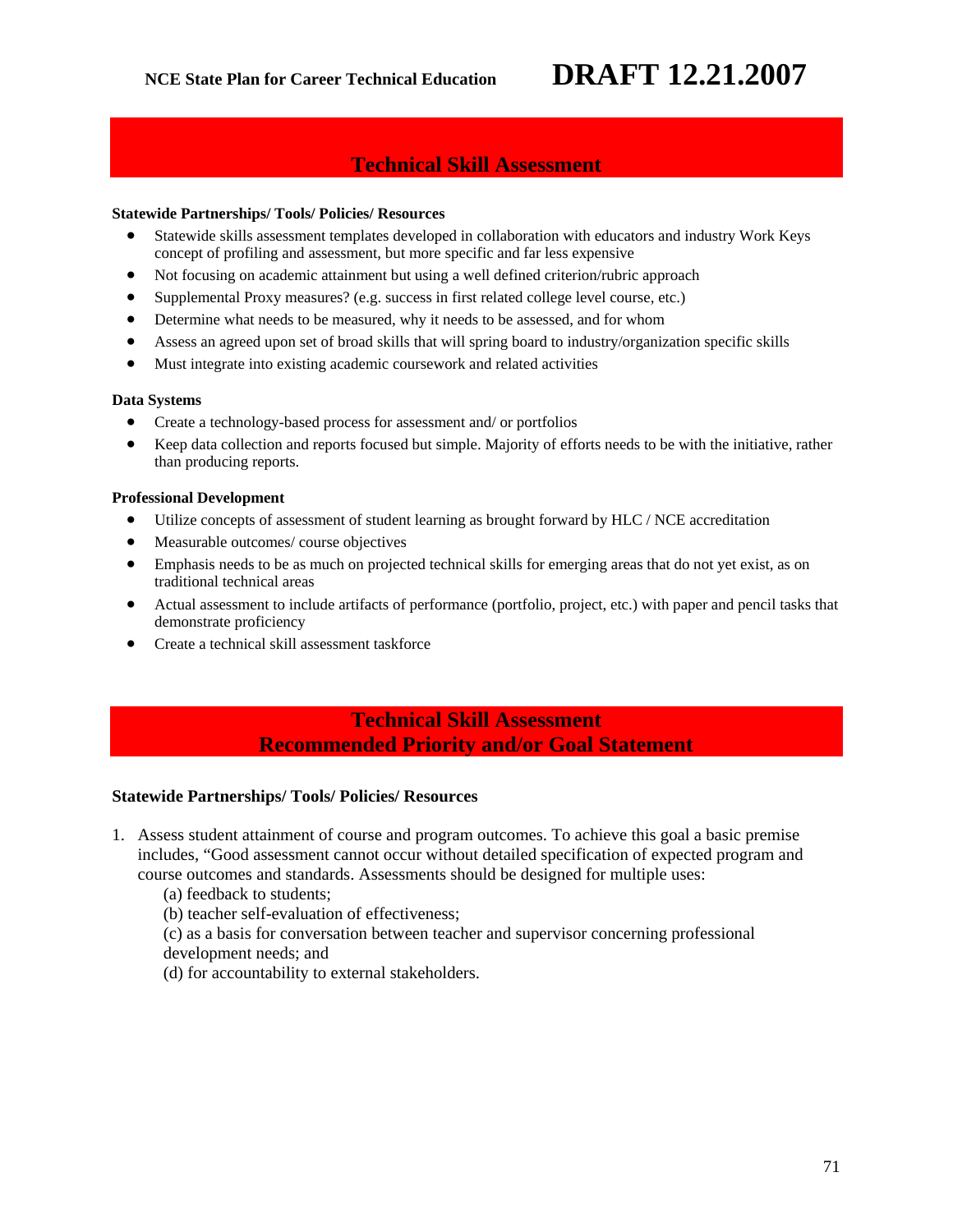# **Appendix D**

# **Essential Components required to determine eligibility for Perkins IV funds.**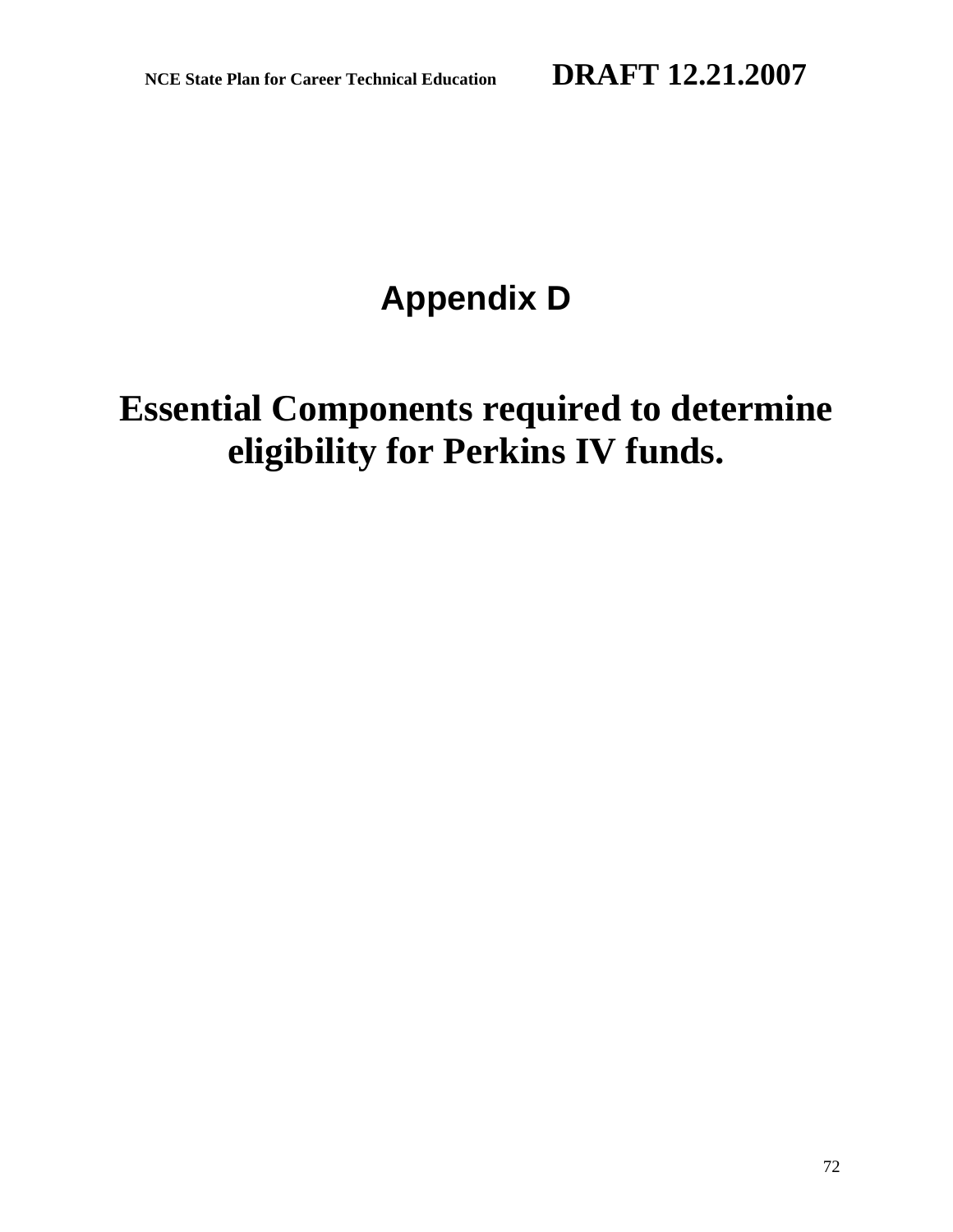# **Essential Components required for participation in Perkins IV**

# **Career Education Quality Indicators**

- $\Box$  Career education is aligned to the Nebraska Career Education Model.
- $\Box$  Career education courses include rigorous, coherent technical content aligned with challenging academic standards.
- $\Box$  Appropriate assessments, both formative and summative, are utilized to measure and encourage student achievement.
- $\Box$  Distance and Web-based instruction enhances local NCE offerings where possible.
- $\Box$  Approved NCE programs of study are offered.
	- o Secondary and postsecondary must have at least one approved program of study.
	- o Programs of study are validated based on local, regional and/or state labor market demand and are tied to local/regional economic development efforts.
	- o Programs of study support high skill, high demand, and/or high wage occupations.
- $\Box$  Extended learning opportunities are available.
	- o Students have the opportunity to participate in career education experiences beyond the walls of the classroom and/or laboratory.
	- o Students have the opportunity for work-based learning experiences.
	- o Student leadership and personal development opportunities are made available.
		- Must offer at least one active Career Student Organization at each secondary building level, postsecondary at the primary campus level.
- $\Box$  Appropriate facilities and instructional materials are accessible.
- $\Box$  Career education programs provide services to all students.
	- o Special populations have access to and achieve success in career education.
	- o Alternative education programs include career education.
	- o Emphasis is given to the recruitment and retention of gender nontraditional students.
- $\Box$  Partnerships are developed to enhance career education.
	- o Secondary and postsecondary partnerships assist in transition.
	- o Advisory committees are used as appropriate.
	- o Career education programs are aligned with local/regional workforce and economic development efforts.
	- o Parents, students and stakeholders are consulted as appropriate for input and evaluation of career education program.
- $\Box$  A continuous improvement plan for career education is implemented in alignment with the institution's total improvement plan.
- $\Box$  Career guidance and development information and support are available to all students.
	- o Secondary utilizes the Nebraska School Counseling Model and the Nebraska Career Education Model.
	- o All secondary students develop and maintain a personal learning plan.
	- o A career information system such as Nebraska Career Connections is available for students and parents use.
- $\Box$  Career education instructors have the opportunity and are encouraged to participate in professional development activities.
	- o Professional development includes both technical and pedagogical knowledge and skill development opportunities.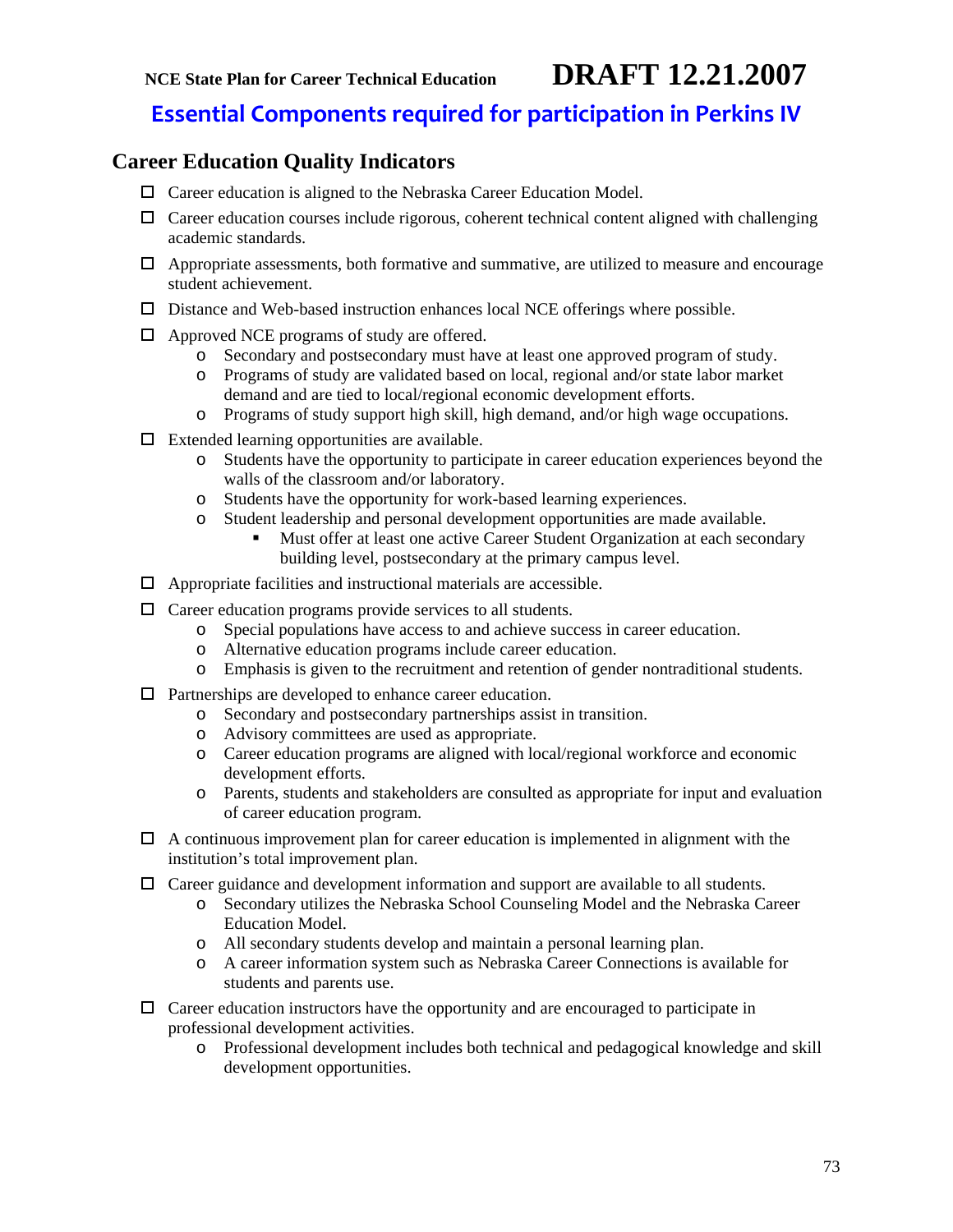# **Appendix E**

# **Local Five-Year Plan and Annual Application.**

The Local Five-Year Plan and Annual Application will utilize the NDE Grants Management System.

Required components of the plan and application are discussed in the State Plan narrative.

Screen shots of the Plan and Application will be added when available.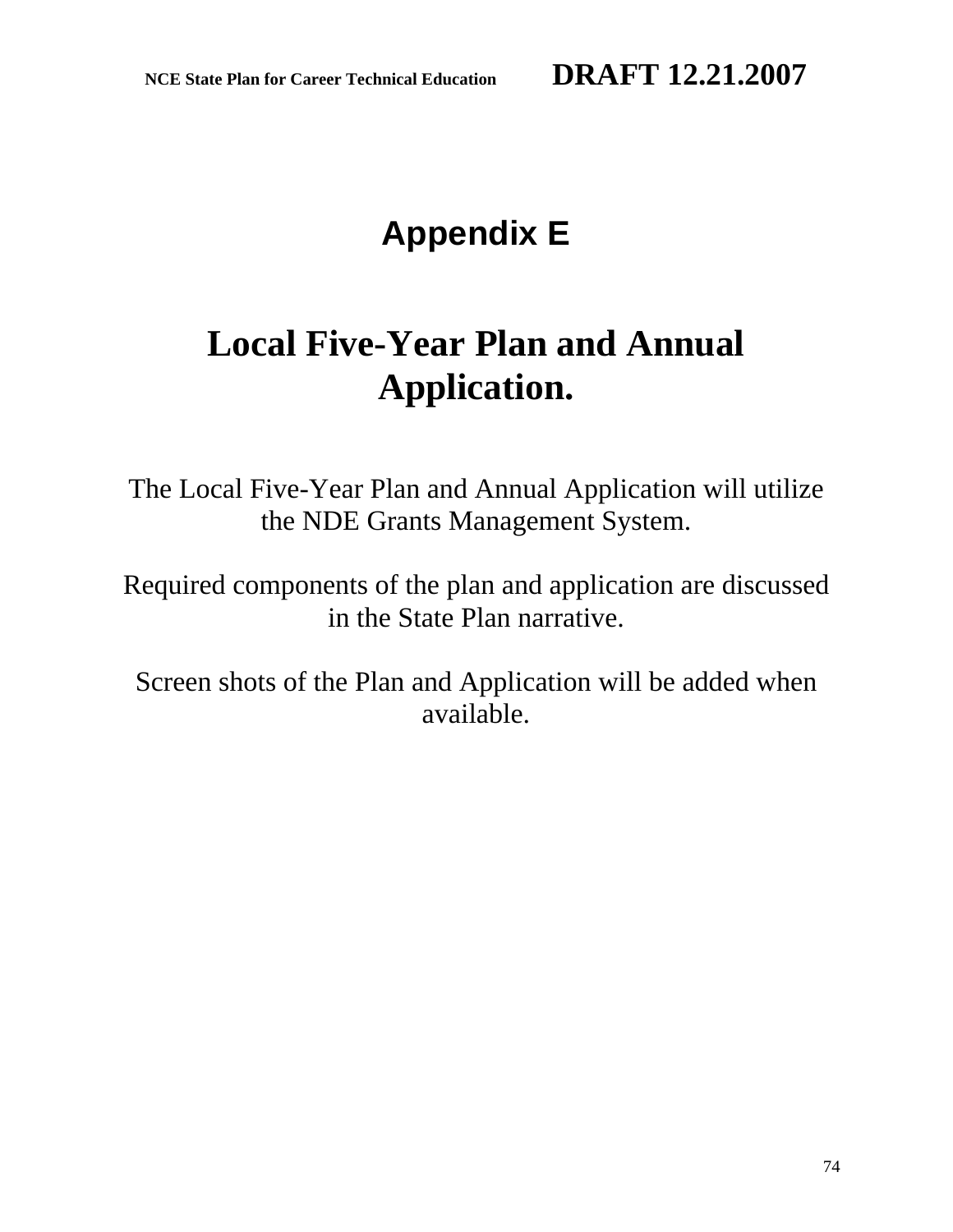# **Appendix F**

# **State Policies on the Administration and use of the Perkins IV Funds**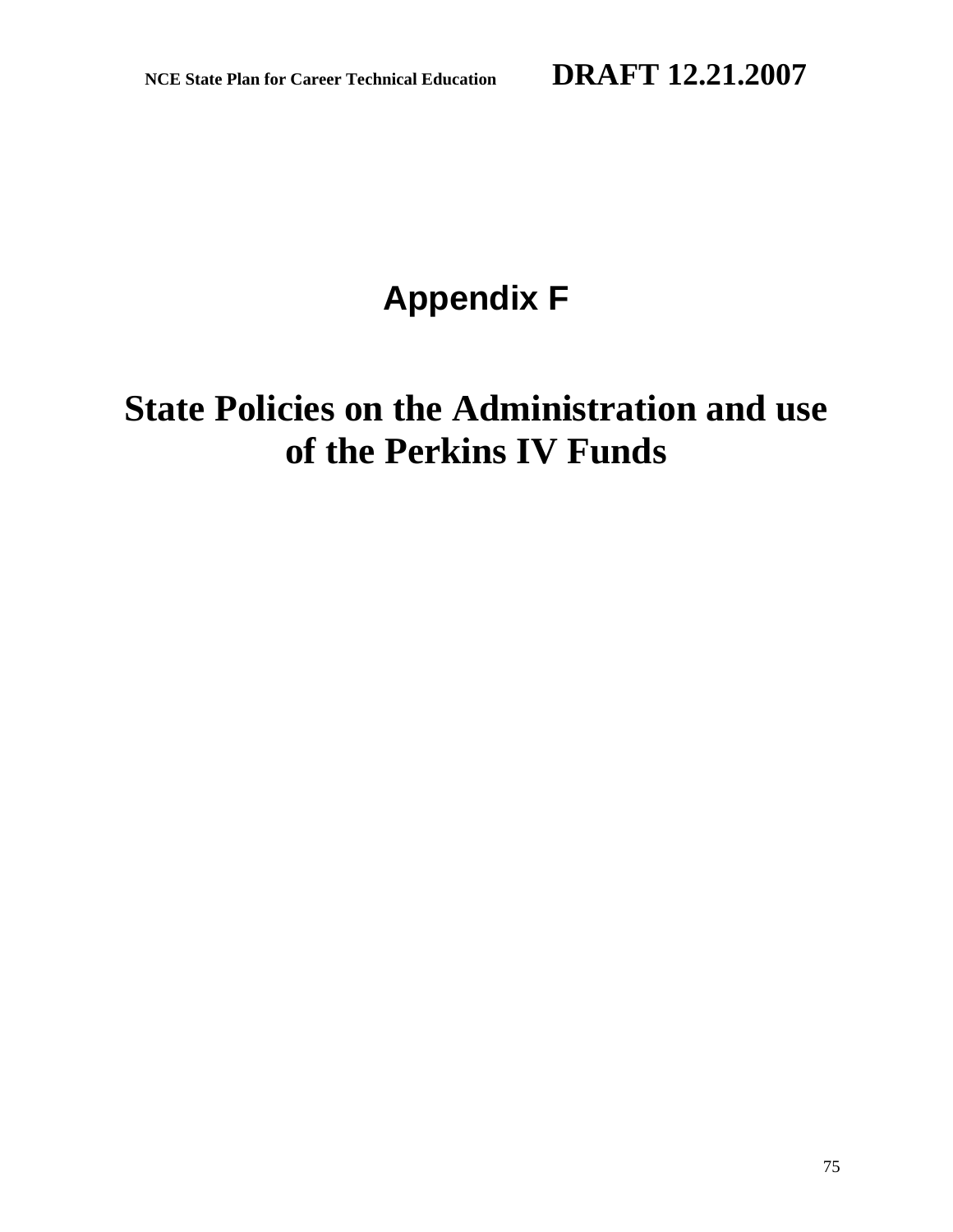# **STATE POLICIES ON THE ADMINISTRATION AND USE OF THE PERKINS IV FUNDS**

## **1. Division of the Title I, Part C (Local Assistance) Spilt of Funds Between Secondary and Postsecondary Programs**

*Nebraska State Policy* The annual Title I, Part C funds will be divided between the secondary and postsecondary program levels based on a split of 55% to secondary eligible recipients and 45% to postsecondary eligible recipients.

## **2. Accountability and Performance Measures**

*Nebraska State Policy* Each local educational agency (LEA) receiving Perkins funds must, as a condition of receiving these funds, accept the State's agreed upon annual statewide performance levels for the core indicators established in the Act.

*Perkins IV Requirements* LEAs falling below 90 percent on any agreed upon performance level will be considered Needs Improvement Agencies and will be required to submit a Program Improvement plan that identifies the planned strategies and activities the agency will employ during the upcoming year to bring its level(s) to the 90 percent compliance rate.

LEAs falling below 90 percent on three or more agreed upon annual performance levels on any agreed upon annual performance level will be considered Priority Improvement Agencies and will be required to submit a detailed action plan that describes the strategies to be implemented for bringing the agency to the 90 percent performance level within two years.

Ultimately, LEAs that fail to submit the required program improvement plans and/or fail to make the required improvements are subject to sanctions which could result in the loss of a portion or all of their allocated funds.

## **3. Requirements of Local Educational Agency CTE Programs Assisted with Section 131 and 132 Funds**

**Perkins IV Requirements** Local eligible recipients must qualify for Perkins funds using the Essential Components checklist. This checklist must be completed at the district level for each secondary school. Once approved each NCTE program assisted with Section 131 or 132 funds must incorporate the nine requirements established in Section 135(b) of Perkins IV:

- 1. Strengthen the academic and career and technical skills of students participating in career and technical education programs, by strengthening the academic and career and technical education components of such programs through the integration of academics with career and technical education programs through a coherent sequence of courses, such as career and technical programs of study described in section  $122(c)(1)(A)$ , to ensure learning in--
	- A) the core academic subjects (as defined in section 9101 of the Elementary and Secondary Education Act of 1965); and
	- B) Career and technical education subjects;
- 2. Link career and technical education at the secondary level and career and technical education at the postsecondary level by offering the relevant elements of not less than 1 career and technical program of study described in section  $122(c)(1)(A);$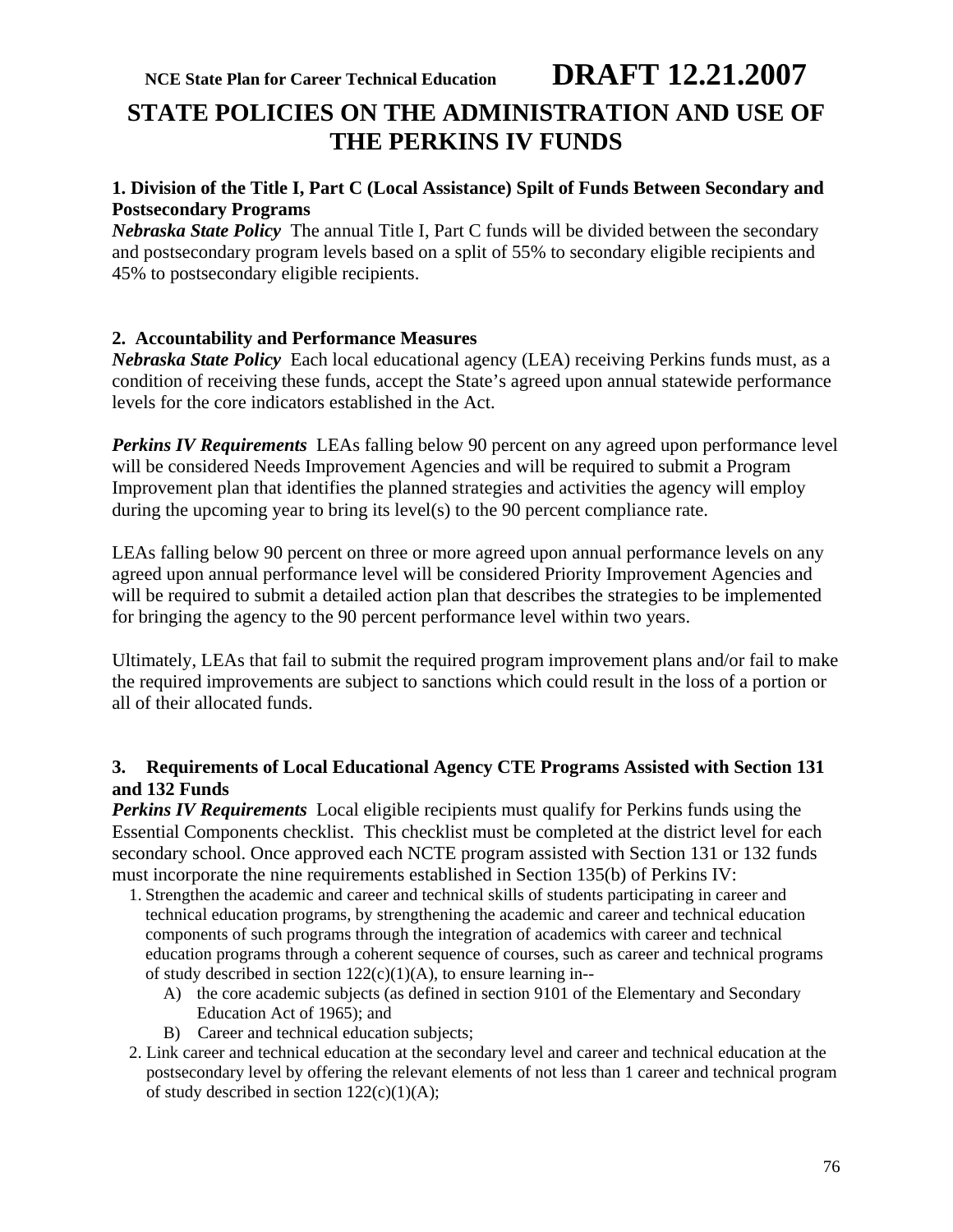- 3. Provide students with strong experience in and understanding of all aspects of an industry, which may include work-based learning experiences;
- 4. Develop, improve, or expand the use of technology in career and technical education, which may include--
	- A training of career and technical education teachers, faculty, and administrators to use technology, which may include distance learning;
	- B providing career and technical education students with the academic and career and technical skills (including the mathematics and science knowledge that provides a strong basis for such skills) that lead to entry into the technology fields; or
	- C encouraging schools to collaborate with technology industries to offer voluntary internships and mentoring programs, including programs that improve the mathematics and science knowledge of students;
- 5. Provide professional development programs that are consistent with section 122 to secondary and postsecondary teachers, faculty, administrators, and career guidance and academic counselors who are involved in integrated career and technical education programs, including--
	- A in-service and pre-service training on-
		- i effective integration and use of challenging academic and career and technical education provided jointly with academic teachers to the extent practicable;
		- ii effective teaching skills based on research that includes promising practices;
		- iii effective practices to improve parental and community involvement; and
		- iv effective use of scientifically based research and data to improve instruction;
	- B support of education programs for teachers of career and technical education in public schools and other public school personnel who are involved in the direct delivery of educational services to career and technical education students, to ensure that such teachers and personnel stay current with all aspects of an industry;
	- C internship programs that provide relevant business experience; and
	- D programs designed to train teachers specifically in the effective use and application of technology to improve instruction;

6. Develop and implement evaluations of the career and technical education programs carried out with funds under this title, including an assessment of how the needs of special populations are being met; 7. Initiate, improve, expand, and modernize quality career and technical education programs, including relevant technology;

8. Provide services and activities that are of sufficient size, scope, and quality to be effective; and 9. Provide activities to prepare special populations, including single parents and displaced homemakers who are enrolled in career and technical education programs, for high skill, high wage, or high demand occupations that will lead to self-sufficiency.

### **4. Requirements of Courses Assisted with Perkins IV Funds**

*Nebraska State Policy* Courses assisted with Perkins IV funds must have NCTE as the primary focus and be integral to an approved program of study with the majority of the content reflecting the knowledge and skill required for that program of study.

## **5. Program of Study Requirement**

*Perkins IV Requirements* . Each LEA receiving Section 131 or 132 funds must provide at least one program of study, as defined in Sections 122(c)(1)(A) of Perkins IV. Programs of study must incorporate secondary and postsecondary elements, lead to an industry-recognized credential or certificate at the postsecondary level, or an associate or baccalaureate degree. Programs of study must also satisfy the organization and operation requirements specified in policy #3**.**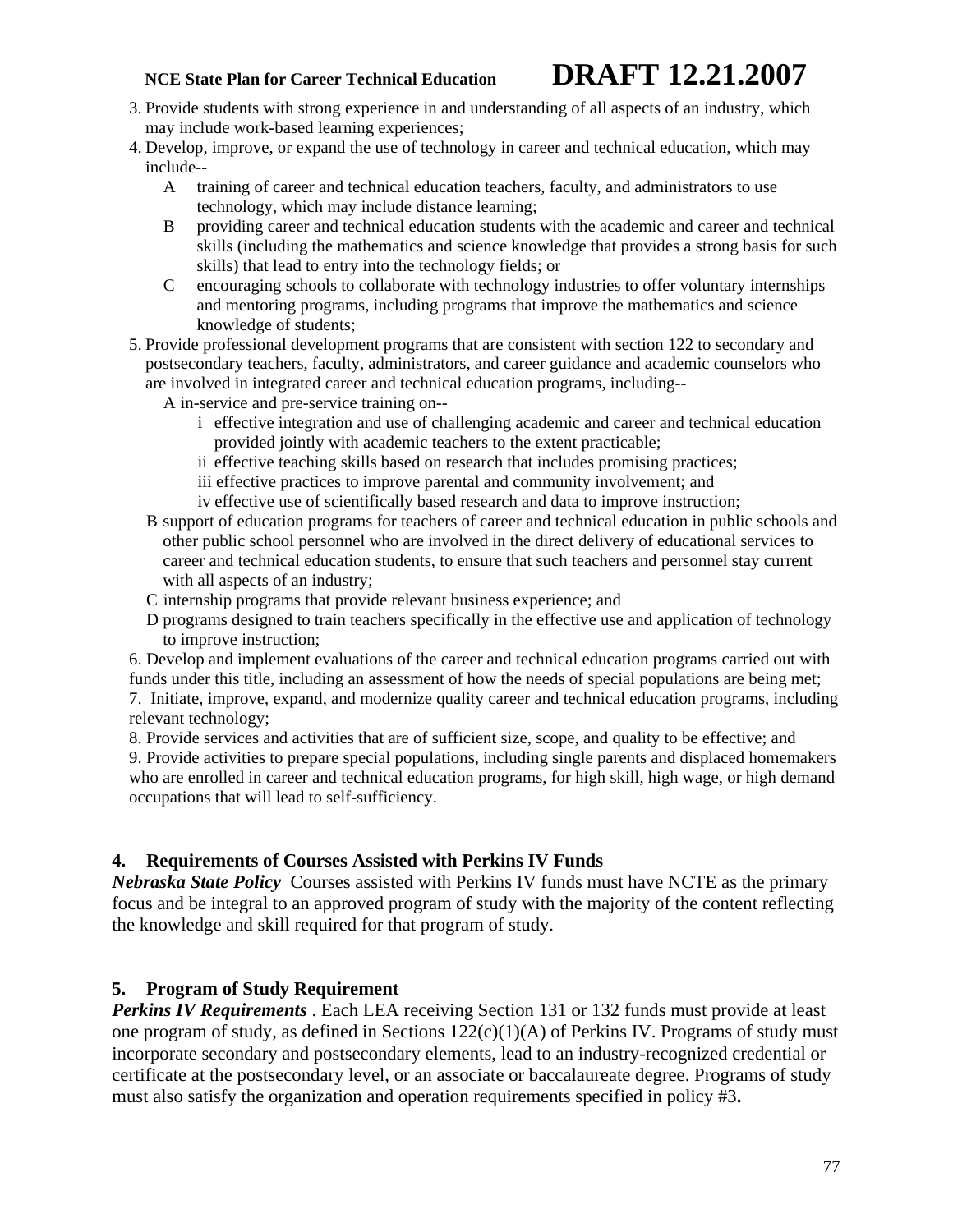## **6. Participation in the Perkins IV Funds below 9th Grade**

*Perkins IV Requirements* Grades 7 and 8 NCTE courses may be assisted with Section 131 funds only if integral to approved sequences of courses conducted by a high school.

# **7. Minimum Allocations and Consortium Requirements**

## *Nebraska State Policy and Perkins IV Requirements*

**Secondary - Pursuant to Section 131(c)(1) a local secondary school must qualify for a minimum** allocation of \$15,000 to receive Perkins IV funds. Schools not qualifying for the minimum allocation are encouraged to participate in a consortium. The Nebraska Department of Education has defined two options for a consortium: (1) cooperate with an Educational Service Unit to provide the management and coordination of the Perkins IV Grant or (2) cooperate with an area community college to provide the management and coordination of the Perkins IV Grant.

**Postsecondary** – Pursuant to Section  $132(c)(1)$  a postsecondary institution must qualify for a minimum allocation of \$50,000 to receive Perkins IV funds. Postsecondary institutions not qualifying for the minimum allocation are encouraged to participate in a consortium. Two or more postsecondary institutions may form a consortium for the management and coordination of the Perkins IV Grant.

### **8. Allocations to Section 131 and 132 Consortiums May Not be Redistributed to Individual Members for Purposes or Programs that Benefit Only One Member**

*Perkins IV Requirements* In accordance with Sections 131(f)(2) and 132(a)(3)(B) of Perkins IV, funds allocated to a consortium formed to meet the minimum allocation requirement may be used only for purposes and programs that are mutually beneficial to all members of the consortium. These funds may not be reallocated to individual members of the consortium for purposes or programs benefiting only one member of the consortium.

## **9. Participation in the Partnership for Innovation Statewide Consortium**

*Nebraska State Policy* All secondary and postsecondary institution shall participate in the Partnership for Innovation (PFI) Statewide Consortium by providing the amount of allocation set at not more than 10% by the Leadership Council of the Partnerships for Innovation. The PFI will provide the leadership and resources for the development of statewide systems in support of career and technical education.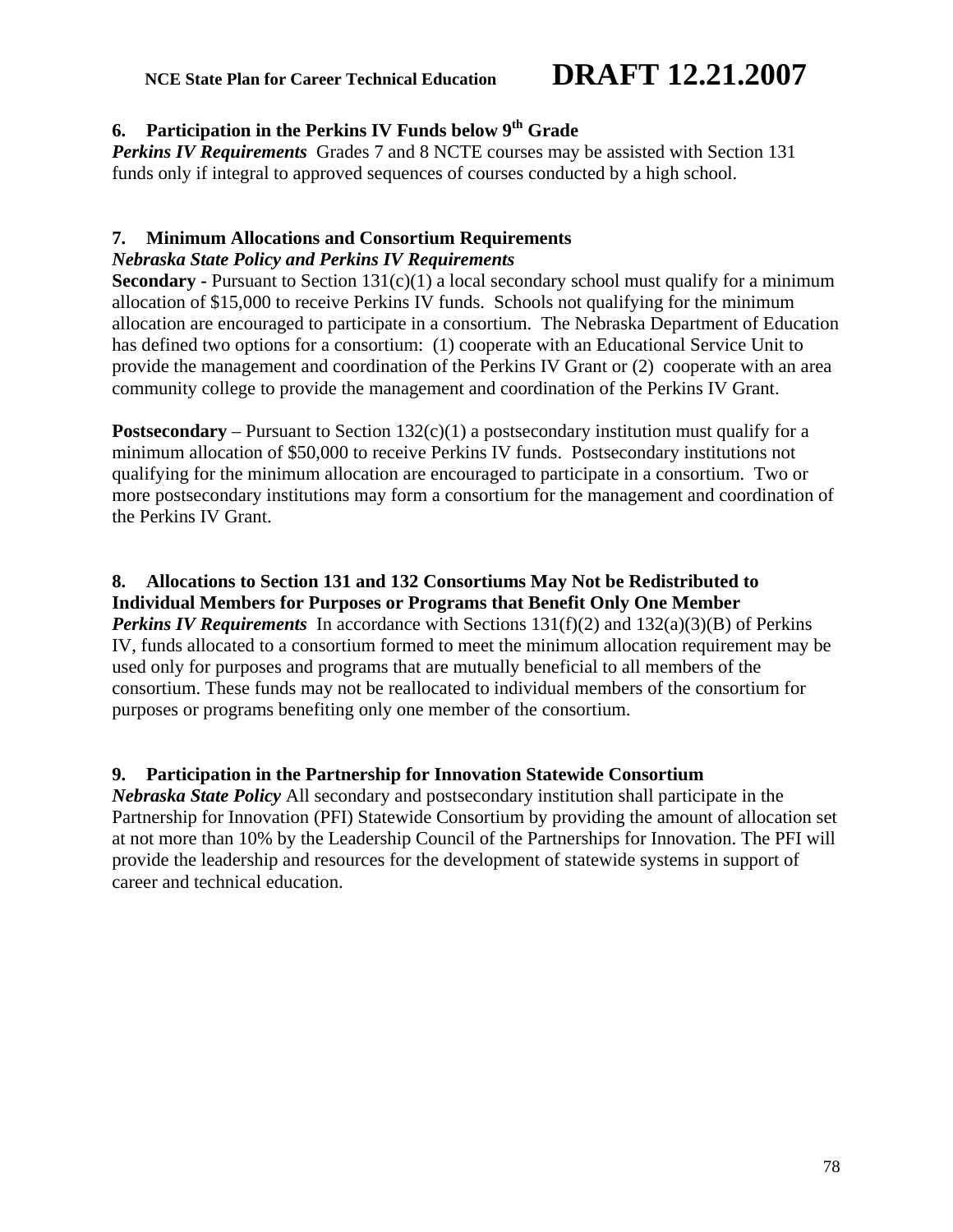# **Appendix G**

# **Nebraska Career Education Model**